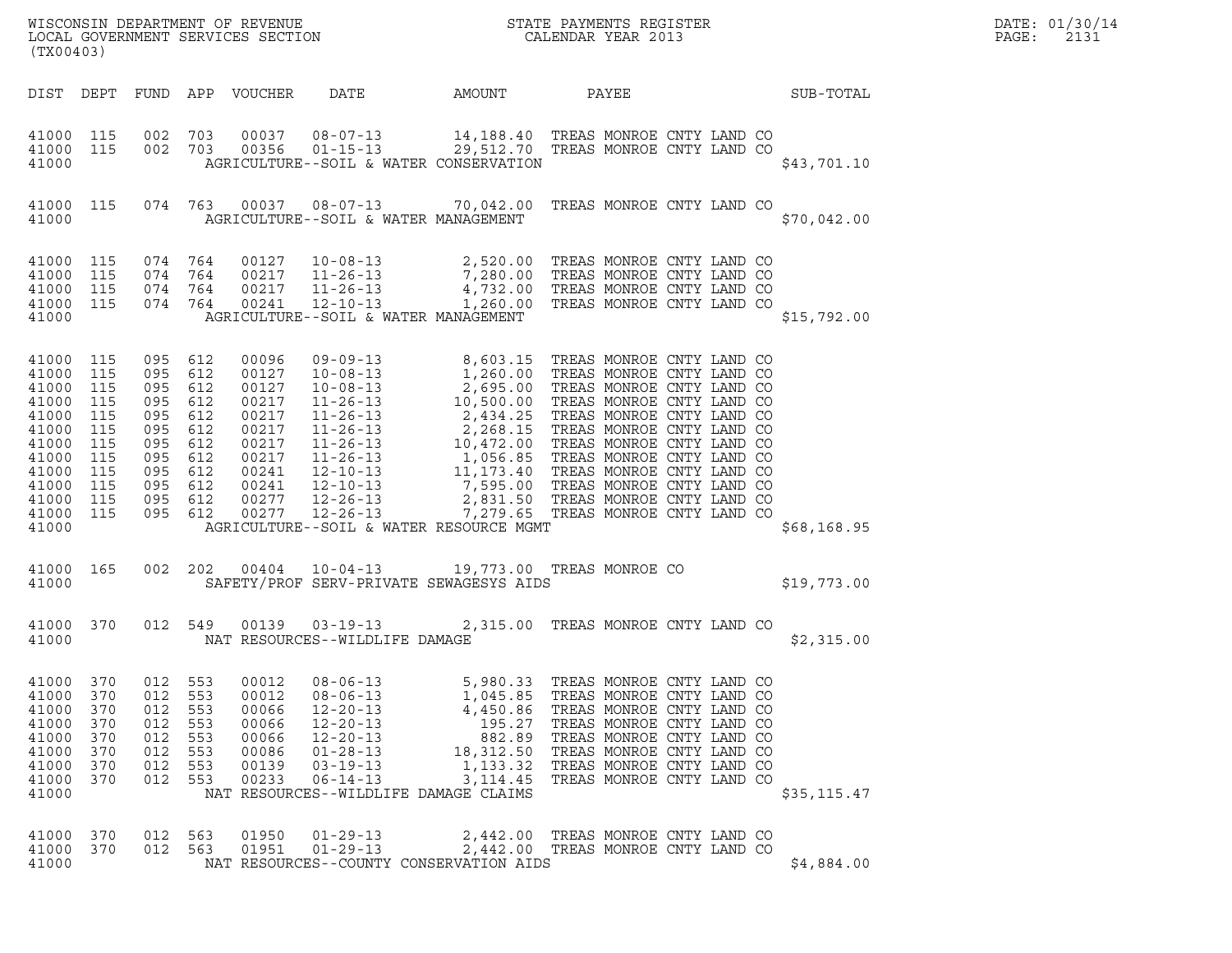| (TX00403)                                          |                                     |                   |                                         |                                           |                                                                                        |                                                                                                                                                                                                   |       |                                                                                             |                | DATE: 01/30/14<br>$\mathtt{PAGE:}$<br>2132 |
|----------------------------------------------------|-------------------------------------|-------------------|-----------------------------------------|-------------------------------------------|----------------------------------------------------------------------------------------|---------------------------------------------------------------------------------------------------------------------------------------------------------------------------------------------------|-------|---------------------------------------------------------------------------------------------|----------------|--------------------------------------------|
|                                                    |                                     |                   |                                         | DIST DEPT FUND APP VOUCHER                |                                                                                        | DATE AMOUNT                                                                                                                                                                                       | PAYEE |                                                                                             | SUB-TOTAL      |                                            |
| 41000                                              | 41000 370                           |                   |                                         |                                           |                                                                                        | 012 564 00248 04-05-13 351.36 TREAS MONROE CO<br>NAT RESOURCES--RECREATION AIDS-FISH                                                                                                              |       |                                                                                             | \$351.36       |                                            |
| 41000                                              | 41000 370                           |                   |                                         |                                           |                                                                                        | 012 566 00001 09-24-13 20,774.91 TREAS MONROE CO<br>NAT RESOURCES-FOREST CROP/MANAGED FOREST                                                                                                      |       |                                                                                             | \$20,774.91    |                                            |
| 41000                                              | 41000 370<br>41000 370              |                   |                                         |                                           |                                                                                        | NAT RESOURCES--COUNTY FOREST LOANS-SEVER                                                                                                                                                          |       |                                                                                             | \$109,000.00   |                                            |
| 41000                                              | 41000 370                           |                   |                                         |                                           |                                                                                        | 012 572 00004 04-03-13 37,446.50 TREAS MONROE CO<br>NAT RESOURCES--URBAN FORESTRY/CO FORESTS                                                                                                      |       |                                                                                             | \$37,446.50    |                                            |
| 41000                                              | 41000 370                           |                   |                                         |                                           |                                                                                        | 012 574 00146 08-05-13 37,287.50 TREAS MONROE CO<br>NAT RESOURCES--SNOWMOBILE TRAIL AIDS                                                                                                          |       |                                                                                             | \$37,287.50    |                                            |
| 41000                                              | 41000 370<br>41000 370<br>41000 370 |                   |                                         |                                           |                                                                                        | 012 575 00155 08-05-13 37,287.50 TREAS MONROE CO<br>012 575 00511 09-16-13 30,085.97 TREAS MONROE CNTY<br>012 575 03328 06-11-13 7,500.00 TREAS MONROE CO<br>NAT RESOURCES--SNOWMOBILE TRAIL AIDS |       |                                                                                             | \$74,873.47    |                                            |
| 41000                                              | 41000 370                           |                   |                                         |                                           |                                                                                        | 012 584 00039 09-03-13 128,746.00 TREAS MONROE CO<br>NAT RESOURCES--PMT IN LIEU OF TAXES                                                                                                          |       |                                                                                             | \$128,746.00   |                                            |
| 41000                                              | 41000 370                           |                   |                                         |                                           | NAT RESOURCES--RU RECYCLING GRANT                                                      | 074 670 41198 05-20-13 133,150.73 TREAS MONROE CO                                                                                                                                                 |       |                                                                                             | \$133, 150.73  |                                            |
| 41000                                              | 41000 370                           |                   |                                         |                                           |                                                                                        | 074 673 41198 05-20-13 11,504.52 TREAS MONROE CO<br>NAT RESOURCES--RU CONSOLIDATED GRANT                                                                                                          |       |                                                                                             | \$11,504.52    |                                            |
| 41000<br>41000<br>41000<br>41000<br>41000<br>41000 | 395<br>395<br>395<br>- 395<br>- 395 | 011<br>011<br>011 | 011 185<br>185<br>185<br>185<br>011 185 | 77005<br>77005<br>77663<br>86164<br>89646 | $06 - 10 - 13$<br>$06 - 10 - 13$<br>$06 - 17 - 13$<br>$09 - 03 - 13$<br>$10 - 07 - 13$ | 543.93<br>528.30<br>550.05<br>2,259.08<br>4,000.00<br>TRANSPORTATION--HIGHWAY SAFETY-FEDERAL                                                                                                      |       | TREAS MONROE CO<br>TREAS MONROE CO<br>TREAS MONROE CO<br>TREAS MONROE CO<br>TREAS MONROE CO | \$7,881.36     |                                            |
| 41000<br>41000<br>41000<br>41000                   | - 395<br>- 395<br>395               | 011               | 011 190<br>190<br>011 190               | 68041<br>82041<br>94041                   | $01 - 07 - 13$<br>$07 - 01 - 13$<br>$10 - 07 - 13$                                     | 250,094.64<br>500,189.28 COUNTY OF MONROE<br>250,094.64 COUNTY OF MONROE<br>TRANSPORTATION--GENERAL TRANSP AIDS-GTA                                                                               |       | COUNTY OF MONROE                                                                            | \$1,000,378.56 |                                            |
|                                                    | 41000 410                           |                   |                                         | 002 116 11357 11-05-13                    |                                                                                        | 47,099.85 TREAS MONROE CO                                                                                                                                                                         |       |                                                                                             |                |                                            |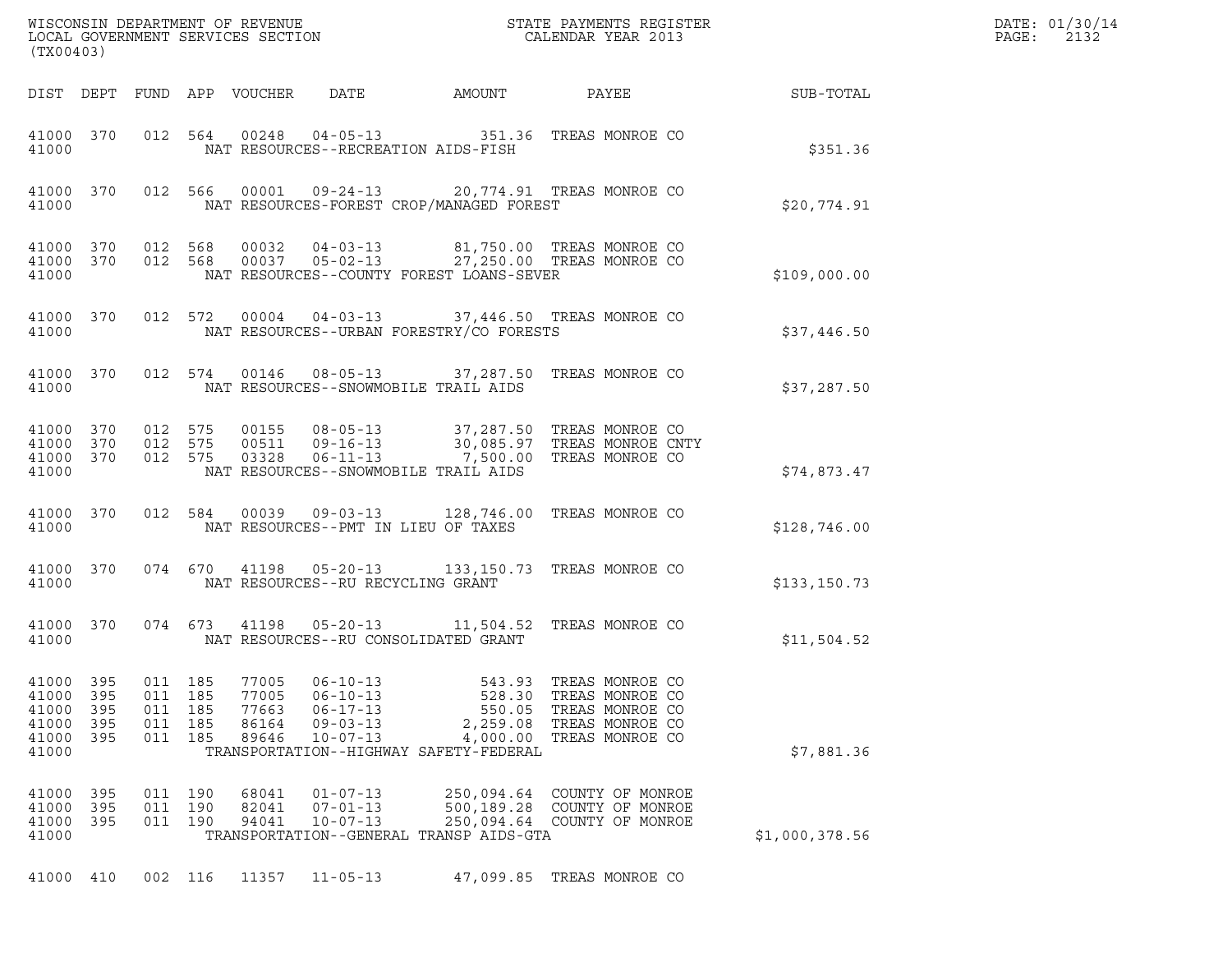| (TX00403)                                                                                                                                                                                 |                                                                                                                                          |                                                                                                                                          |                                                                                                                                          | WISCONSIN DEPARTMENT OF REVENUE<br>LOCAL GOVERNMENT SERVICES SECTION                                                                                                             | $\mathbf N$                                                                                                                                                                                                                                                                                                                                                          |                                                                                                                                                                                                                                                                                                                                                                        | STATE PAYMENTS REGISTER<br>CALENDAR YEAR 2013                                                                                                                                                                                                                                            |                | DATE: 01/30/14<br>PAGE:<br>2133 |
|-------------------------------------------------------------------------------------------------------------------------------------------------------------------------------------------|------------------------------------------------------------------------------------------------------------------------------------------|------------------------------------------------------------------------------------------------------------------------------------------|------------------------------------------------------------------------------------------------------------------------------------------|----------------------------------------------------------------------------------------------------------------------------------------------------------------------------------|----------------------------------------------------------------------------------------------------------------------------------------------------------------------------------------------------------------------------------------------------------------------------------------------------------------------------------------------------------------------|------------------------------------------------------------------------------------------------------------------------------------------------------------------------------------------------------------------------------------------------------------------------------------------------------------------------------------------------------------------------|------------------------------------------------------------------------------------------------------------------------------------------------------------------------------------------------------------------------------------------------------------------------------------------|----------------|---------------------------------|
| DIST DEPT                                                                                                                                                                                 |                                                                                                                                          |                                                                                                                                          |                                                                                                                                          | FUND APP VOUCHER                                                                                                                                                                 | DATE                                                                                                                                                                                                                                                                                                                                                                 | AMOUNT                                                                                                                                                                                                                                                                                                                                                                 | PAYEE                                                                                                                                                                                                                                                                                    | SUB-TOTAL      |                                 |
| 41000                                                                                                                                                                                     |                                                                                                                                          |                                                                                                                                          |                                                                                                                                          |                                                                                                                                                                                  | CORRECTIONS--LOCAL AID                                                                                                                                                                                                                                                                                                                                               | \$47,099.85                                                                                                                                                                                                                                                                                                                                                            |                                                                                                                                                                                                                                                                                          |                |                                 |
| 41000<br>41000<br>41000<br>41000<br>41000<br>41000<br>41000<br>41000<br>41000<br>41000<br>41000<br>41000<br>41000<br>41000                                                                | 435<br>435<br>435<br>435<br>435<br>435<br>435<br>435<br>435<br>435<br>435<br>435<br>435                                                  | 005<br>005<br>005<br>005<br>005<br>005<br>005<br>005<br>005<br>005<br>005<br>005<br>005                                                  | 000<br>000<br>000<br>000<br>000<br>000<br>000<br>000<br>000<br>000<br>000<br>000<br>000                                                  | 90310<br>90314<br>90318<br>90321<br>90323<br>90325<br>90326<br>90400<br>90402<br>90403<br>90406<br>90408<br>90411                                                                | $01 - 01 - 13$<br>$02 - 01 - 13$<br>$03 - 01 - 13$<br>$04 - 01 - 13$<br>$05 - 01 - 13$<br>$06 - 01 - 13$<br>$07 - 02 - 13$<br>$07 - 01 - 13$<br>$08 - 01 - 13$<br>09-01-13<br>$10 - 01 - 13$<br>$11 - 01 - 13$<br>$12 - 01 - 13$<br>HEALTH SERVICES--STATE/FED AIDS                                                                                                  | 122,703.00<br>69,986.00<br>143,712.00<br>59,384.00<br>60,207.00<br>272,726.00<br>2,679.00<br>396,571.00<br>209,778.00<br>163,423.00<br>200,868.00<br>248,037.00<br>77,176.00                                                                                                                                                                                           | MONROE CO<br>MONROE CO<br>MONROE CO<br>MONROE CO<br>MONROE CO<br>MONROE CO<br>MONROE CO<br>MONROE CO<br>MONROE CO<br>MONROE CO<br>MONROE CO<br>MONROE CO<br>MONROE CO                                                                                                                    | \$2,027,250.00 |                                 |
| 41000<br>41000<br>41000<br>41000<br>41000<br>41000<br>41000<br>41000<br>41000<br>41000<br>41000<br>41000<br>41000<br>41000<br>41000<br>41000<br>41000<br>41000<br>41000<br>41000<br>41000 | 437<br>437<br>437<br>437<br>437<br>437<br>437<br>437<br>437<br>437<br>437<br>437<br>437<br>437<br>437<br>437<br>437<br>437<br>437<br>437 | 005<br>005<br>005<br>005<br>005<br>005<br>005<br>005<br>005<br>005<br>005<br>005<br>005<br>005<br>005<br>005<br>005<br>005<br>005<br>005 | 000<br>000<br>000<br>000<br>000<br>000<br>000<br>000<br>000<br>000<br>000<br>000<br>000<br>000<br>000<br>000<br>000<br>000<br>000<br>000 | 00000<br>00000<br>00000<br>00000<br>00000<br>00000<br>00000<br>00000<br>00000<br>00000<br>00000<br>00000<br>00000<br>00000<br>00000<br>00000<br>00000<br>00000<br>00000<br>00000 | $01 - 19 - 13$<br>$01 - 30 - 13$<br>$02 - 05 - 13$<br>$03 - 06 - 13$<br>$04 - 23 - 13$<br>$04 - 05 - 13$<br>$05 - 11 - 13$<br>$06 - 07 - 13$<br>$06 - 30 - 13$<br>$06 - 31 - 13$<br>$07 - 05 - 13$<br>$07 - 08 - 13$<br>$07 - 05 - 13$<br>$08 - 07 - 13$<br>$09 - 30 - 13$<br>$09 - 05 - 13$<br>$10 - 05 - 13$<br>$10 - 06 - 13$<br>$10 - 22 - 13$<br>$11 - 05 - 13$ | 14,547.49<br>95,561.58<br>29,377.17<br>33.76<br>3,230.14<br>107,384.49<br>184,448.15<br>26,273.92<br>4,126.99<br>5,345.28<br>7,8uJ.<br>3,905.00<br>3,906.49<br>88,306.49<br>19,075.23<br>400,676.80<br>42,143.32<br>33,871.38<br>97,608.40<br>36,341.92<br>14, 139. 12<br>41000 437 005 000 00000 12-10-13 15,245.20 MONROE<br>CHILDREN & FAMILIES--STATE/FEDERAL AIDS | MONROE<br>MONROE CHILD SUPPORT<br>MONROE<br>MONROE<br>MONROE<br>MONROE CHILD SUPPORT<br>MONROE<br>MONROE<br>MONROE<br>MONROE<br>MONROE<br>MONROE CHILD SUPPORT<br>MONROE CHILD SUPPORT<br>MONROE<br>MONROE<br>MONROE<br>MONROE<br>MONROE CHILD SUPPORT<br>MONROE CHILD SUPPORT<br>MONROE | \$1,229,447.73 |                                 |
| 41000 455<br>41000                                                                                                                                                                        |                                                                                                                                          |                                                                                                                                          |                                                                                                                                          |                                                                                                                                                                                  |                                                                                                                                                                                                                                                                                                                                                                      | JUSTICE--LAW ENFORCEMENT TRAINING REIMB                                                                                                                                                                                                                                                                                                                                | 002  202  00828  07-25-13  643.46  TREAS MONROE CNTY                                                                                                                                                                                                                                     | \$643.46       |                                 |
| 41000 455<br>41000                                                                                                                                                                        |                                                                                                                                          |                                                                                                                                          |                                                                                                                                          |                                                                                                                                                                                  |                                                                                                                                                                                                                                                                                                                                                                      | JUSTICE--LAW ENFORCEMENT SERVICES AID                                                                                                                                                                                                                                                                                                                                  | 002  221  04849  07-30-13  340.00  TREAS MONROE CNTY                                                                                                                                                                                                                                     | \$340.00       |                                 |
| 41000 455<br>41000 455                                                                                                                                                                    |                                                                                                                                          | 002 231                                                                                                                                  | 002 231                                                                                                                                  |                                                                                                                                                                                  | $00427$ $02 - 12 - 13$<br>00828  07-25-13                                                                                                                                                                                                                                                                                                                            |                                                                                                                                                                                                                                                                                                                                                                        | 5,920.00 TREAS MONROE CNTY<br>54.60 TREAS MONROE CNTY                                                                                                                                                                                                                                    |                |                                 |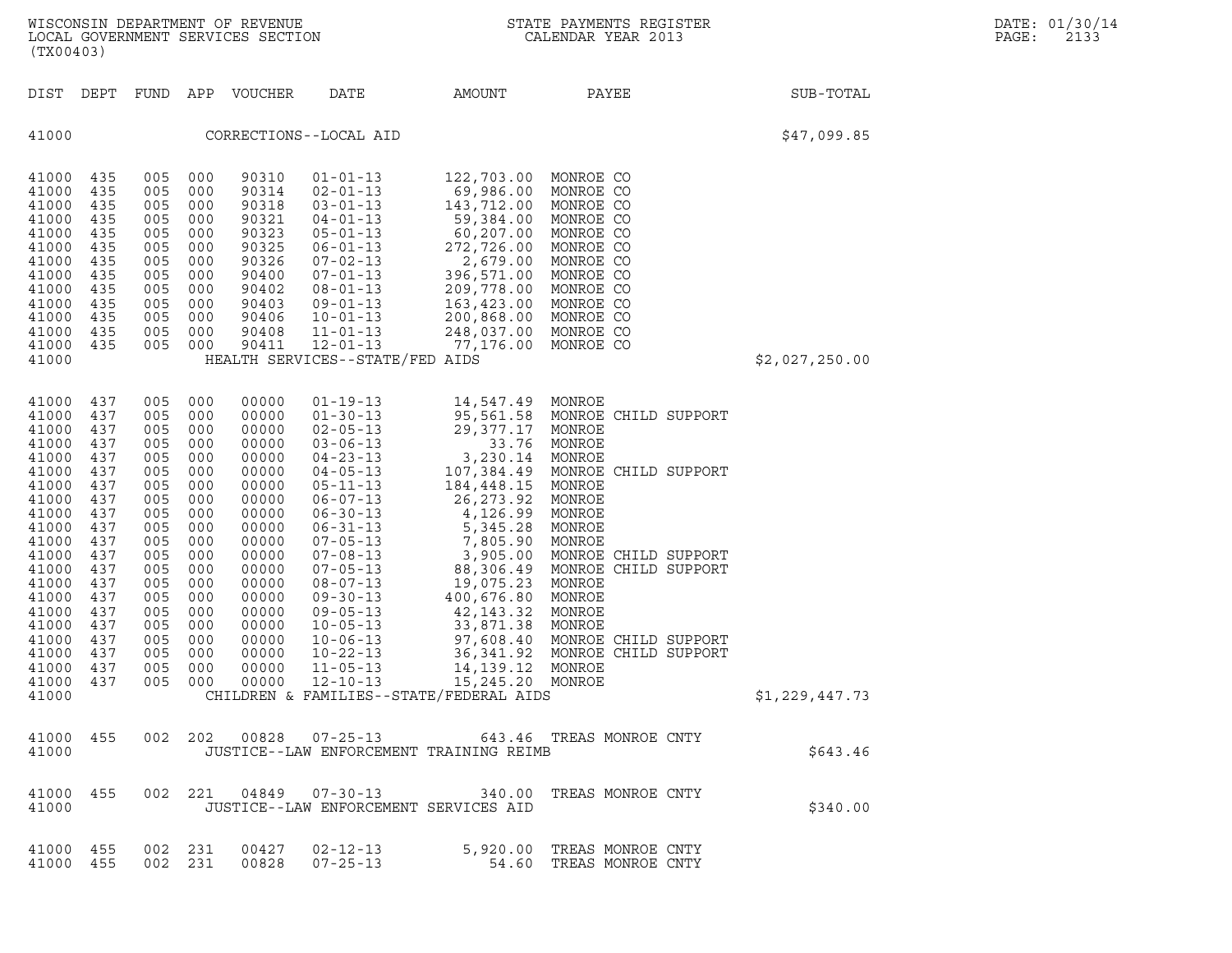| (TX00403)                                    |           |                   |         |                            |                                           |                                                                                                                                                                                                       |                          |              | DATE: 01/30/14<br>$\mathtt{PAGE}$ :<br>2134 |
|----------------------------------------------|-----------|-------------------|---------|----------------------------|-------------------------------------------|-------------------------------------------------------------------------------------------------------------------------------------------------------------------------------------------------------|--------------------------|--------------|---------------------------------------------|
|                                              |           |                   |         | DIST DEPT FUND APP VOUCHER | DATE                                      | AMOUNT                                                                                                                                                                                                | <b>PAYEE</b> PAYEE       | SUB-TOTAL    |                                             |
|                                              |           |                   |         |                            |                                           | 41000 JUSTICE--LAW ENFORCEMENT TRAINING                                                                                                                                                               |                          | \$5,974.60   |                                             |
| 41000 455<br>41000                           |           |                   |         |                            | JUSTICE--TRIBAL LAW ENFORCEMENT           | 002  263  01818  01-08-13  22,496.00  TREAS MONROE CO                                                                                                                                                 |                          | \$22,496.00  |                                             |
| 41000 455<br>41000                           |           |                   |         |                            |                                           | 002 532 04776 07-30-13 17,240.79 TREAS MONROE CO<br>JUSTICE--VICTIM/WITNESS ASSISTANCE SERV                                                                                                           |                          | \$17,240.79  |                                             |
| 41000 455<br>41000                           |           |                   |         |                            | JUSTICE--VICTIM/WITNESS SERVICES          | 002 539 00042 03-12-13 13,283.42 TREAS MONROE CO                                                                                                                                                      |                          | \$13, 283.42 |                                             |
| 41000 465<br>41000 465<br>41000              |           |                   |         |                            |                                           | 002 308 00609 03-19-13 8,149.00 TREAS MONROE CO<br>002 308 00865 12-03-13 7,454.00 TREAS MONROE CO<br>MILITARY AFFAIRS-EMER MGMT-RESPONSE EQMT                                                        |                          | \$15,603.00  |                                             |
| 41000                                        | 41000 465 |                   |         |                            |                                           | 002 337 00691 06-28-13 7,183.00 TREAS MONROE CO<br>MILITARY AFFAIRS-EMERGENCY MGMT PLANNING                                                                                                           |                          | \$7,183.00   |                                             |
| 41000 465<br>41000 465<br>41000 465<br>41000 |           |                   | 002 342 | 002 342 00762              |                                           | 002 342 00378 01-30-13 22,056.47 TREAS MONROE CO<br>00581    03-18-13    5,215.80 TREAS MONROE    CO<br>00762    08-14-13    21,500.46 TREAS MONROE    CO<br>MILITARY AFFAIRS-EMERGENCY MGMT-FED FUND |                          | \$48,772.73  |                                             |
| 41000                                        | 41000 465 |                   |         | 072 364 00422              |                                           | 01-31-13 7,299.00 TREAS MONROE CO<br>MILITARY AFFAIRS-EMER MGMT-PLANNING AID                                                                                                                          |                          | \$7,299.00   |                                             |
| 41000                                        | 41000 485 |                   |         | 002 127 05204              | $06 - 06 - 13$<br>VETERANS AFFAIRS GRANTS |                                                                                                                                                                                                       | 1,000.00 TREAS MONROE CO | \$1,000.00   |                                             |
| 41000                                        | 41000 485 |                   |         | 082 267 05204 06-06-13     | VETERANS AFFAIRS--GRANTS TO COUNTIES      |                                                                                                                                                                                                       | 4,500.00 TREAS MONROE CO | \$4,500.00   |                                             |
| 41000                                        | 41000 485 |                   |         |                            | VETERANS AFFAIRS--GRANTS TO COUNTIES      | 083 370 05204 06-06-13 4,500.00 TREAS MONROE CO                                                                                                                                                       |                          | \$4,500.00   |                                             |
| 41000 505<br>41000                           |           |                   |         |                            | DOA--LAND INFORMATION BOARD GRANTS        | 002  116  01365  09-10-13  300.00  TREAS MONROE CNTY                                                                                                                                                  |                          | \$300.00     |                                             |
| 41000 505<br>41000                           |           |                   |         |                            |                                           | 002 127 12306 07-18-13 11,056.87 TREAS MONROE CO<br>DOA--FORT MCCOY FOREST PRODUCTS PROCEEDS                                                                                                          |                          | \$11,056.87  |                                             |
|                                              |           | 41000 505 002 155 |         |                            | 60046 08-07-13                            |                                                                                                                                                                                                       | 540.00 TREAS MONROE CNTY |              |                                             |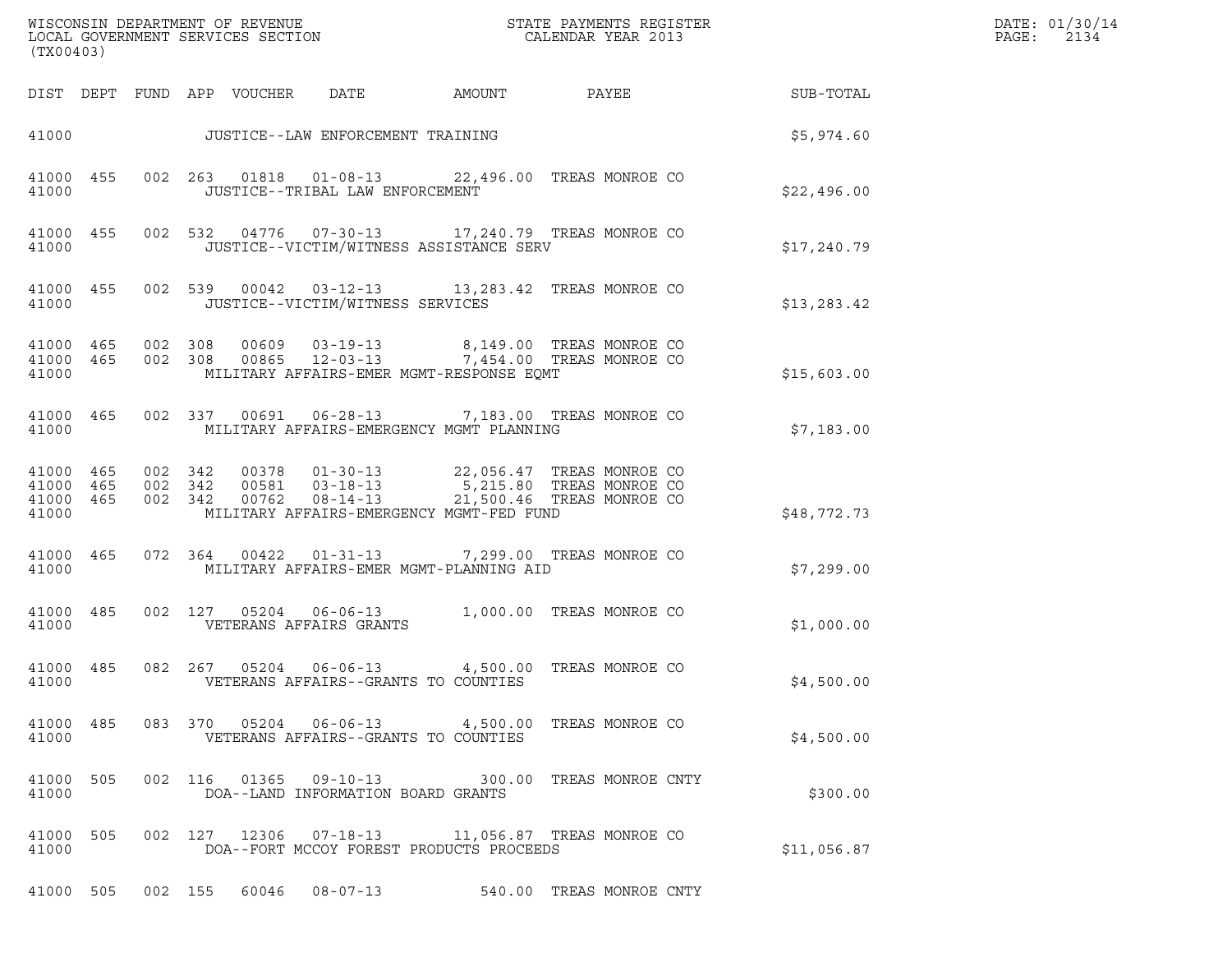| (TX00403)                                                                                                                                                                                                                     |                                                                                                |                                                                                                                |                                                                                                        |                            |      |                                                                                                                                                                                                                                                                                         |             |
|-------------------------------------------------------------------------------------------------------------------------------------------------------------------------------------------------------------------------------|------------------------------------------------------------------------------------------------|----------------------------------------------------------------------------------------------------------------|--------------------------------------------------------------------------------------------------------|----------------------------|------|-----------------------------------------------------------------------------------------------------------------------------------------------------------------------------------------------------------------------------------------------------------------------------------------|-------------|
|                                                                                                                                                                                                                               |                                                                                                |                                                                                                                |                                                                                                        | DIST DEPT FUND APP VOUCHER | DATE | AMOUNT PAYEE                                                                                                                                                                                                                                                                            | SUB-TOTAL   |
| 41000<br>41000<br>41000<br>41000<br>41000<br>41000<br>41000<br>41000<br>41000<br>41000<br>41000<br>41000<br>41000<br>41000<br>41000<br>41000<br>41000                                                                         | 505<br>505<br>505<br>505<br>505<br>505<br>505<br>505<br>505<br>505<br>505<br>505<br>505<br>505 | 002<br>002<br>002<br>002<br>002<br>002<br>002<br>002<br>002<br>002<br>002<br>002<br>505 002 155<br>505 002 155 | 002 155<br>155<br>155<br>155<br>155<br>155<br>155<br>155<br>155<br>155<br>155<br>155<br>155<br>002 155 |                            |      | DOA-HOUSING ASSISTANCE-FEDERAL FUNDS                                                                                                                                                                                                                                                    | \$38,282.00 |
| 41000<br>41000                                                                                                                                                                                                                |                                                                                                |                                                                                                                |                                                                                                        |                            |      | 505 002 645 06282 01-24-13 15,553.00 TREAS MONROE CNTY<br>DOA-JUSTICE ASSISTANCE-AID TO NON-PROFIT                                                                                                                                                                                      | \$15,553.00 |
| 41000<br>41000<br>41000<br>41000<br>41000<br>41000<br>41000<br>41000<br>41000<br>41000<br>41000<br>41000<br>41000<br>41000<br>41000<br>41000<br>41000<br>41000<br>41000<br>41000<br>41000<br>41000<br>41000<br>41000<br>41000 |                                                                                                |                                                                                                                |                                                                                                        |                            |      | $\begin{tabular}{cccc} 1505&035&371&60046&08-07-13&372.00 &TREAS MONRODE CNTY\\ 505&035&371&60046&08-07-13&700.00 &TREAS MONRODE CNTY\\ 505&035&371&60108&09-09-13&2,522.00 &TREAS MONRODE CNTY\\ 505&035&371&60108&09-09-13&72.00 &TREAS MONRODE CNTY\\ 505&035&371&60127&10-09-13&72$ | \$41,854.00 |
| 41000                                                                                                                                                                                                                         | 835<br>41000 835                                                                               | 002 105                                                                                                        |                                                                                                        |                            |      | 002 105 43994 07-22-13 337,539.47 TREAS MONROE CO<br>002 105 81097 11-18-13 1,927,385.01 TREAS MONROE CO                                                                                                                                                                                |             |

|       |  |  | 41000 835 002 105 43994 07-22-13 | 337,539.47 TREAS MONROE CO   |                |
|-------|--|--|----------------------------------|------------------------------|----------------|
|       |  |  | 41000 835 002 105 81097 11-18-13 | 1,927,385.01 TREAS MONROE CO |                |
| 41000 |  |  | REVENUE--STATE SHARED REVENUES   |                              | \$2,264,924.48 |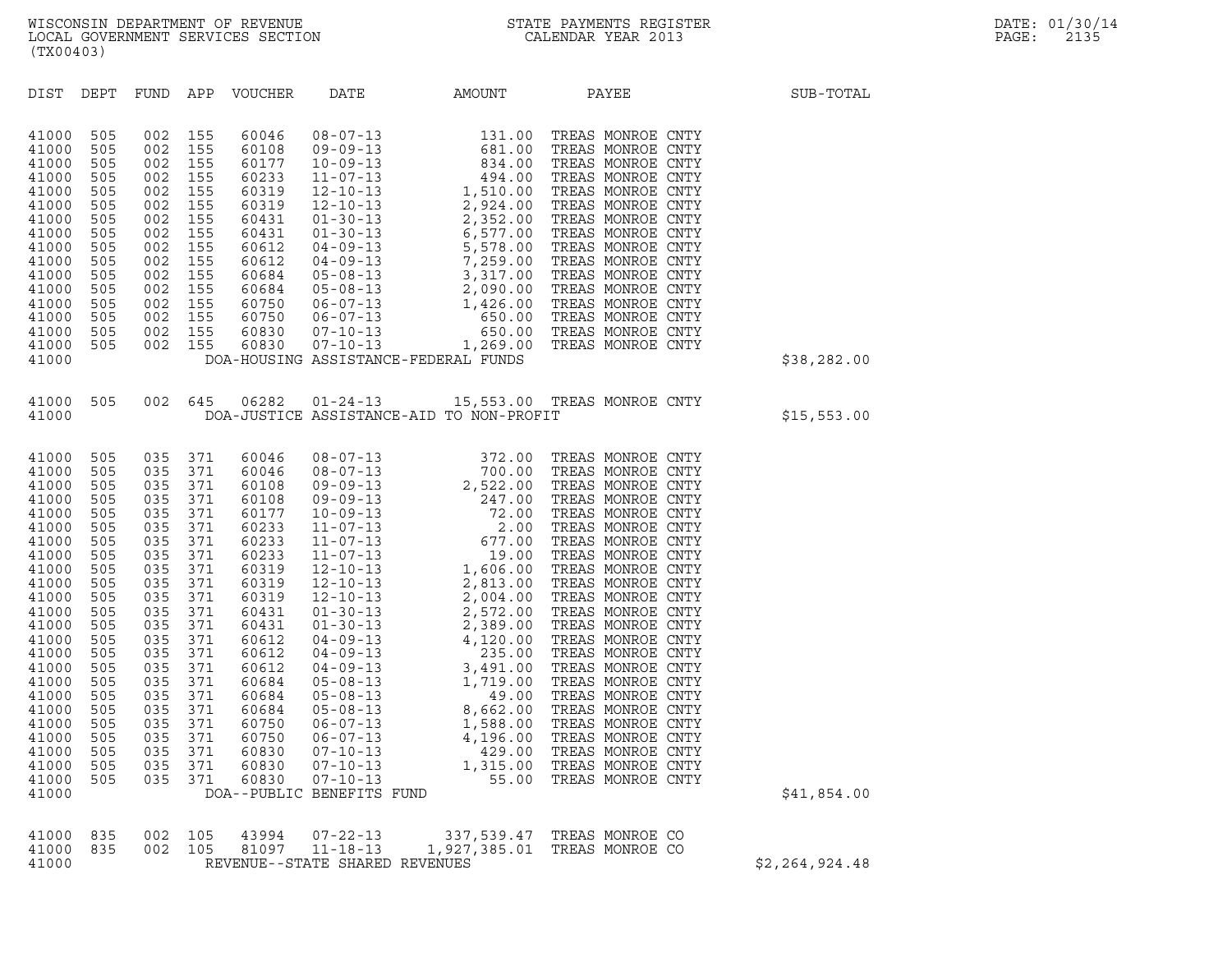| (TX00403)               |            |            |            | WISCONSIN DEPARTMENT OF REVENUE<br>LOCAL GOVERNMENT SERVICES SECTION |                                                |                                                          | STATE PAYMENTS REGISTER<br>CALENDAR YEAR 2013 |                 | DATE: 01/30/14<br>PAGE:<br>2136 |
|-------------------------|------------|------------|------------|----------------------------------------------------------------------|------------------------------------------------|----------------------------------------------------------|-----------------------------------------------|-----------------|---------------------------------|
| DIST                    | DEPT       | FUND       | APP        | <b>VOUCHER</b>                                                       | DATE                                           | AMOUNT                                                   | PAYEE                                         | SUB-TOTAL       |                                 |
| 41000<br>41000          | 835        | 002        | 109        | 01041                                                                | $07 - 22 - 13$<br>REVENUE--EXEMPT COMPUTER AID | 44,789.00                                                | TREAS MONROE CO                               | \$44,789.00     |                                 |
| 41000<br>41000<br>41000 | 835<br>835 | 002<br>002 | 302<br>302 | 10080<br>11080                                                       | 07-22-13<br>07-22-13                           | 2,310,298.38<br>REVENUE-FIRST DOLLAR/SCHOOL LEVY CREDITS | TREAS MONROE CO<br>762,591.52 TREAS MONROE CO | \$3,072,889.90  |                                 |
| 41000<br>41000          | 835        | 021        | 363        | 37219                                                                | $03 - 25 - 13$<br>REVENUE--LOTTERY CREDIT -    | 669,226.56                                               | TREAS MONROE CO                               | \$669, 226.56   |                                 |
| 41000                   |            |            |            |                                                                      | DISTRICT TOTAL APPROPRIATIONS                  |                                                          |                                               | \$11,432,695.82 |                                 |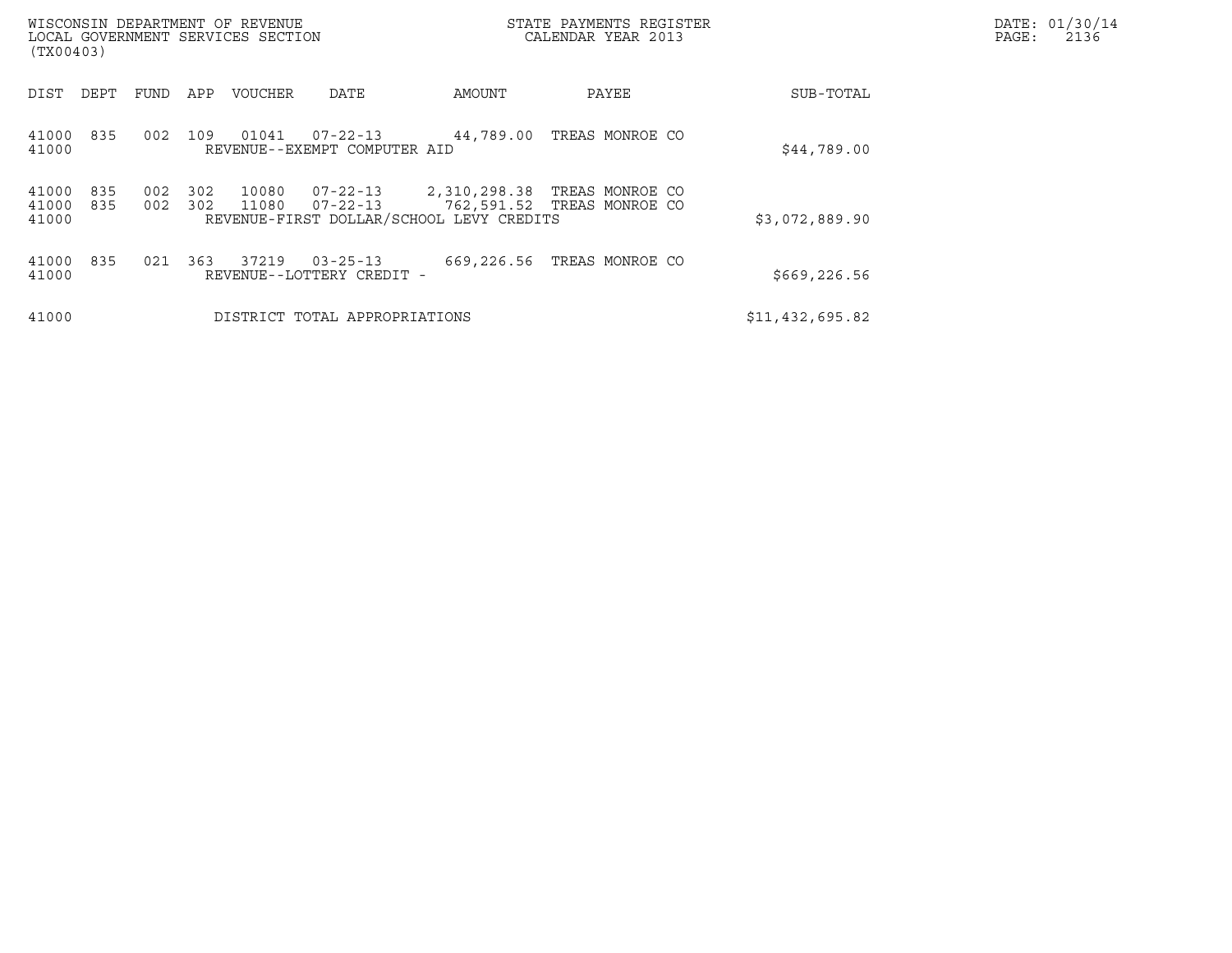| (TX00403)                                     |                   |                               |         | WISCONSIN DEPARTMENT OF REVENUE<br>LOCAL GOVERNMENT SERVICES SECTION |                                | STATE PAYMENTS REGISTER<br>CALENDAR YEAR 2013                                                                                                                                                                 |                                                 |              | DATE: 01/30/14<br>$\mathtt{PAGE:}$<br>2137 |
|-----------------------------------------------|-------------------|-------------------------------|---------|----------------------------------------------------------------------|--------------------------------|---------------------------------------------------------------------------------------------------------------------------------------------------------------------------------------------------------------|-------------------------------------------------|--------------|--------------------------------------------|
| DIST DEPT                                     |                   | FUND                          |         | APP VOUCHER                                                          | DATE                           | AMOUNT                                                                                                                                                                                                        | PAYEE                                           | SUB-TOTAL    |                                            |
| 41002                                         | 41002 165         |                               |         |                                                                      |                                | SAFETY/PROF SERV--FIRE INSURANCE DUES                                                                                                                                                                         | 002 225 01023 07-03-13 2,211.28 TREAS TN ADRIAN | \$2,211.28   |                                            |
| 41002                                         | 41002 370         |                               | 000 001 |                                                                      |                                | 04DNR  10-23-13  48.19 TOWN ADRIAN<br>NAT RESOURCES-SEVERANCE/YIELD/WITHDRAWAL                                                                                                                                |                                                 | \$48.19      |                                            |
| 41002                                         | 41002 370         |                               | 012 571 |                                                                      |                                | NAT RESOURCES--FOREST CROP/MFL/CO FOREST                                                                                                                                                                      |                                                 | \$219.99     |                                            |
| 41002 395<br>41002<br>41002<br>41002<br>41002 | 395<br>395<br>395 | 011 191<br>011 191<br>011 191 | 011 191 |                                                                      | 97024 10-07-13                 | 71024  01-07-13  19,195.89  TOWN OF ADRIAN<br>77024  04-01-13  19,195.89  TOWN OF ADRIAN<br>85024  07-01-13  19,195.89  TOWN OF ADRIAN<br>19,195.92 TOWN OF ADRIAN<br>TRANSPORTATION--GENERAL TRANSP AIDS-GTA |                                                 | \$76,783.59  |                                            |
| 41002<br>41002<br>41002                       | 835<br>835        | 002<br>002 105                | 105     |                                                                      | REVENUE--STATE SHARED REVENUES | 81063 11-18-13 25,688.78 TREAS TN ADRIAN                                                                                                                                                                      | 43960  07-22-13  4,531.62  TREAS TN ADRIAN      | \$30, 220.40 |                                            |
| 41002                                         |                   |                               |         |                                                                      | DISTRICT TOTAL APPROPRIATIONS  |                                                                                                                                                                                                               |                                                 | \$109,483.45 |                                            |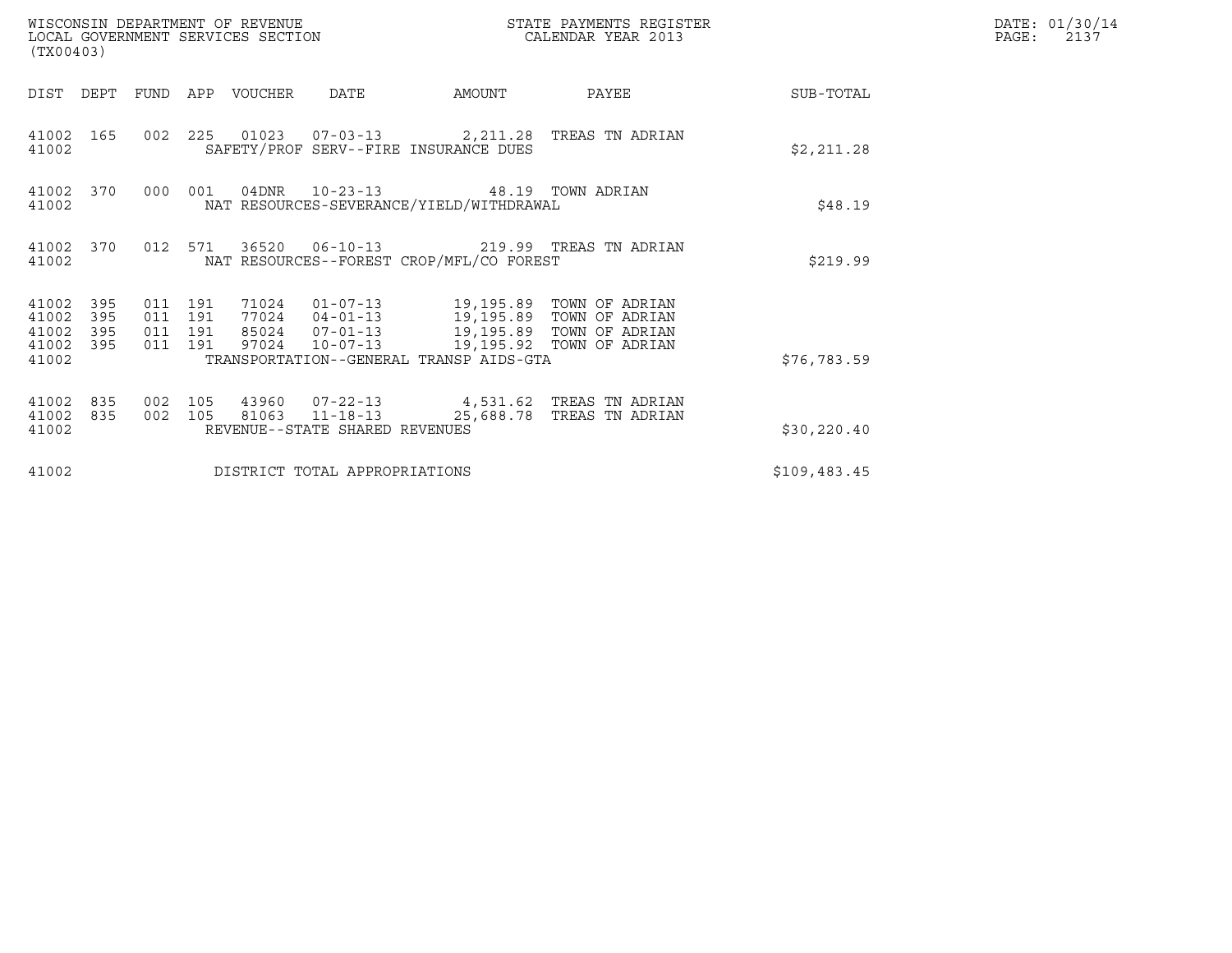| (TX00403)                                    |                                            |                               |         |               |                                |                                          |                                                                                                                                                                                                                                                                             |              | DATE: 01/30/14<br>$\mathtt{PAGE}$ :<br>2138 |
|----------------------------------------------|--------------------------------------------|-------------------------------|---------|---------------|--------------------------------|------------------------------------------|-----------------------------------------------------------------------------------------------------------------------------------------------------------------------------------------------------------------------------------------------------------------------------|--------------|---------------------------------------------|
|                                              |                                            |                               |         |               |                                |                                          | DIST DEPT FUND APP VOUCHER DATE AMOUNT PAYEE SUB-TOTAL                                                                                                                                                                                                                      |              |                                             |
| 41004                                        | 41004 165                                  |                               |         |               |                                | SAFETY/PROF SERV--FIRE INSURANCE DUES    | 002 225 01024 07-03-13 2,481.29 TREAS TN ANGELO                                                                                                                                                                                                                             | \$2,481.29   |                                             |
| 41004                                        |                                            |                               |         |               |                                | NAT RESOURCES-SEVERANCE/YIELD/WITHDRAWAL | 41004 370 000 001 01DNR 03-13-13 102.53 TREAS TOWN ANGELO                                                                                                                                                                                                                   | \$102.53     |                                             |
| 41004                                        |                                            |                               |         |               |                                | NAT RESOURCES--FOREST CROP/MFL/CO FOREST | 41004 370 012 571 36521 06-10-13 341.32 TREAS TN ANGELO                                                                                                                                                                                                                     | \$341.32     |                                             |
| 41004 370<br>41004 370<br>41004 370<br>41004 | 41004 370                                  | 012 579<br>012 579<br>012 579 |         | 012 579 18639 |                                | NAT RESOURCES--AIDS IN LIEU OF TAXES     | $\begin{tabular}{lllllllllllllllllllll} 18639 & 04-15-13 & 13.63 & \text{TREAS TN ANGELO} \\ 18639 & 04-15-13 & 4.06 & \text{TREAS TN ANGELO} \\ 18639 & 04-15-13 & 136.34 & \text{TREAS TOWN ANGELO} \\ 18639 & 04-15-13 & 78.04 & \text{TREAS TOWN ANGELO} \end{tabular}$ | \$232.07     |                                             |
| 41004<br>41004                               | 41004 395<br>395<br>41004 395<br>41004 395 | 011 191<br>011 191<br>011 191 | 011 191 |               |                                | TRANSPORTATION--GENERAL TRANSP AIDS-GTA  | 71025  01-07-13  12,469.13  TOWN OF ANGELO<br>77025  04-01-13  12,469.13  TOWN OF ANGELO<br>85025  07-01-13  12,469.13  TOWN OF ANGELO<br>97025  10-07-13  12,469.13  TOWN OF ANGELO                                                                                        | \$49,876.52  |                                             |
| 41004                                        | 41004 835 002 105<br>41004 835             | 002 105                       |         |               | REVENUE--STATE SHARED REVENUES |                                          | 43961   07-22-13   9,595.84 TREAS TN ANGELO<br>81064   11-18-13   54,374.49 TREAS TN ANGELO                                                                                                                                                                                 | \$63,970.33  |                                             |
| 41004                                        | 41004 835                                  |                               |         |               | REVENUE--EXEMPT COMPUTER AID   |                                          | 002 109 02928 07-22-13 17.00 TREAS TN ANGELO                                                                                                                                                                                                                                | \$17.00      |                                             |
|                                              |                                            |                               |         |               |                                |                                          | 41004 835 021 363 35766 03-25-13 1,096.60 TREAS TN ANGELO 41004 REVENUE--LOTTERY CREDIT -                                                                                                                                                                                   | \$1,096.60   |                                             |
| 41004                                        |                                            |                               |         |               | DISTRICT TOTAL APPROPRIATIONS  |                                          |                                                                                                                                                                                                                                                                             | \$118,117.66 |                                             |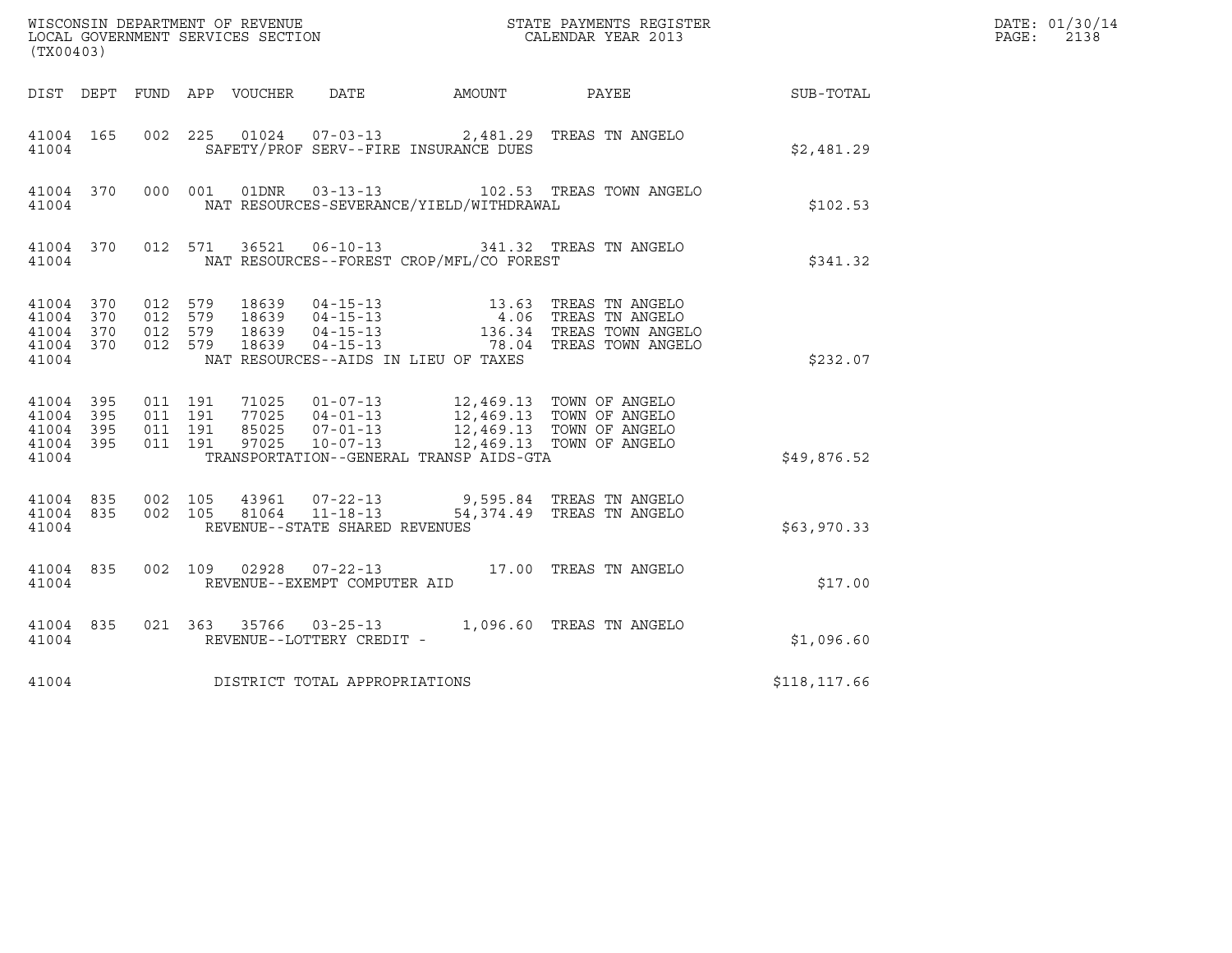| WISCONSIN DEPARTMENT OF REVENUE<br>LOCAL GOVERNMENT SERVICES SECTION<br>(TX00403) |                    |                    |       |                                |                                                                                                                                                                                                           | STATE PAYMENTS REGISTER<br>CALENDAR YEAR 2013 |              | DATE: 01/30/14<br>$\mathtt{PAGE:}$<br>2139 |
|-----------------------------------------------------------------------------------|--------------------|--------------------|-------|--------------------------------|-----------------------------------------------------------------------------------------------------------------------------------------------------------------------------------------------------------|-----------------------------------------------|--------------|--------------------------------------------|
| DIST DEPT FUND APP VOUCHER DATE                                                   |                    |                    |       |                                | AMOUNT                                                                                                                                                                                                    | PAYEE                                         | SUB-TOTAL    |                                            |
| 41006 165<br>41006                                                                |                    | 002 225            |       |                                | 01025  07-03-13  3,776.01 TREAS TN BYRON<br>SAFETY/PROF SERV--FIRE INSURANCE DUES                                                                                                                         |                                               | \$3,776.01   |                                            |
| 41006 370<br>41006                                                                |                    | 000 001            |       |                                | NAT RESOURCES-SEVERANCE/YIELD/WITHDRAWAL                                                                                                                                                                  | 02DNR  07-03-13  7,947.61 TREAS TOWN BYRON    | \$7,947.61   |                                            |
| 41006 370<br>41006 370<br>41006                                                   |                    | 012 571<br>012 571 |       |                                | 36522   06-10-13   317.13   TREAS TN BYRON<br>36522  06-10-13  298.95  TREAS TN BYRON<br>NAT RESOURCES--FOREST CROP/MFL/CO FOREST                                                                         |                                               | \$616.08     |                                            |
| 41006 395<br>395<br>41006<br>41006<br>395<br>41006<br>395<br>41006                | 011 191<br>011 191 | 011 191<br>011 191 | 97026 | $10 - 07 - 13$                 | 71026  01-07-13  24,562.49  TOWN OF BYRON<br>77026  04-01-13  24,562.49  TOWN OF BYRON<br>85026  07-01-13  24,562.49  TOWN OF BYRON<br>24,562.50 TOWN OF BYRON<br>TRANSPORTATION--GENERAL TRANSP AIDS-GTA |                                               | \$98, 249.97 |                                            |
| 41006 835<br>41006 835<br>41006                                                   | 002 105<br>002 105 |                    |       | REVENUE--STATE SHARED REVENUES | 43962  07-22-13  8,521.48  TREAS TN BYRON<br>81065 11-18-13 48,368.74 TREAS TN BYRON                                                                                                                      |                                               | \$56,890.22  |                                            |
| 41006 835<br>41006                                                                | 002 109            |                    |       | REVENUE--EXEMPT COMPUTER AID   | 02929   07-22-13   460.00 TREAS TN BYRON                                                                                                                                                                  |                                               | \$460.00     |                                            |
| 41006                                                                             |                    |                    |       | DISTRICT TOTAL APPROPRIATIONS  |                                                                                                                                                                                                           |                                               | \$167,939.89 |                                            |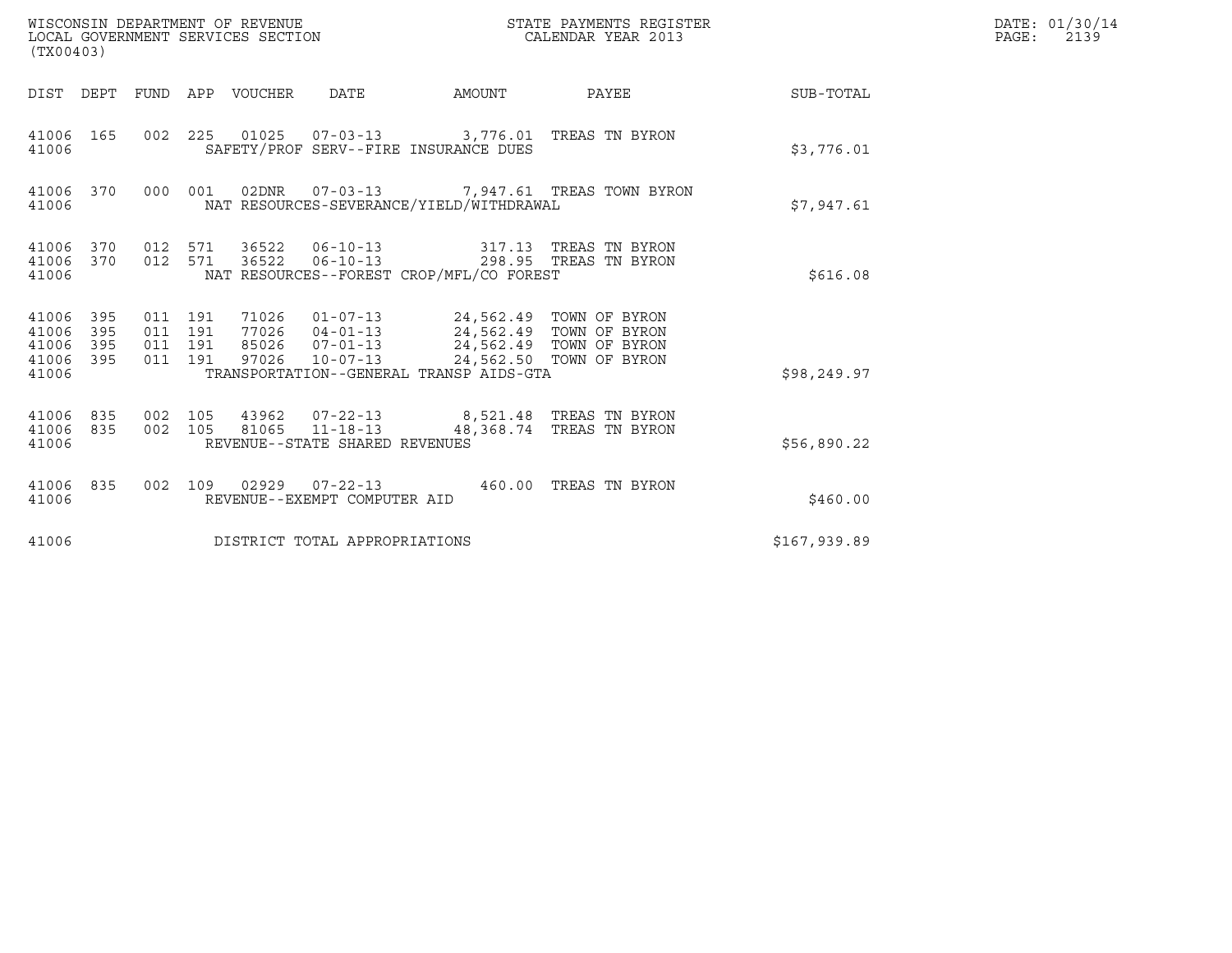| WISCONSIN DEPARTMENT OF REVENUE<br>LOCAL GOVERNMENT SERVICES SECTION<br>(TX00403) |                                          |       |                                                                                           | STATE PAYMENTS REGISTER<br>CALENDAR YEAR 2013                                                                                                                                            |              | DATE: 01/30/14<br>$\mathtt{PAGE:}$<br>2140 |
|-----------------------------------------------------------------------------------|------------------------------------------|-------|-------------------------------------------------------------------------------------------|------------------------------------------------------------------------------------------------------------------------------------------------------------------------------------------|--------------|--------------------------------------------|
| DIST DEPT FUND APP VOUCHER                                                        |                                          |       | DATE                                                                                      |                                                                                                                                                                                          |              |                                            |
| 41008 165<br>41008                                                                |                                          |       | SAFETY/PROF SERV--FIRE INSURANCE DUES                                                     | 002 225 01026 07-03-13 1,009.25 TREAS TN CLIFTON                                                                                                                                         | \$1,009.25   |                                            |
| 41008 370<br>41008                                                                |                                          |       | 000 001 04DNR 10-23-13 11,119.41 TOWN CLIFTON<br>NAT RESOURCES-SEVERANCE/YIELD/WITHDRAWAL |                                                                                                                                                                                          | \$11,119.41  |                                            |
| 41008 370<br>41008                                                                |                                          |       | NAT RESOURCES--FOREST CROP/MFL/CO FOREST                                                  | 012 571 36523 06-10-13 393.88 TREAS TN CLIFTON                                                                                                                                           | \$393.88     |                                            |
| 41008 370 012 579<br>41008 370<br>41008                                           | 012 579                                  |       | $18640$ $04-15-13$<br>$18640$ $04-15-13$<br>NAT RESOURCES--AIDS IN LIEU OF TAXES          | .10 TREAS TN CLIFTON<br>.98 TREAS TOWN CLIFTON                                                                                                                                           | \$1.08       |                                            |
| 395<br>41008<br>395<br>41008<br>41008<br>395<br>395<br>41008<br>41008             | 011 191<br>011 191<br>011 191<br>011 191 |       | TRANSPORTATION--GENERAL TRANSP AIDS-GTA                                                   | 71027  01-07-13  22,032.67  TOWN OF CLIFTON<br>77027  04-01-13  22,032.67  TOWN OF CLIFTON<br>85027  07-01-13  22,032.67  TOWN OF CLIFTON<br>97027  10-07-13  22,032.70  TOWN OF CLIFTON | \$88,130.71  |                                            |
| 41008<br>835<br>835<br>41008<br>41008                                             | 002 105<br>002 105                       | 81066 | $11 - 18 - 13$<br>REVENUE--STATE SHARED REVENUES                                          | 43963 07-22-13 8,854.29 TREAS TN CLIFTON<br>50,214.52 TREAS TN CLIFTON                                                                                                                   | \$59,068.81  |                                            |
| 41008                                                                             |                                          |       | DISTRICT TOTAL APPROPRIATIONS                                                             |                                                                                                                                                                                          | \$159,723.14 |                                            |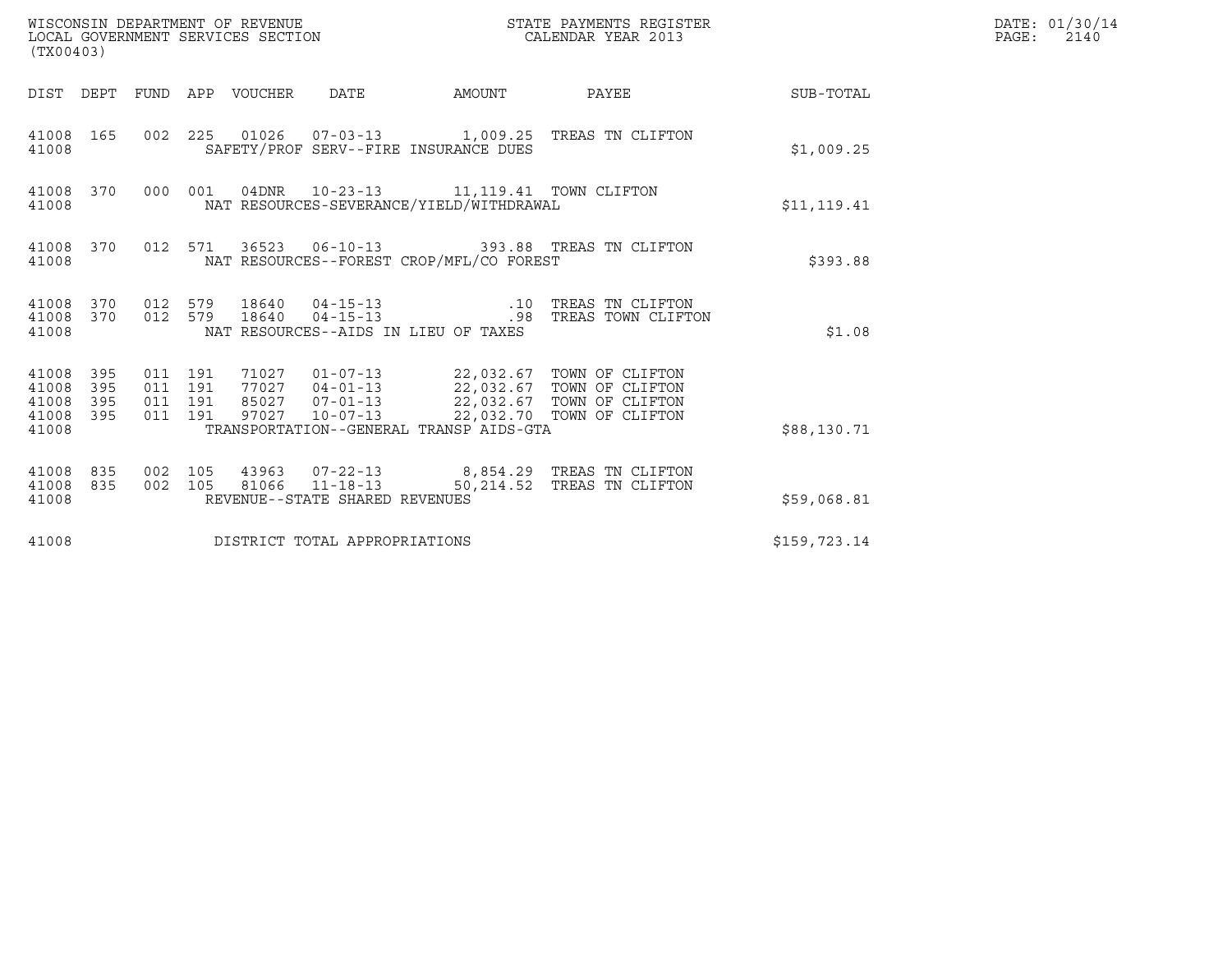| (TX00403)                                                          |                                          |       |                                                  |                                          |                                                                                                                                                                            |              | DATE: 01/30/14<br>$\mathtt{PAGE}$ :<br>2141 |
|--------------------------------------------------------------------|------------------------------------------|-------|--------------------------------------------------|------------------------------------------|----------------------------------------------------------------------------------------------------------------------------------------------------------------------------|--------------|---------------------------------------------|
|                                                                    |                                          |       |                                                  |                                          | DIST DEPT FUND APP VOUCHER DATE AMOUNT PAYEE TO SUB-TOTAL                                                                                                                  |              |                                             |
| 41010 165<br>41010                                                 |                                          |       |                                                  | SAFETY/PROF SERV--FIRE INSURANCE DUES    | 002 225 01027 07-03-13 1,147.43 TREAS TN GLENDALE                                                                                                                          | \$1,147.43   |                                             |
| 41010 370<br>41010                                                 |                                          |       |                                                  | NAT RESOURCES--FOREST CROP/MFL/CO FOREST | 012 571 36524 06-10-13 254.34 TREAS TN GLENDALE                                                                                                                            | \$254.34     |                                             |
| 41010 370<br>41010 370<br>41010                                    | 012 579<br>012 579                       |       |                                                  | NAT RESOURCES--AIDS IN LIEU OF TAXES     | 18641  04-15-13  7.18  TREAS TN GLENDALE<br>18641  04-15-13  79.32  TREAS TOWN GLENDALE                                                                                    | \$86.50      |                                             |
| 41010 370<br>41010                                                 |                                          |       | NAT RESOURCES--RU RECYCLING GRANT                |                                          | 074 670 40854 05-20-13 1,131.81 TREAS TN GLENDALE                                                                                                                          | \$1,131.81   |                                             |
| 41010 395<br>41010<br>395<br>41010<br>395<br>395<br>41010<br>41010 | 011 191<br>011 191<br>011 191<br>011 191 | 97028 | $10 - 07 - 13$                                   | TRANSPORTATION--GENERAL TRANSP AIDS-GTA  | 71028  01-07-13  27,446.90  TOWN OF GLENDALE<br>77028  04-01-13  27,446.90  TOWN OF GLENDALE<br>85028  07-01-13  27,446.90  TOWN OF GLENDALE<br>27,446.92 TOWN OF GLENDALE | \$109,787.62 |                                             |
| 41010 835<br>41010 835<br>41010                                    | 002 105<br>002 105                       |       | 81067 11-18-13<br>REVENUE--STATE SHARED REVENUES |                                          | 38,588.31 TREAS TN GLENDALE                                                                                                                                                | \$45,392.44  |                                             |
| 41010 835<br>41010                                                 |                                          |       | REVENUE--EXEMPT COMPUTER AID                     |                                          | 002 109 02930 07-22-13 54.00 TREAS TN GLENDALE                                                                                                                             | \$54.00      |                                             |
| 41010                                                              |                                          |       | DISTRICT TOTAL APPROPRIATIONS                    |                                          |                                                                                                                                                                            | \$157,854.14 |                                             |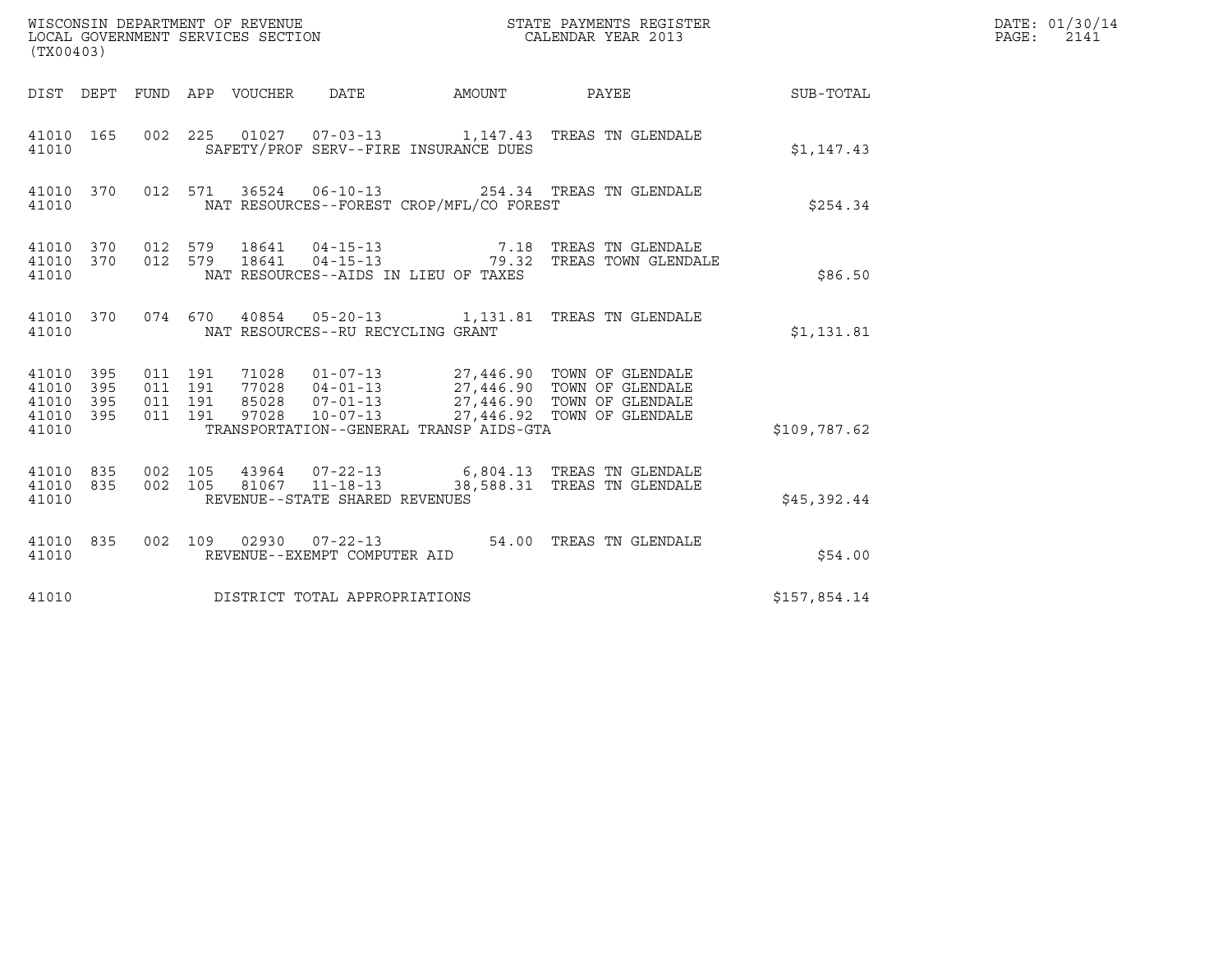| ${\tt WISCOONSIM\ DEPARTMENT\ OF\ REVENUE}\qquad \qquad {\tt STATE\ PAYMENTS\ REGISTER\ LOCAL\ GOVERNMENT\ SERVICES\ SECTION\qquad \qquad {\tt CALENDAR\ YEAR\ 2013}$<br>(TX00403) |           |                                          |  |                                   |                                                                                                                                                                                                                                                                 |                                                            |              | DATE: 01/30/14<br>PAGE:<br>2142 |
|------------------------------------------------------------------------------------------------------------------------------------------------------------------------------------|-----------|------------------------------------------|--|-----------------------------------|-----------------------------------------------------------------------------------------------------------------------------------------------------------------------------------------------------------------------------------------------------------------|------------------------------------------------------------|--------------|---------------------------------|
|                                                                                                                                                                                    |           |                                          |  |                                   |                                                                                                                                                                                                                                                                 | DIST DEPT FUND APP VOUCHER DATE AMOUNT PAYEE THE SUB-TOTAL |              |                                 |
| 41012                                                                                                                                                                              |           |                                          |  |                                   | 41012 165 002 225 01028 07-03-13 1,222.13 TREAS TN GRANT<br>SAFETY/PROF SERV--FIRE INSURANCE DUES                                                                                                                                                               |                                                            | \$1,222.13   |                                 |
| 41012                                                                                                                                                                              |           |                                          |  |                                   | NAT RESOURCES-SEVERANCE/YIELD/WITHDRAWAL                                                                                                                                                                                                                        | 41012 370 000 001 01DNR 03-13-13 421.05 TREAS TOWN GRANT   | \$421.05     |                                 |
| 41012                                                                                                                                                                              |           |                                          |  |                                   | $\begin{array}{cccccccc} 41012 & 370 & 012 & 571 & 36525 & 06-10-13 & & & & & & & 67.14 & \text{TREAS TN GRANT} \\ 41012 & 370 & 012 & 571 & 36525 & 06-10-13 & & & & & 397.51 & \text{TREAS TN GRANT} \end{array}$<br>NAT RESOURCES--FOREST CROP/MFL/CO FOREST |                                                            | \$464.65     |                                 |
| 41012                                                                                                                                                                              |           |                                          |  |                                   | 41012 370 012 579 18642 04-15-13 93.49 TREAS TN GRANT<br>NAT RESOURCES--AIDS IN LIEU OF TAXES                                                                                                                                                                   |                                                            | \$93.49      |                                 |
| 41012                                                                                                                                                                              |           |                                          |  | NAT RESOURCES--RU RECYCLING GRANT | 41012 370 074 670 40855 05-20-13 767.47 TREAS TN GRANT                                                                                                                                                                                                          |                                                            | \$767.47     |                                 |
| 41012 395<br>41012<br>41012 395<br>41012 395<br>41012                                                                                                                              | 395       | 011 191<br>011 191<br>011 191<br>011 191 |  |                                   | 71029   01-07-13   11,548.23   TOWN OF GRANT<br>77029   04-01-13   11,548.23   TOWN OF GRANT<br>85029   07-01-13   11,548.23   TOWN OF GRANT<br>97029   10-07-13   11,548.25   TOWN OF GRANT<br>TRANSPORTATION--GENERAL TRANSP AIDS-GTA                         |                                                            | \$46,192.94  |                                 |
| 41012 835<br>41012                                                                                                                                                                 | 41012 835 |                                          |  | REVENUE--STATE SHARED REVENUES    | 002 105 43965 07-22-13 3,619.22 TREAS TN GRANT<br>002 105 81068 11-18-13 20,508.94 TREAS TN GRANT                                                                                                                                                               |                                                            | \$24,128.16  |                                 |
| 41012                                                                                                                                                                              |           |                                          |  | REVENUE--EXEMPT COMPUTER AID      | 41012 835 002 109 02931 07-22-13 1.00 TREAS TN GRANT                                                                                                                                                                                                            |                                                            | \$1.00       |                                 |
| 41012                                                                                                                                                                              |           |                                          |  | DISTRICT TOTAL APPROPRIATIONS     |                                                                                                                                                                                                                                                                 |                                                            | \$73, 290.89 |                                 |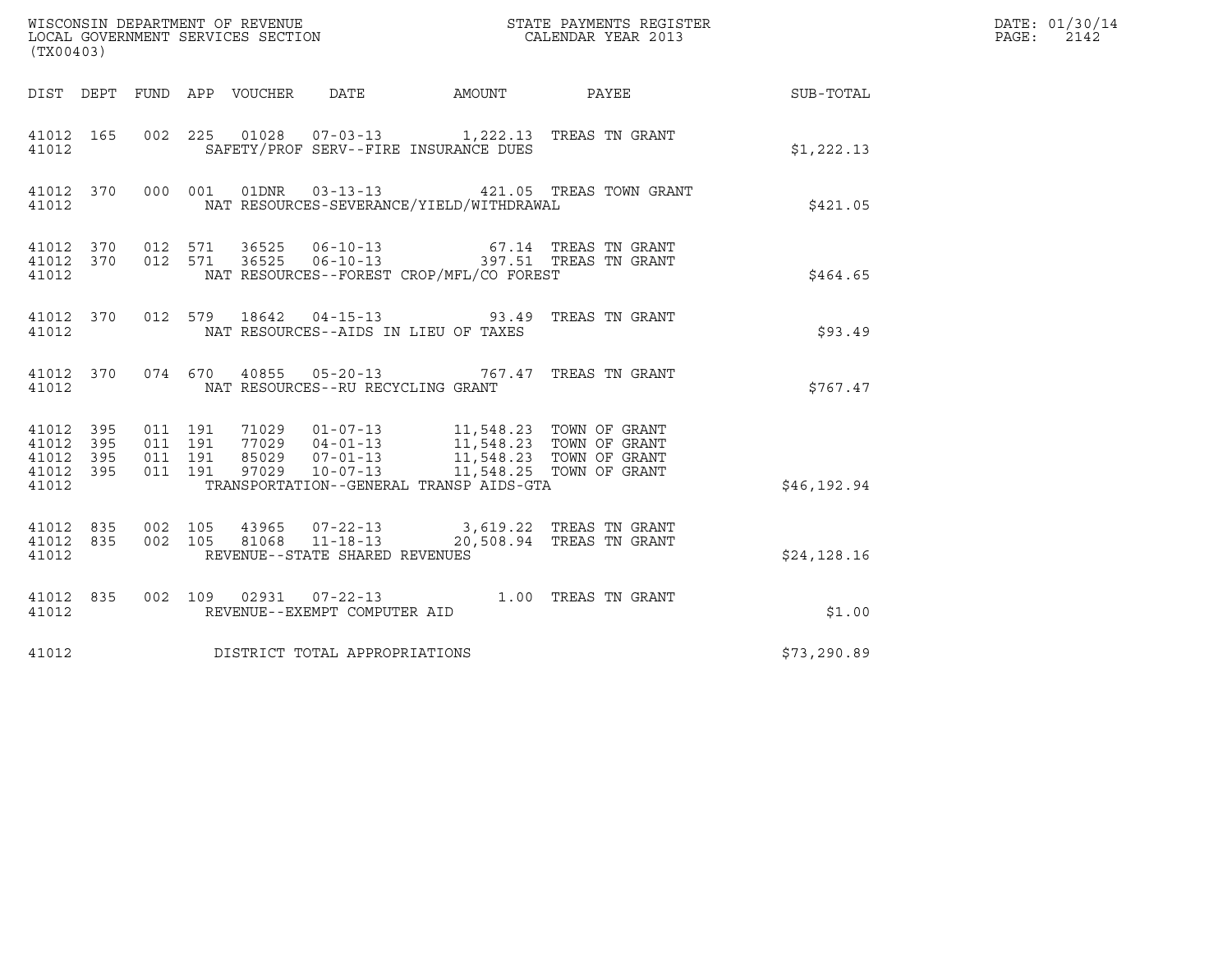| (TX00403)                                                 |                                          | WISCONSIN DEPARTMENT OF REVENUE<br>LOCAL GOVERNMENT SERVICES SECTION | STATE PAYMENTS REGISTER<br>CALENDAR YEAR 2013 |                                                                                                                                                                                                      |              | DATE: 01/30/14<br>$\mathtt{PAGE:}$<br>2143 |
|-----------------------------------------------------------|------------------------------------------|----------------------------------------------------------------------|-----------------------------------------------|------------------------------------------------------------------------------------------------------------------------------------------------------------------------------------------------------|--------------|--------------------------------------------|
| DIST DEPT FUND APP VOUCHER DATE                           |                                          |                                                                      |                                               | AMOUNT PAYEE SUB-TOTAL                                                                                                                                                                               |              |                                            |
| 41014                                                     |                                          |                                                                      | SAFETY/PROF SERV--FIRE INSURANCE DUES         | 41014 165 002 225 01029 07-03-13 1,799.89 TREAS TN GREENFIELD                                                                                                                                        | \$1,799.89   |                                            |
| 41014                                                     |                                          |                                                                      | NAT RESOURCES--FOREST CROP/MFL/CO FOREST      | 41014 370 012 571 36526 06-10-13 309.52 TREAS TN GREENFIELD                                                                                                                                          | \$309.52     |                                            |
| 41014                                                     |                                          |                                                                      | NAT RESOURCES--AIDS IN LIEU OF TAXES          | 41014 370 012 579 18643 04-15-13 47.84 TREAS TN GREENFIELD                                                                                                                                           | \$47.84      |                                            |
| 41014 395<br>41014 395<br>41014 395<br>41014 395<br>41014 | 011 191<br>011 191<br>011 191<br>011 191 |                                                                      | TRANSPORTATION--GENERAL TRANSP AIDS-GTA       | 71030  01-07-13  13,791.46  TOWN OF GREENFIELD<br>77030  04-01-13  13,791.46  TOWN OF GREENFIELD<br>85030  07-01-13  13,791.46  TOWN OF GREENFIELD<br>97030  10-07-13  13,791.46  TOWN OF GREENFIELD | \$55, 165.84 |                                            |
| 41014 835<br>41014                                        |                                          | REVENUE--STATE SHARED REVENUES                                       |                                               | 41014 835 002 105 43966 07-22-13 6,141.65 TREAS TN GREENFIELD<br>002 105 81069 11-18-13 34,780.62 TREAS TN GREENFIELD                                                                                | \$40,922.27  |                                            |
| 41014                                                     |                                          | REVENUE--EXEMPT COMPUTER AID                                         |                                               | 41014 835 002 109 02932 07-22-13 5.00 TREAS TN GREENFIELD                                                                                                                                            | \$5.00       |                                            |
| 41014                                                     |                                          | DISTRICT TOTAL APPROPRIATIONS                                        |                                               |                                                                                                                                                                                                      | \$98, 250.36 |                                            |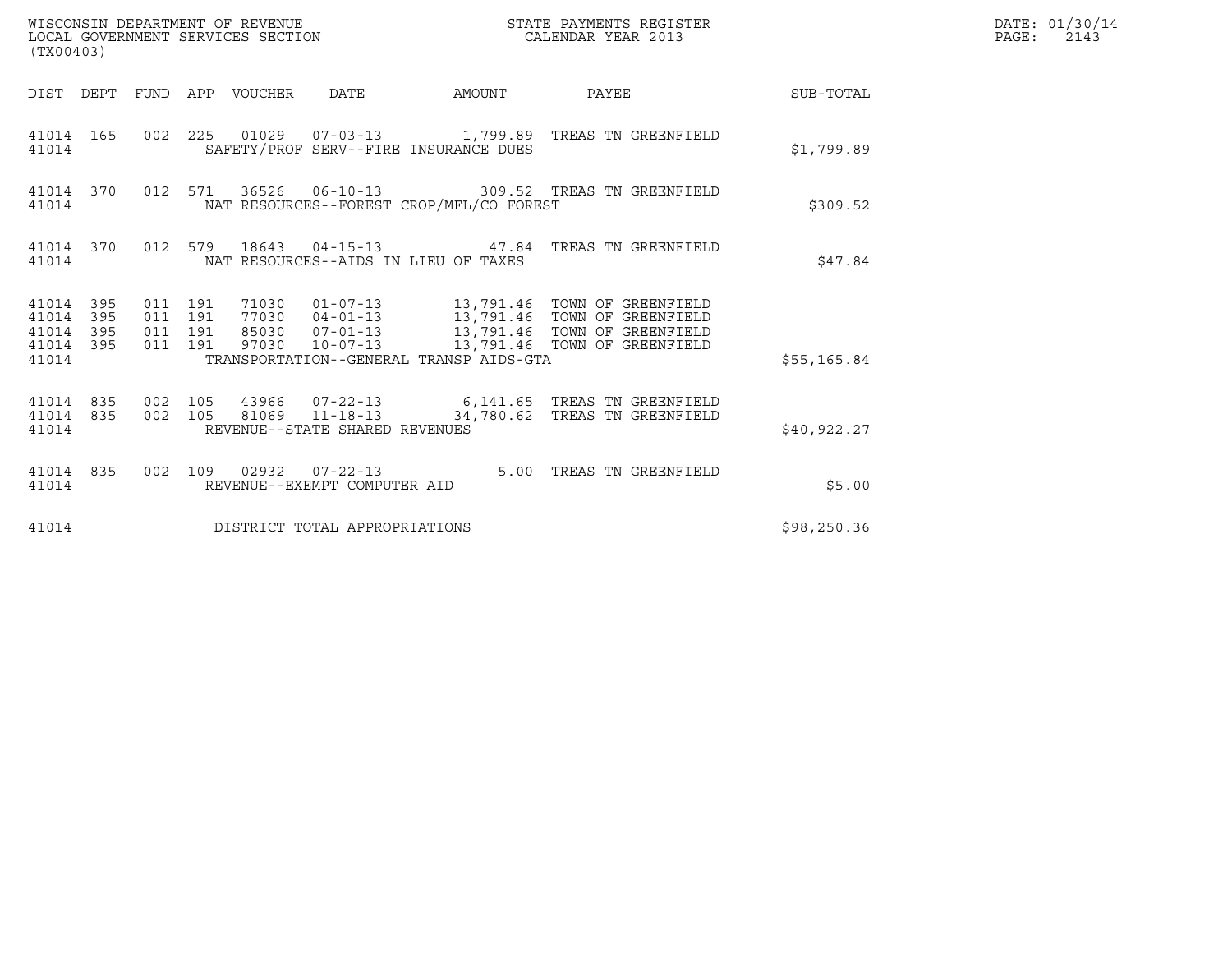| WISCONSIN DEPARTMENT OF REVENUE<br>LOCAL GOVERNMENT SERVICES SECTION<br>(TX00403)                                                |                                                                                                                                                                                                  | STATE PAYMENTS REGISTER<br>CALENDAR YEAR 2013 |              | DATE: 01/30/14<br>PAGE: 2144 |
|----------------------------------------------------------------------------------------------------------------------------------|--------------------------------------------------------------------------------------------------------------------------------------------------------------------------------------------------|-----------------------------------------------|--------------|------------------------------|
| DIST DEPT FUND APP VOUCHER DATE AMOUNT PAYEE THE SUB-TOTAL                                                                       |                                                                                                                                                                                                  |                                               |              |                              |
| 41016 165<br>41016                                                                                                               | 002  225  01030  07-03-13  1,178.16  TREAS TN JEFFERSON<br>SAFETY/PROF SERV--FIRE INSURANCE DUES                                                                                                 |                                               | \$1,178.16   |                              |
| 41016 370 012 571 36527 06-10-13 114.77 TREAS TN JEFFERSON<br>41016                                                              | NAT RESOURCES--FOREST CROP/MFL/CO FOREST                                                                                                                                                         |                                               | \$114.77     |                              |
| $41016$ 370 012 579 18644 04-15-13 24.05 TREAS TN JEFFERSON 41016 370 012 579 18644 04-15-13 14.34 TREAS TOWN JEFFERSON<br>41016 | NAT RESOURCES--AIDS IN LIEU OF TAXES                                                                                                                                                             |                                               | \$38.39      |                              |
| 41016 395<br>011 191<br>011 191<br>395<br>41016<br>395<br>011 191<br>41016<br>41016 395<br>011 191                               | 71031  01-07-13  21,445.21  TOWN OF JEFFERSON<br>77031  04-01-13  21,445.21  TOWN OF JEFFERSON<br>85031  07-01-13  21,445.21  TOWN OF JEFFERSON<br>97031  10-07-13  21,445.21  TOWN OF JEFFERSON |                                               |              |                              |
| 41016                                                                                                                            | TRANSPORTATION--GENERAL TRANSP AIDS-GTA                                                                                                                                                          |                                               | \$85,780.84  |                              |
| 41016 395 011 278 89733 10-03-13 24,901.29 TREAS TN JEFFERSON<br>41016                                                           | TRANSPORTATION--LRIP/TRIP/MSIP GRANTS                                                                                                                                                            |                                               | \$24.901.29  |                              |
| 41016 835 002 105 43967 07-22-13 15,418.97 TREAS TN JEFFERSON<br>002 105<br>41016 835<br>41016                                   | 81070  11-18-13   67,579.02  TREAS TN JEFFERSON<br>REVENUE--STATE SHARED REVENUES                                                                                                                |                                               | \$82,997.99  |                              |
| 41016 835<br>41016                                                                                                               | 002 109 02933 07-22-13 31.00 TREAS TN JEFFERSON<br>REVENUE--EXEMPT COMPUTER AID                                                                                                                  |                                               | \$31.00      |                              |
| DISTRICT TOTAL APPROPRIATIONS<br>41016                                                                                           |                                                                                                                                                                                                  |                                               | \$195,042.44 |                              |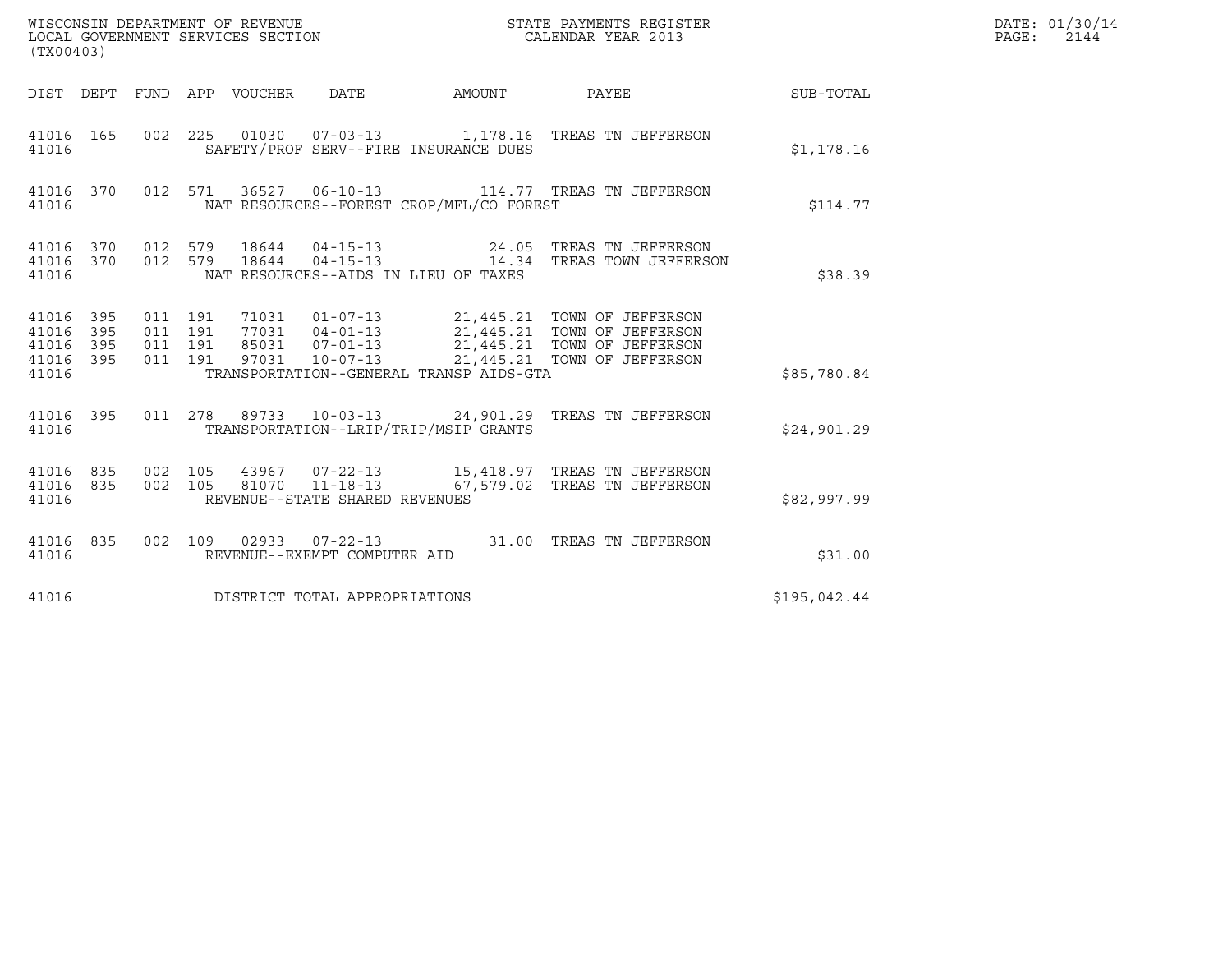| (TX00403)                                 |                          |                                          | WISCONSIN DEPARTMENT OF REVENUE<br>LOCAL GOVERNMENT SERVICES SECTION |                                                        |                                          | STATE PAYMENTS REGISTER<br>CALENDAR YEAR 2013                                                                                                                                           |             | DATE: 01/30/14<br>$\mathtt{PAGE:}$<br>2145 |
|-------------------------------------------|--------------------------|------------------------------------------|----------------------------------------------------------------------|--------------------------------------------------------|------------------------------------------|-----------------------------------------------------------------------------------------------------------------------------------------------------------------------------------------|-------------|--------------------------------------------|
| DIST DEPT                                 |                          |                                          | FUND APP VOUCHER                                                     | DATE                                                   | AMOUNT                                   | PAYEE                                                                                                                                                                                   | SUB-TOTAL   |                                            |
| 41018 165<br>41018                        |                          | 002 225                                  |                                                                      |                                                        | SAFETY/PROF SERV--FIRE INSURANCE DUES    |                                                                                                                                                                                         | \$585.43    |                                            |
| 41018<br>41018<br>41018                   | 370<br>370               | 012 571<br>012 571                       | 36528                                                                |                                                        | NAT RESOURCES--FOREST CROP/MFL/CO FOREST | 36528    06-10-13    45.57    TREAS TN LA FAYETTE<br>06-10-13 449.24 TREAS TN LA FAYETTE                                                                                                | \$494.81    |                                            |
| 41018 370<br>41018<br>41018               | 370                      | 012 579<br>012 579                       | 18646<br>18646                                                       | $04 - 15 - 13$                                         | NAT RESOURCES--AIDS IN LIEU OF TAXES     | 04-15-13 262.04 TREAS TN LA FAYETTE<br>302.75 TREAS TOWN LA FAYETTE                                                                                                                     | \$564.79    |                                            |
| 41018<br>41018<br>41018<br>41018<br>41018 | 395<br>395<br>395<br>395 | 011 191<br>011 191<br>011 191<br>011 191 |                                                                      |                                                        | TRANSPORTATION--GENERAL TRANSP AIDS-GTA  | 71032  01-07-13  5,594.17  TOWN OF LA FAYETTE<br>77032 04-01-13 5,594.17 TOWN OF LA FAYETTE<br>85032 07-01-13 5,594.17 TOWN OF LA FAYETTE<br>97032 10-07-13 5,594.18 TOWN OF LA FAYETTE | \$22,376.69 |                                            |
| 41018<br>41018<br>41018                   | 835<br>835               | 002 105<br>002 105                       |                                                                      | REVENUE--STATE SHARED REVENUES                         |                                          | 43968  07-22-13  5,988.84 TREAS TN LA FAYETTE<br>81071  11-18-13  33,928.11 TREAS TN LA FAYETTE                                                                                         | \$39,916.95 |                                            |
| 41018<br>41018                            | 835                      |                                          |                                                                      | 002 109 02934 07-22-13<br>REVENUE--EXEMPT COMPUTER AID |                                          | 5.00 TREAS TN LA FAYETTE                                                                                                                                                                | \$5.00      |                                            |
| 41018                                     |                          |                                          |                                                                      | DISTRICT TOTAL APPROPRIATIONS                          |                                          |                                                                                                                                                                                         | \$63,943.67 |                                            |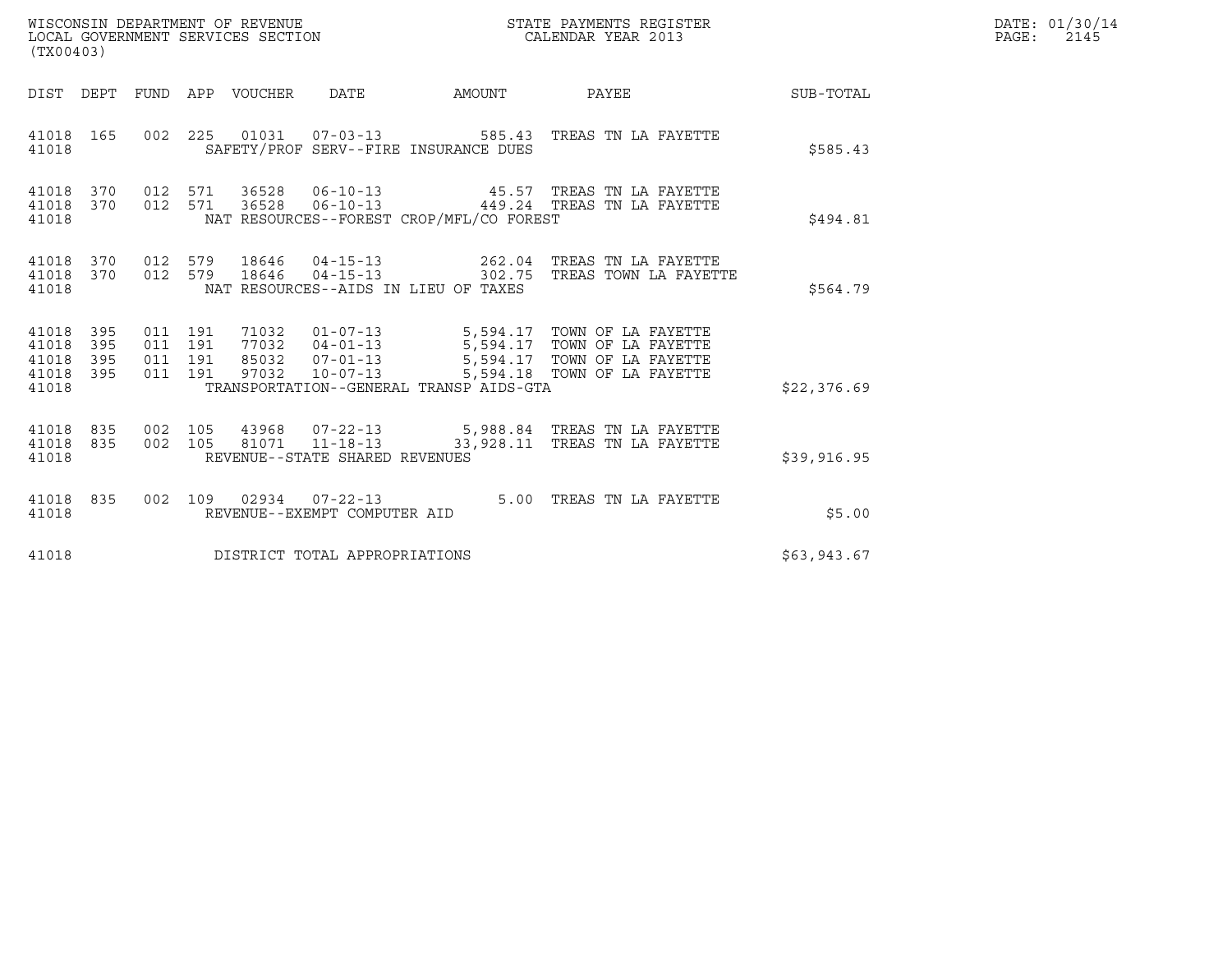| WISCONSIN DEPARTMENT OF REVENUE<br>LOCAL GOVERNMENT SERVICES SECTION<br>(TX00403)                                                         | CALENDAR YEAR 2013                                                                                                                                                                                                                                                                                                                                                    | STATE PAYMENTS REGISTER | DATE: 01/30/14<br>PAGE: 2146 |
|-------------------------------------------------------------------------------------------------------------------------------------------|-----------------------------------------------------------------------------------------------------------------------------------------------------------------------------------------------------------------------------------------------------------------------------------------------------------------------------------------------------------------------|-------------------------|------------------------------|
| DIST DEPT FUND APP VOUCHER DATE                                                                                                           | AMOUNT PAYEE                                                                                                                                                                                                                                                                                                                                                          | <b>SUB-TOTAL</b>        |                              |
| 41020 165<br>41020                                                                                                                        | 002 225 01032 07-03-13 4,924.18 TREAS TN LA GRANGE<br>SAFETY/PROF SERV--FIRE INSURANCE DUES                                                                                                                                                                                                                                                                           | \$4,924.18              |                              |
| 000 001 03DNR 07-03-13 1,545.15 TREAS TOWN LA GRANGE<br>41020 370<br>41020                                                                | NAT RESOURCES-SEVERANCE/YIELD/WITHDRAWAL                                                                                                                                                                                                                                                                                                                              | \$1,545.15              |                              |
| 012 571 36529 06-10-13 133.20 TREAS TN LA GRANGE<br>012 571 36529 06-10-13 19.26 TREAS TN LA GRANGE<br>41020 370<br>41020<br>370<br>41020 | NAT RESOURCES--FOREST CROP/MFL/CO FOREST                                                                                                                                                                                                                                                                                                                              | \$152.46                |                              |
| 012 579 18645 04-15-13 6.80 TREAS TN LA GRANGE<br>012 579 18645 04-15-13 10.00 TREAS TOWN LA GRANGE<br>41020 370<br>41020<br>370<br>41020 | NAT RESOURCES--AIDS IN LIEU OF TAXES                                                                                                                                                                                                                                                                                                                                  | \$18.80                 |                              |
| 41020<br>- 395<br>41020<br>395<br>41020<br>395<br>41020<br>395<br>41020                                                                   | $\begin{array}{cccc} 011 & 191 & 71033 & 01-07-13 & 24,176.14 & \text{TOWN OF LA GRANGE} \\ 011 & 191 & 77033 & 04-01-13 & 24,176.14 & \text{TOWN OF LA GRANGE} \\ 011 & 191 & 85033 & 07-01-13 & 24,176.14 & \text{TOWN OF LA GRANGE} \\ 011 & 191 & 97033 & 10-07-13 & 24,176.14 & \text{TOWN OF LA GRANGE} \end{array}$<br>TRANSPORTATION--GENERAL TRANSP AIDS-GTA | \$96,704.56             |                              |
| 41020<br>835<br>835<br>41020<br>REVENUE--STATE SHARED REVENUES<br>41020                                                                   | 002 105 43969 07-22-13 5,156.54 TREAS TN LA GRANGE<br>002 105 81072 11-18-13 29,506.51 TREAS TN LA GRANGE                                                                                                                                                                                                                                                             | \$34,663.05             |                              |
| 41020 835<br>41020<br>REVENUE--EXEMPT COMPUTER AID                                                                                        | 002 109 02935 07-22-13 8.00 TREAS TN LA GRANGE                                                                                                                                                                                                                                                                                                                        | \$8.00                  |                              |
| DISTRICT TOTAL APPROPRIATIONS<br>41020                                                                                                    |                                                                                                                                                                                                                                                                                                                                                                       | \$138,016.20            |                              |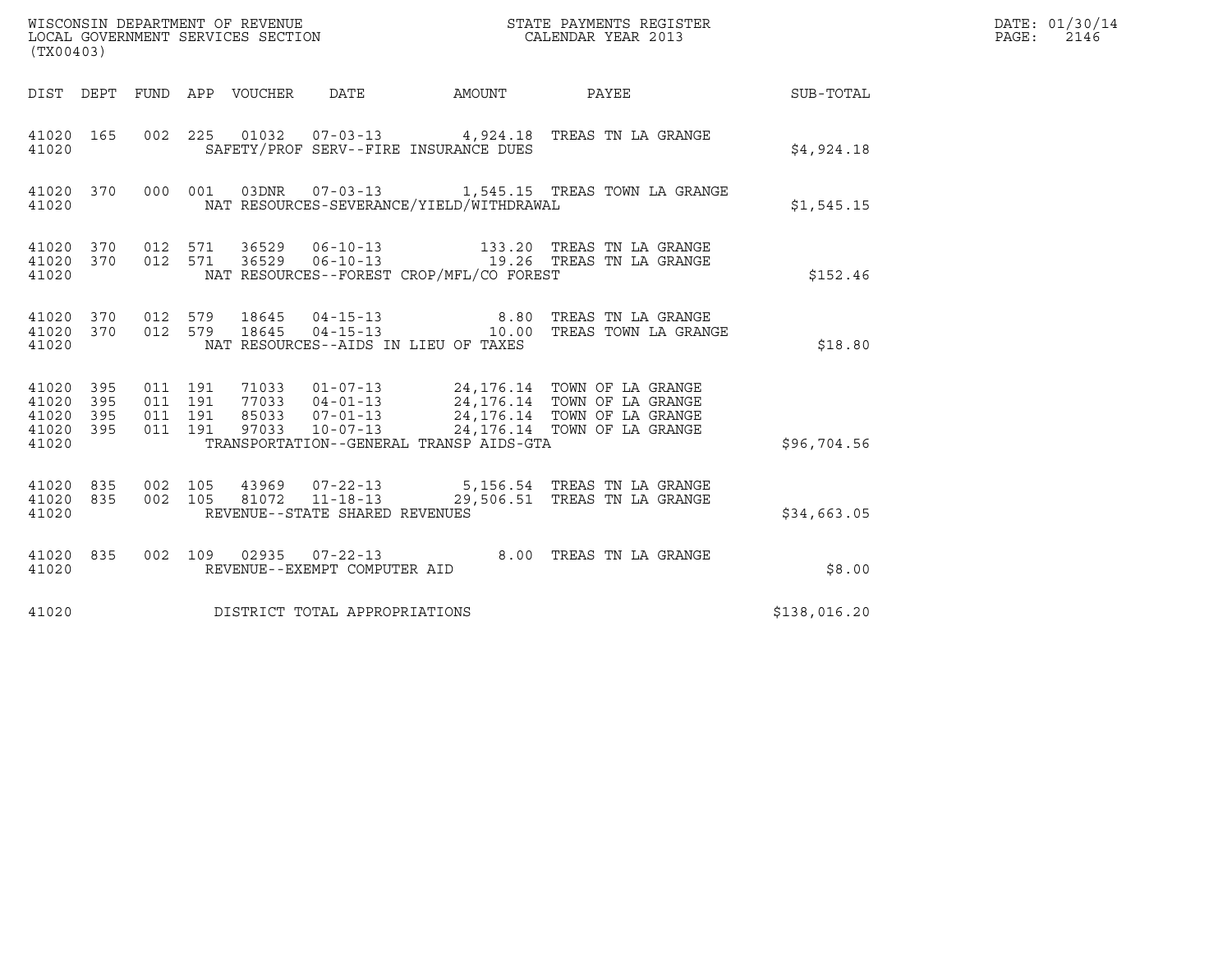| WISCONSIN DEPARTMENT OF REVENUE<br>LOCAL GOVERNMENT SERVICES SECTION<br>(TX00403) |     |                    |                    |                                 |                                                          |                                                                                                                                                                                                                         | STATE PAYMENTS REGISTER<br>CALENDAR YEAR 2013             |                        | DATE: 01/30/14<br>PAGE:<br>2147 |
|-----------------------------------------------------------------------------------|-----|--------------------|--------------------|---------------------------------|----------------------------------------------------------|-------------------------------------------------------------------------------------------------------------------------------------------------------------------------------------------------------------------------|-----------------------------------------------------------|------------------------|---------------------------------|
|                                                                                   |     |                    |                    | DIST DEPT FUND APP VOUCHER DATE |                                                          |                                                                                                                                                                                                                         |                                                           | AMOUNT PAYEE SUB-TOTAL |                                 |
| 41022 165<br>41022                                                                |     |                    |                    |                                 |                                                          | 002 225 01033 07-03-13 3,029.15 TREAS TN LEON<br>SAFETY/PROF SERV--FIRE INSURANCE DUES                                                                                                                                  |                                                           | \$3,029.15             |                                 |
| 41022                                                                             |     |                    |                    |                                 |                                                          | NAT RESOURCES-SEVERANCE/YIELD/WITHDRAWAL                                                                                                                                                                                | 41022 370 000 001 01DNR 03-13-13 9,702.21 TREAS TOWN LEON | \$9,702.21             |                                 |
| 41022                                                                             |     |                    |                    |                                 |                                                          | 41022 370 012 571 36530 06-10-13 548.40 TREAS TN LEON<br>NAT RESOURCES--FOREST CROP/MFL/CO FOREST                                                                                                                       |                                                           | \$548.40               |                                 |
| 41022 395<br>41022<br>41022 395<br>41022 395<br>41022                             | 395 | 011 191<br>011 191 | 011 191<br>011 191 |                                 |                                                          | 71034  01-07-13  18,560.79  TOWN OF LEON<br>77034  04-01-13  18,560.79  TOWN OF LEON<br>85034  07-01-13  18,560.79  TOWN OF LEON<br>97034  10-07-13  18,560.82  TOWN OF LEON<br>TRANSPORTATION--GENERAL TRANSP AIDS-GTA |                                                           | \$74, 243.19           |                                 |
| 41022 835<br>41022                                                                |     |                    |                    |                                 | 002 105 81073 11-18-13<br>REVENUE--STATE SHARED REVENUES | 41022 835 002 105 43970 07-22-13 9,864.19 TREAS TN LEON                                                                                                                                                                 | 55,910.05 TREAS TN LEON                                   | \$65,774.24            |                                 |
| 41022 835<br>41022                                                                |     |                    |                    |                                 | REVENUE--EXEMPT COMPUTER AID                             | 002 109 02936 07-22-13 8.00 TREAS TN LEON                                                                                                                                                                               |                                                           | \$8.00                 |                                 |
| 41022                                                                             |     |                    |                    |                                 | DISTRICT TOTAL APPROPRIATIONS                            |                                                                                                                                                                                                                         |                                                           | \$153, 305.19          |                                 |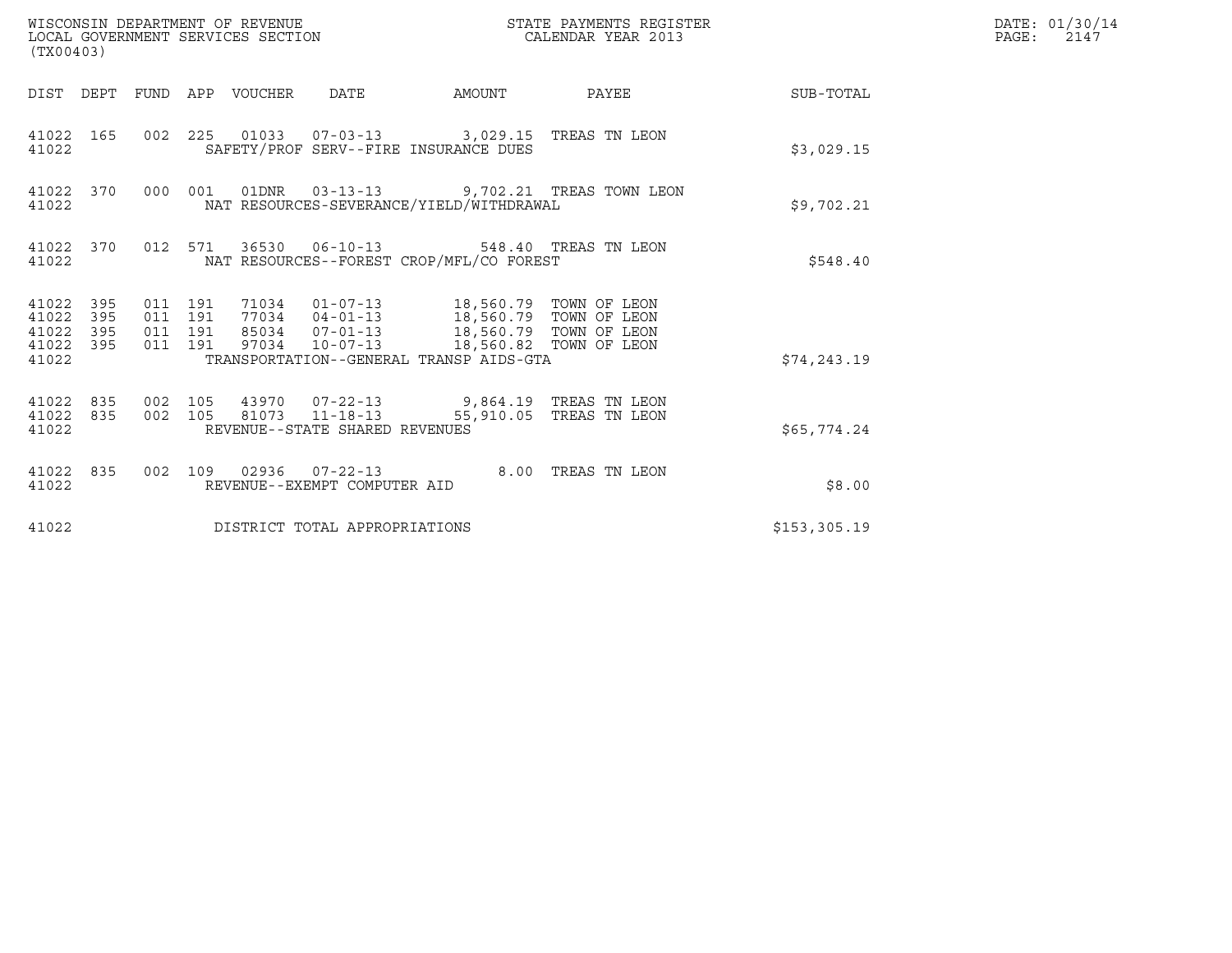| WISCONSIN DEPARTMENT OF REVENUE<br>LOCAL GOVERNMENT SERVICES SECTION | STATE PAYMENTS REGISTER<br>CALENDAR YEAR 2013 | DATE: 01/30/14<br>PAGE:<br>2148 |
|----------------------------------------------------------------------|-----------------------------------------------|---------------------------------|

| (TX00403)                                                 |  |  |  |  |                                |                                            |                                                                                                       |             | DATE: 01/30/14<br>$\mathtt{PAGE}$ :<br>2148 |
|-----------------------------------------------------------|--|--|--|--|--------------------------------|--------------------------------------------|-------------------------------------------------------------------------------------------------------|-------------|---------------------------------------------|
|                                                           |  |  |  |  |                                |                                            | DIST DEPT FUND APP VOUCHER DATE AMOUNT PAYEE                                                          | SUB-TOTAL   |                                             |
| 41024 165<br>41024                                        |  |  |  |  |                                | SAFETY/PROF SERV--FIRE INSURANCE DUES      | 002 225 01034 07-03-13 2,242.95 TREAS TN LINCOLN                                                      | \$2,242.95  |                                             |
|                                                           |  |  |  |  |                                |                                            | 41024 370 002 503 15895 02-06-13 49.11 TREAS TN LINCOLN<br>TOWN SHARE 3.60                            |             |                                             |
|                                                           |  |  |  |  |                                | 41024 NAT RESOURCES--AIDS IN LIEU OF TAXES |                                                                                                       | \$49.11     |                                             |
| 41024 370<br>41024 370<br>41024                           |  |  |  |  |                                | NAT RESOURCES--FOREST CROP/MFL/CO FOREST   | 012 571 36531 06-10-13 678.34 TREAS TN LINCOLN<br>012 571 36531 06-10-13 96.26 TREAS TN LINCOLN       | \$774.60    |                                             |
| 41024 395<br>41024 395<br>41024 395<br>41024 395<br>41024 |  |  |  |  |                                | TRANSPORTATION--GENERAL TRANSP AIDS-GTA    |                                                                                                       | \$74,878.29 |                                             |
| 41024 835<br>41024 835<br>41024                           |  |  |  |  | REVENUE--STATE SHARED REVENUES |                                            | 002 105 43971 07-22-13 2,994.01 TREAS TN LINCOLN<br>002 105 81074 11-18-13 17,018.82 TREAS TN LINCOLN | \$20,012.83 |                                             |
| 41024                                                     |  |  |  |  | REVENUE--EXEMPT COMPUTER AID   |                                            | 41024 835 002 109 02937 07-22-13 6.00 TREAS TN LINCOLN 41024                                          | \$6.00      |                                             |
| 41024                                                     |  |  |  |  | DISTRICT TOTAL APPROPRIATIONS  |                                            |                                                                                                       | \$97,963.78 |                                             |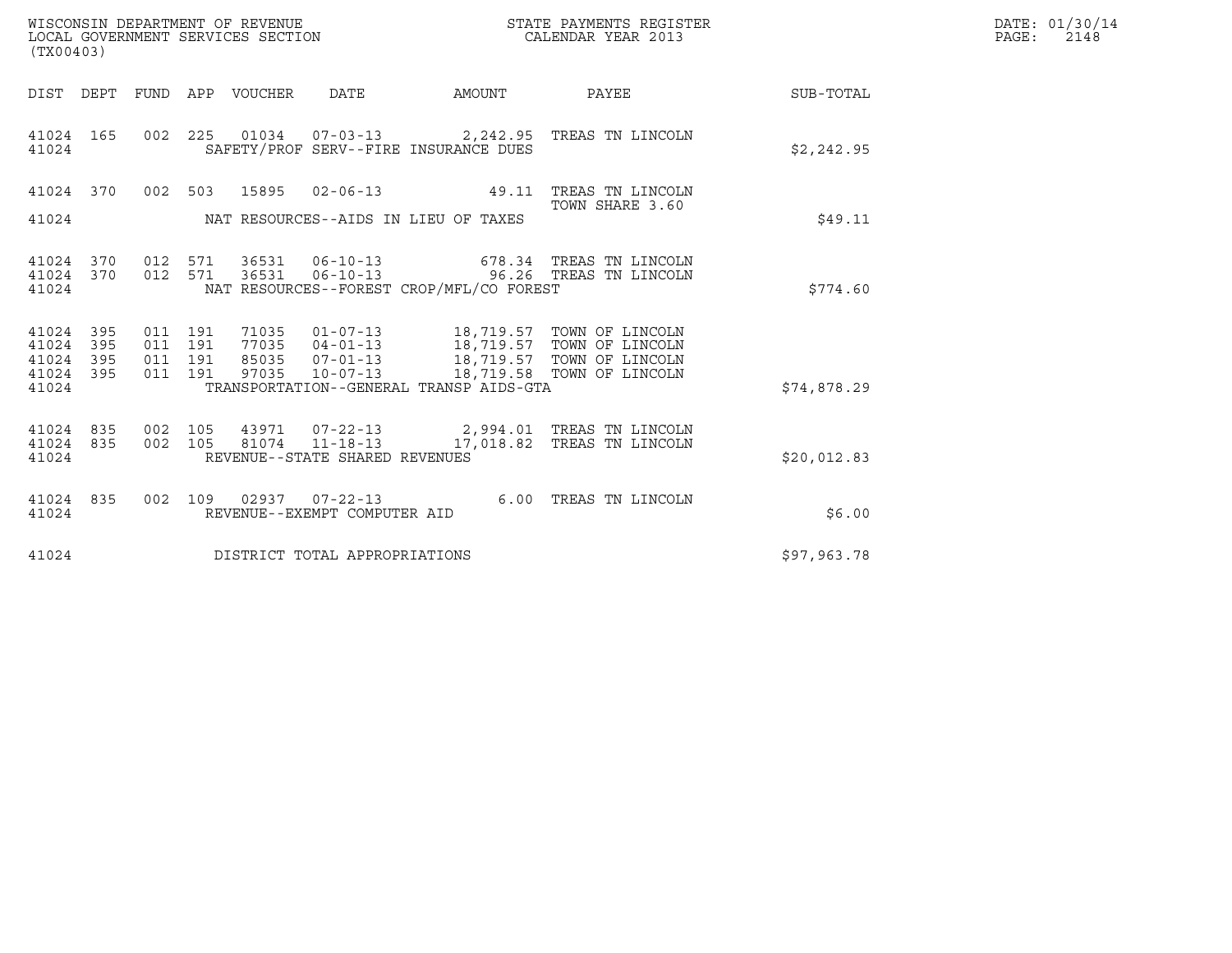| DATE: | 01/30/14 |
|-------|----------|
| PAGE: | 2149     |

| (TX00403)                                                 | WISCONSIN DEPARTMENT OF REVENUE<br>LOCAL GOVERNMENT SERVICES SECTION<br>CALENDAR YEAR 2013 |         |  |                                |                                              |                                                                                                                                                                  |               | DATE: 01/30/14<br>PAGE: 2149 |
|-----------------------------------------------------------|--------------------------------------------------------------------------------------------|---------|--|--------------------------------|----------------------------------------------|------------------------------------------------------------------------------------------------------------------------------------------------------------------|---------------|------------------------------|
|                                                           |                                                                                            |         |  |                                | DIST DEPT FUND APP VOUCHER DATE AMOUNT PAYEE | SUB-TOTAL                                                                                                                                                        |               |                              |
| 41026 165<br>41026                                        |                                                                                            |         |  |                                | SAFETY/PROF SERV--FIRE INSURANCE DUES        | 002 225 01035 07-03-13 3,164.08 TREAS TN LITTLE FALLS                                                                                                            | \$3,164.08    |                              |
| 41026 370<br>41026 370<br>41026 370<br>41026              |                                                                                            |         |  |                                | NAT RESOURCES-SEVERANCE/YIELD/WITHDRAWAL     | 000 001 01DNR 03-13-13 12.15 TREAS TOWN LITTLE FALLS<br>000 001 02DNR 07-03-13 841.49 TREAS TOWN LITTLE FALLS<br>000 001 04DNR 10-23-13 992.77 TOWN LITTLE FALLS | \$1,846.41    |                              |
|                                                           |                                                                                            |         |  |                                | 41026 MAT RESOURCES--AIDS IN LIEU OF TAXES   | 41026 370 002 503 15896 02-06-13 15,942.03 TREAS TN LITTLE FALLS<br>TOWN SHARE 1374.31                                                                           | \$15,942.03   |                              |
| 41026 370<br>41026 370<br>41026                           |                                                                                            |         |  |                                | NAT RESOURCES--FOREST CROP/MFL/CO FOREST     | 012 571 36532 06-10-13 58.80 TREAS TN LITTLE FALLS<br>012 571 36532 06-10-13 1,795.13 TREAS TN LITTLE FALLS                                                      | \$1,853.93    |                              |
| 41026 370<br>41026 370<br>41026                           |                                                                                            |         |  |                                | NAT RESOURCES--AIDS IN LIEU OF TAXES         | 012 579 18647 04-15-13 537.38 TREAS TN LITTLE FALLS<br>012 579 18647 04-15-13 399.27 TREAS TOWN LITTLE FALLS                                                     | \$936.65      |                              |
| 41026 395<br>41026 395<br>41026 395<br>41026 395<br>41026 |                                                                                            | 011 191 |  |                                | TRANSPORTATION--GENERAL TRANSP AIDS-GTA      |                                                                                                                                                                  | \$156, 530.98 |                              |
| 41026<br>835<br>41026 835<br>41026                        |                                                                                            |         |  | REVENUE--STATE SHARED REVENUES |                                              | 002 105 43972 07-22-13 6,521.56 TREAS TN LITTLE FALLS<br>002 105 81075 11-18-13 37,386.54 TREAS TN LITTLE FALLS                                                  | \$43,908.10   |                              |
| 835<br>41026<br>41026                                     |                                                                                            |         |  | REVENUE--EXEMPT COMPUTER AID   |                                              | 002 109 02938 07-22-13 12.00 TREAS TN LITTLE FALLS                                                                                                               | \$12.00       |                              |
| 41026                                                     |                                                                                            |         |  | DISTRICT TOTAL APPROPRIATIONS  |                                              |                                                                                                                                                                  | \$224,194.18  |                              |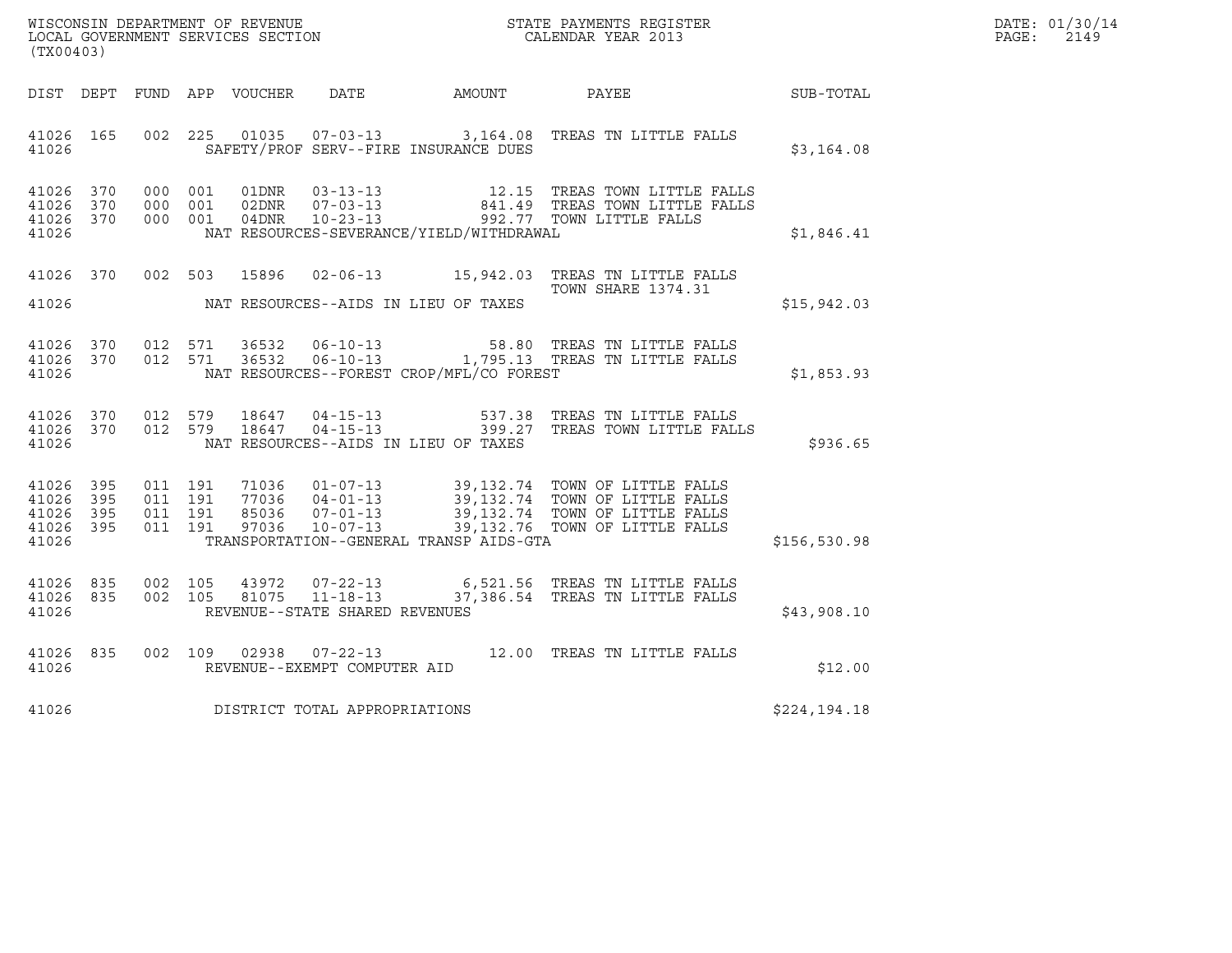|                                               | WISCONSIN DEPARTMENT OF REVENUE<br>LOCAL GOVERNMENT SERVICES SECTION<br>(TX00403) |                                          |  |                  |                                  |                                                                             | STATE PAYMENTS REGISTER<br>CALENDAR YEAR 2013                                                |             | DATE: 01/30/14<br>$\mathtt{PAGE:}$<br>2150 |
|-----------------------------------------------|-----------------------------------------------------------------------------------|------------------------------------------|--|------------------|----------------------------------|-----------------------------------------------------------------------------|----------------------------------------------------------------------------------------------|-------------|--------------------------------------------|
| DIST DEPT                                     |                                                                                   |                                          |  | FUND APP VOUCHER | DATE                             |                                                                             | AMOUNT PAYEE SUB-TOTAL                                                                       |             |                                            |
| 41028 165<br>41028                            |                                                                                   |                                          |  |                  |                                  | SAFETY/PROF SERV--FIRE INSURANCE DUES                                       | 002 225 01036 07-03-13 636.49 TREAS TN NEW LYME                                              | \$636.49    |                                            |
| 41028<br>41028                                | 41028 370<br>370                                                                  | 000 001<br>000 001                       |  | 02DNR<br>04DNR   | $07 - 03 - 13$                   | 10-23-13 1,022.10 TOWN NEW LYME<br>NAT RESOURCES-SEVERANCE/YIELD/WITHDRAWAL | 238.98 TREAS TOWN NEW LYME                                                                   | \$1,261.08  |                                            |
| 41028 370<br>41028<br>41028                   | 370                                                                               | 012 571<br>012 571                       |  | 36533            | 36533 06-10-13<br>$06 - 10 - 13$ | NAT RESOURCES--FOREST CROP/MFL/CO FOREST                                    | 918.20 TREAS TN NEW LYME<br>775.20 TREAS TN NEW LYME                                         | \$1,693.40  |                                            |
| 41028 370<br>41028<br>41028                   | 370                                                                               | 012 579<br>012 579                       |  | 18648<br>18648   |                                  | NAT RESOURCES--AIDS IN LIEU OF TAXES                                        |                                                                                              | \$16.50     |                                            |
| 41028 395<br>41028<br>41028<br>41028<br>41028 | 395<br>395<br>395                                                                 | 011 191<br>011 191<br>011 191<br>011 191 |  |                  |                                  | TRANSPORTATION--GENERAL TRANSP AIDS-GTA                                     |                                                                                              | \$33,681.47 |                                            |
| 41028<br>41028<br>41028                       | 835<br>835                                                                        | 002 105<br>002 105                       |  |                  | REVENUE--STATE SHARED REVENUES   |                                                                             | 43973  07-22-13  1,814.45  TREAS TN NEW LYME<br>81076  11-18-13  10,281.90 TREAS TN NEW LYME | \$12,096.35 |                                            |
| 41028 835<br>41028                            |                                                                                   |                                          |  |                  | REVENUE--EXEMPT COMPUTER AID     |                                                                             | 002 109 02939 07-22-13 10.00 TREAS TN NEW LYME                                               | \$10.00     |                                            |
| 41028                                         |                                                                                   |                                          |  |                  | DISTRICT TOTAL APPROPRIATIONS    |                                                                             |                                                                                              | \$49,395.29 |                                            |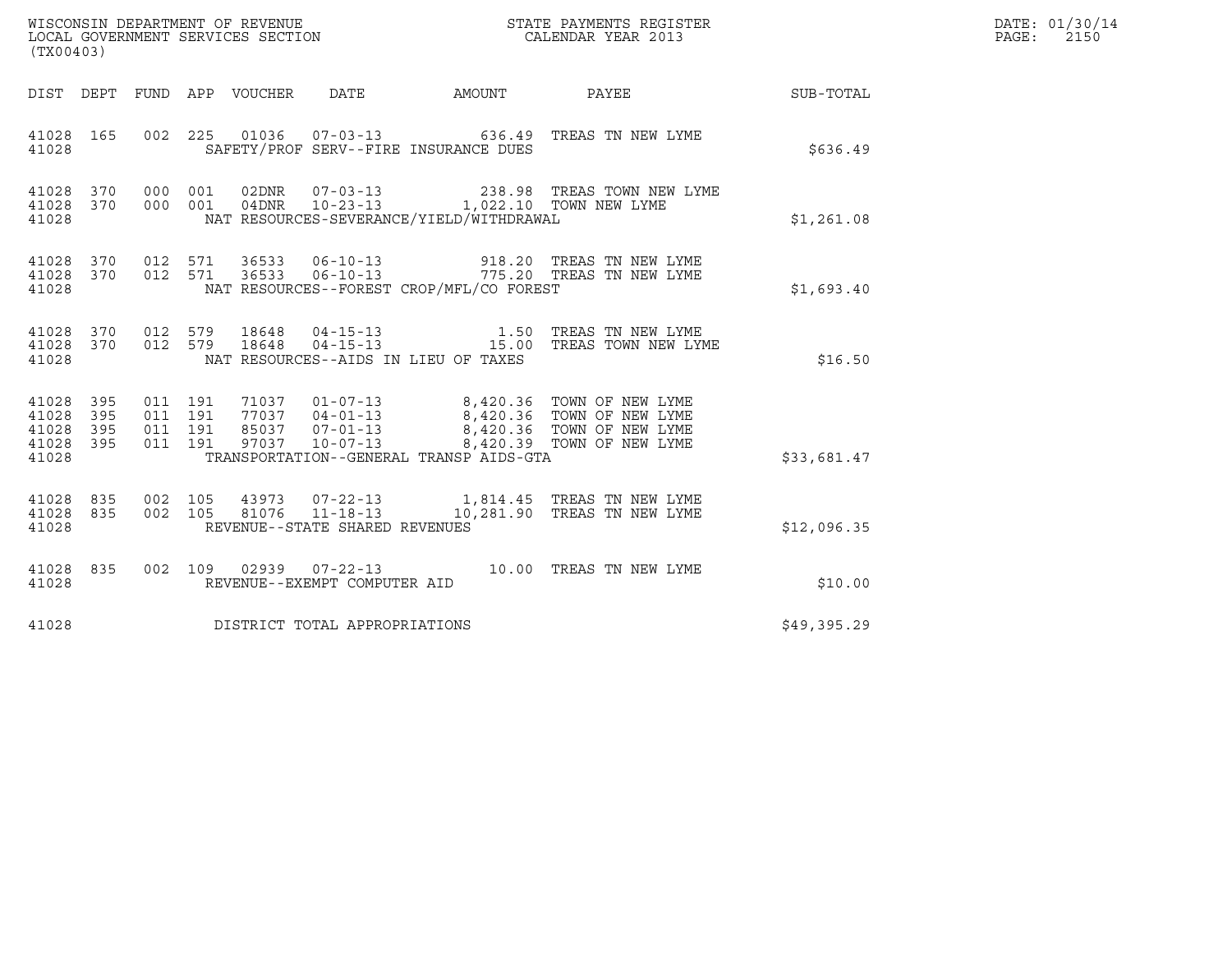| DATE: | 01/30/14 |
|-------|----------|
| PAGE: | 2151     |

| WISCONSIN DEPARTMENT OF REVENUE<br>LOCAL GOVERNMENT SERVICES SECTION<br>CALENDAR YEAR 2013<br>(TX00403) |                        |                                          |         |       |                                                  |                                          |                                                                                                                                                                                          |              | DATE: 01/30/14<br>$\mathtt{PAGE:}$<br>2151 |
|---------------------------------------------------------------------------------------------------------|------------------------|------------------------------------------|---------|-------|--------------------------------------------------|------------------------------------------|------------------------------------------------------------------------------------------------------------------------------------------------------------------------------------------|--------------|--------------------------------------------|
|                                                                                                         |                        |                                          |         |       |                                                  |                                          | DIST DEPT FUND APP VOUCHER DATE AMOUNT PAYEE PAYER SUB-TOTAL                                                                                                                             |              |                                            |
| 41030                                                                                                   | 41030 165              | 002 225                                  |         |       |                                                  | SAFETY/PROF SERV--FIRE INSURANCE DUES    | 01037  07-03-13   1,838.29   TREAS TN OAKDALE                                                                                                                                            | \$1,838.29   |                                            |
| 41030                                                                                                   | 41030 370<br>41030 370 | 000 001                                  | 000 001 | 01DNR |                                                  | NAT RESOURCES-SEVERANCE/YIELD/WITHDRAWAL | 03-13-13 1,146.47 TREAS TOWN OAKDALE<br>02DNR  07-03-13  33,883.71 TREAS TOWN OAKDALE                                                                                                    | \$35,030.18  |                                            |
| 41030                                                                                                   |                        |                                          |         |       |                                                  | NAT RESOURCES--AIDS IN LIEU OF TAXES     | 41030 370 002 503 15897 02-06-13 5,062.35 TREAS TN OAKDALE<br>TOWN SHARE 777.67                                                                                                          | \$5,062.35   |                                            |
| 41030                                                                                                   |                        |                                          |         |       |                                                  | NAT RESOURCES--FOREST CROP/MFL/CO FOREST | 41030 370 012 571 36534 06-10-13 438.36 TREAS TN OAKDALE                                                                                                                                 | \$438.36     |                                            |
| 41030                                                                                                   | 41030 370<br>41030 370 |                                          |         |       |                                                  | NAT RESOURCES--AIDS IN LIEU OF TAXES     | 012 579 18649 04-15-13 51.44 TREAS TN OAKDALE<br>012 579 18649 04-15-13 510.96 TREAS TOWN OAKDALE                                                                                        | \$562.40     |                                            |
| 41030 395<br>41030 395<br>41030 395<br>41030                                                            | 41030 395              | 011 191<br>011 191<br>011 191<br>011 191 |         |       |                                                  | TRANSPORTATION--GENERAL TRANSP AIDS-GTA  | 71038  01-07-13  19,730.44  TOWN OF OAKDALE<br>77038  04-01-13  19,730.44  TOWN OF OAKDALE<br>85038  07-01-13  19,730.44  TOWN OF OAKDALE<br>97038  10-07-13  19,730.44  TOWN OF OAKDALE | \$78,921.76  |                                            |
| 41030 835<br>41030                                                                                      | 41030 835              | 002 105<br>002 105                       |         |       | 81077 11-18-13<br>REVENUE--STATE SHARED REVENUES |                                          | 43974  07-22-13   11,349.16   TREAS TN OAKDALE<br>64,329.54 TREAS TN OAKDALE                                                                                                             | \$75,678.70  |                                            |
| 41030                                                                                                   | 41030 835              |                                          |         |       | REVENUE--EXEMPT COMPUTER AID                     |                                          | 002 109 02940 07-22-13 1.00 TREAS TN OAKDALE                                                                                                                                             | \$1.00       |                                            |
| 41030                                                                                                   | 41030 835              |                                          |         |       |                                                  | DOA-PAYMENT FOR MUNICIPAL SERVICES AID   | 002 501 00002 02-01-13 132.28 TREAS TN OAKDALE                                                                                                                                           | \$132.28     |                                            |
| 41030                                                                                                   |                        |                                          |         |       | DISTRICT TOTAL APPROPRIATIONS                    |                                          |                                                                                                                                                                                          | \$197,665.32 |                                            |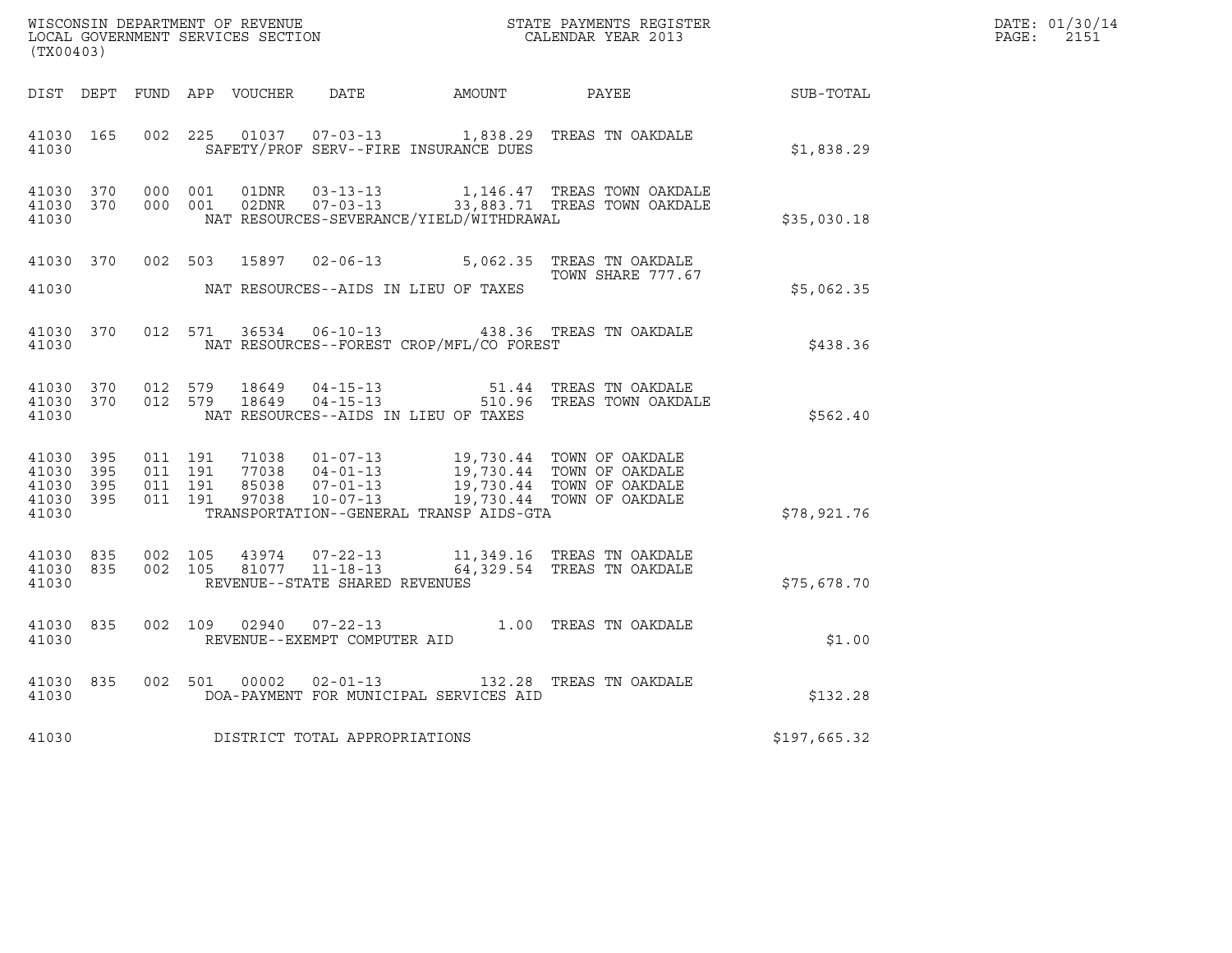| WISCONSIN DEPARTMENT OF REVENUE<br>LOCAL GOVERNMENT SERVICES SECTION<br>(TX00403) | STATE PAYMENTS REGISTER<br>CALENDAR YEAR 2013 | DATE: 01/30/14<br>PAGE:<br>2152 |
|-----------------------------------------------------------------------------------|-----------------------------------------------|---------------------------------|

| (TX00403)                            |                   |                    |                       |                                                        |                                          |                                                                                                                                     |              |
|--------------------------------------|-------------------|--------------------|-----------------------|--------------------------------------------------------|------------------------------------------|-------------------------------------------------------------------------------------------------------------------------------------|--------------|
| DIST DEPT                            |                   |                    | FUND APP VOUCHER DATE |                                                        | AMOUNT                                   | PAYEE                                                                                                                               | SUB-TOTAL    |
| 41032 165<br>41032                   |                   |                    |                       |                                                        | SAFETY/PROF SERV--FIRE INSURANCE DUES    | 002 225 01038 07-03-13 1,723.60 TREAS TN PORTLAND                                                                                   | \$1,723.60   |
| 41032<br>41032                       | 370<br>370        |                    |                       |                                                        |                                          | 002 503 15898 02-06-13 9,540.29 TREAS TN PORTLAND<br>002 503 15898 02-06-13 3,163.42 TREAS TN PORTLAND<br><b>TOWN SHARE 3173.63</b> |              |
| 41032                                |                   |                    |                       |                                                        | NAT RESOURCES--AIDS IN LIEU OF TAXES     |                                                                                                                                     | \$12,703.71  |
| 41032 370<br>41032                   |                   |                    |                       | 012 571 36535 06-10-13                                 | NAT RESOURCES--FOREST CROP/MFL/CO FOREST | 247.24 TREAS TN PORTLAND                                                                                                            | \$247.24     |
| 41032<br>41032                       | 370               | 012 579            |                       |                                                        | NAT RESOURCES--AIDS IN LIEU OF TAXES     | 18650  04-15-13   177.92   TREAS TOWN PORTLAND                                                                                      | \$177.92     |
| 41032 395<br>41032<br>41032<br>41032 | 395<br>395<br>395 | 011 191<br>011 191 |                       |                                                        |                                          | 011 191 71039 01-07-13 23,885.05 TOWN OF PORTLAND<br>011 191 77039 04-01-13 23,885.05 TOWN OF PORTLAND                              |              |
| 41032                                |                   |                    |                       |                                                        | TRANSPORTATION--GENERAL TRANSP AIDS-GTA  |                                                                                                                                     | \$95,540.21  |
| 41032<br>41032                       | 395               |                    |                       |                                                        | TRANSPORTATION--LRIP/TRIP/MSIP GRANTS    | 011 278 89736 10-03-13 31,325.01 TREAS TN PORTLAND                                                                                  | \$31,325.01  |
| 41032 835<br>41032<br>41032          | 835               | 002 105<br>002 105 | 43975                 | REVENUE--STATE SHARED REVENUES                         |                                          | 07-22-13 13,632.43 TREAS TN PORTLAND<br>81078  11-18-13  48,594.22  TREAS TN PORTLAND                                               | \$62, 226.65 |
| 41032<br>41032                       | 835               |                    |                       | 002 109 02941 07-22-13<br>REVENUE--EXEMPT COMPUTER AID |                                          | 6.00 TREAS TN PORTLAND                                                                                                              | \$6.00       |
| 41032                                |                   |                    |                       | DISTRICT TOTAL APPROPRIATIONS                          |                                          |                                                                                                                                     | \$203,950.34 |
|                                      |                   |                    |                       |                                                        |                                          |                                                                                                                                     |              |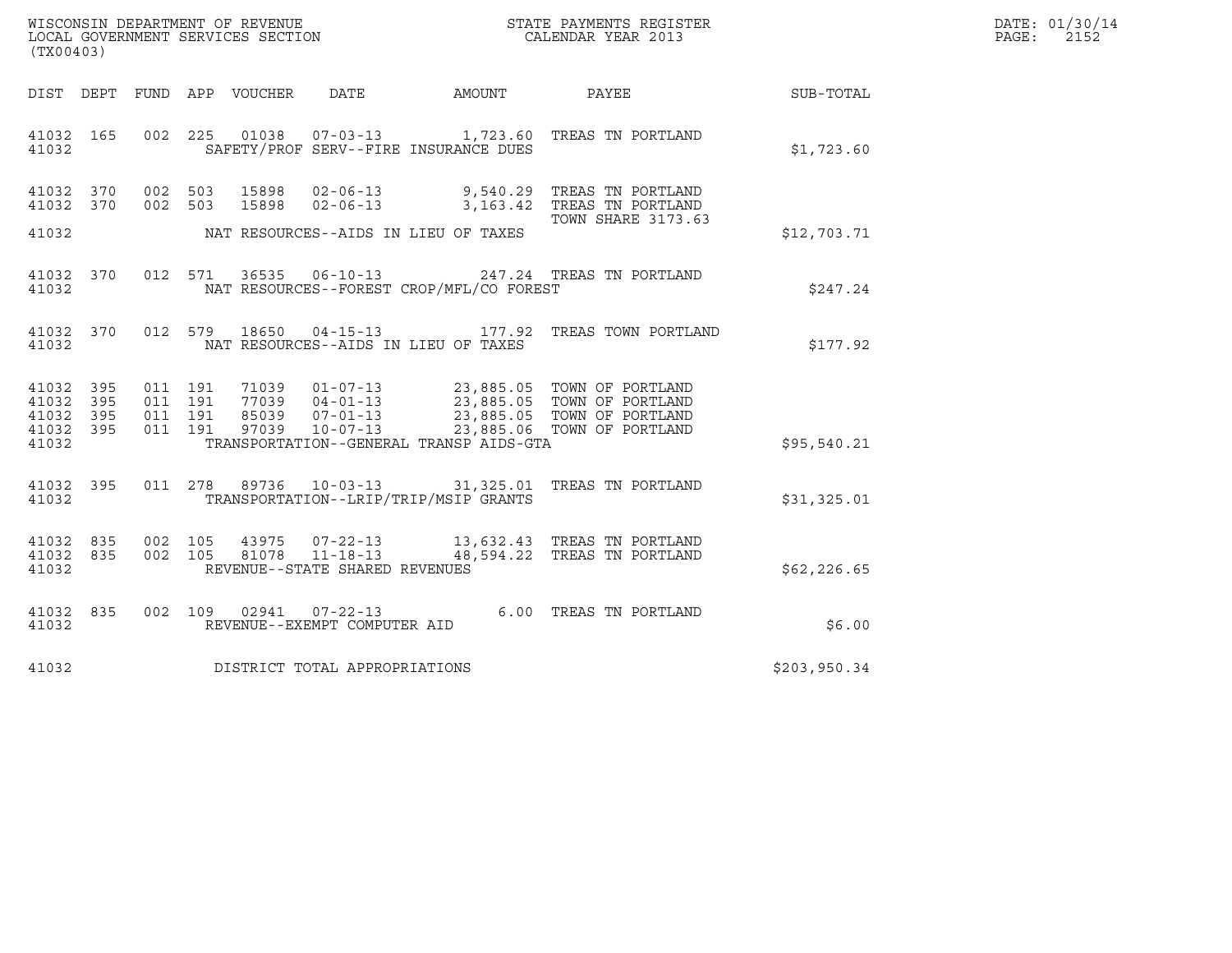| (TX00403)                                                    |                                                                                                                                               |                                                                                                                                                                                                  |              | DATE: 01/30/14<br>PAGE:<br>2153 |
|--------------------------------------------------------------|-----------------------------------------------------------------------------------------------------------------------------------------------|--------------------------------------------------------------------------------------------------------------------------------------------------------------------------------------------------|--------------|---------------------------------|
|                                                              | DIST DEPT FUND APP VOUCHER<br>DATE                                                                                                            | AMOUNT PAYEE                                                                                                                                                                                     | SUB-TOTAL    |                                 |
| 41034 165<br>41034                                           | 002 225 01039 07-03-13 1,164.06 TREAS TN RIDGEVILLE<br>SAFETY/PROF SERV--FIRE INSURANCE DUES                                                  |                                                                                                                                                                                                  | \$1,164.06   |                                 |
| 41034 370 012 571<br>41034                                   | NAT RESOURCES--FOREST CROP/MFL/CO FOREST                                                                                                      | 36536  06-10-13  309.76  TREAS TN RIDGEVILLE                                                                                                                                                     | \$309.76     |                                 |
| 41034 370 012 579<br>41034 370<br>41034                      | 012 579<br>NAT RESOURCES--AIDS IN LIEU OF TAXES                                                                                               |                                                                                                                                                                                                  | \$114.85     |                                 |
| 41034 370<br>41034                                           | 072 667 00125 09-17-13 6,401.25 TREAS TN RIDGEVILLE<br>NAT RESOURCES--PECFA AIDS                                                              |                                                                                                                                                                                                  | \$6,401.25   |                                 |
| 41034 395<br>41034<br>395<br>41034 395<br>41034 395<br>41034 | 011 191<br>011 191<br>011 191<br>011 191<br>TRANSPORTATION--GENERAL TRANSP AIDS-GTA                                                           | 71040  01-07-13  20,672.50 TOWN OF RIDGEVILLE<br>77040  04-01-13  20,672.50 TOWN OF RIDGEVILLE<br>85040  07-01-13  20,672.50 TOWN OF RIDGEVILLE<br>97040  10-07-13  20,672.52 TOWN OF RIDGEVILLE | \$82,690.02  |                                 |
| 41034 835<br>41034 835<br>41034                              | 002 105 43976 07-22-13 5,579.00 TREAS TN RIDGEVILLE<br>002 105 81079 11-18-13 31,614.32 TREAS TN RIDGEVILLE<br>REVENUE--STATE SHARED REVENUES |                                                                                                                                                                                                  | \$37,193.32  |                                 |
| 41034 835<br>41034                                           | 002 109 02942 07-22-13 27.00 TREAS TN RIDGEVILLE<br>REVENUE--EXEMPT COMPUTER AID                                                              |                                                                                                                                                                                                  | \$27.00      |                                 |
| 41034 835<br>41034                                           | 002 501 00002<br>$02 - 01 - 13$<br>DOA-PAYMENT FOR MUNICIPAL SERVICES AID                                                                     | 105.21 TREAS TN RIDGEVILLE                                                                                                                                                                       | \$105.21     |                                 |
| 41034                                                        | DISTRICT TOTAL APPROPRIATIONS                                                                                                                 |                                                                                                                                                                                                  | \$128,005.47 |                                 |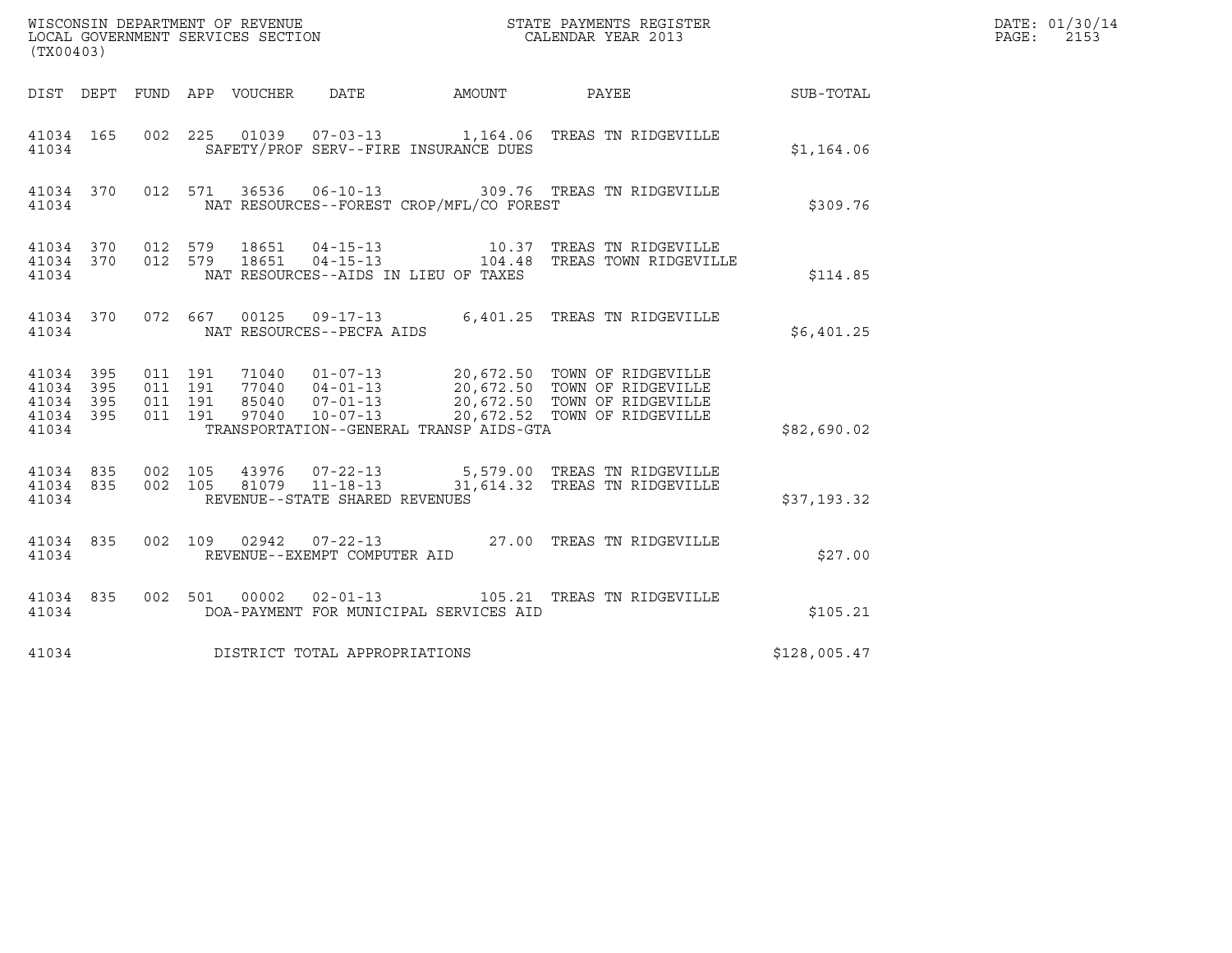| WISCONSIN DEPARTMENT OF REVENUE<br>LOCAL GOVERNMENT SERVICES SECTION<br>STATE PAYMENTS REGISTER<br>CALENDAR YEAR 2013<br>(TX00403) |                          |                                          |  |                                 |                                |                                                                                                                                                                                                                                                     |                                                                                                                    |                        | DATE: 01/30/14<br>PAGE: 2154 |
|------------------------------------------------------------------------------------------------------------------------------------|--------------------------|------------------------------------------|--|---------------------------------|--------------------------------|-----------------------------------------------------------------------------------------------------------------------------------------------------------------------------------------------------------------------------------------------------|--------------------------------------------------------------------------------------------------------------------|------------------------|------------------------------|
|                                                                                                                                    |                          |                                          |  | DIST DEPT FUND APP VOUCHER DATE |                                |                                                                                                                                                                                                                                                     |                                                                                                                    | AMOUNT PAYEE SUB-TOTAL |                              |
| 41036 165<br>41036                                                                                                                 |                          |                                          |  |                                 |                                | 002 225 01040 07-03-13 255.71 TREAS TN SCOTT<br>SAFETY/PROF SERV--FIRE INSURANCE DUES                                                                                                                                                               |                                                                                                                    | \$255.71               |                              |
| 41036 370<br>41036                                                                                                                 |                          |                                          |  |                                 |                                | NAT RESOURCES-SEVERANCE/YIELD/WITHDRAWAL                                                                                                                                                                                                            | 000 001 02DNR 07-03-13 4,532.24 TREAS TOWN SCOTT                                                                   | \$4,532.24             |                              |
| 41036                                                                                                                              |                          |                                          |  |                                 |                                | $\begin{array}{cccccccc} 41036 & 370 & 012 & 571 & 36537 & 06-10-13 & & & 279.75 & \text{TREAS TN SCOTT} \\ 41036 & 370 & 012 & 571 & 36537 & 06-10-13 & & & 36.00 & \text{TREAS TN SCOTT} \end{array}$<br>NAT RESOURCES--FOREST CROP/MFL/CO FOREST |                                                                                                                    | \$315.75               |                              |
| 41036                                                                                                                              |                          |                                          |  |                                 |                                | NAT RESOURCES--AIDS IN LIEU OF TAXES                                                                                                                                                                                                                | 41036 370 012 579 18652 04-15-13 13,554.90 TREAS TN SCOTT 41036 370 012 579 18652 04-15-13 144.13 TREAS TOWN SCOTT | \$13,699.03            |                              |
| 41036<br>41036<br>41036<br>41036<br>41036                                                                                          | 395<br>395<br>395<br>395 | 011 191<br>011 191<br>011 191<br>011 191 |  |                                 |                                | TRANSPORTATION--GENERAL TRANSP AIDS-GTA                                                                                                                                                                                                             |                                                                                                                    | \$54,174.03            |                              |
| 41036<br>41036 835<br>41036                                                                                                        | 835                      | 002 105                                  |  |                                 | REVENUE--STATE SHARED REVENUES | 43977  07-22-13  2,777.57  TREAS TN SCOTT<br>002  105  81080  11-18-13  15,755.74  TREAS TN SCOTT                                                                                                                                                   |                                                                                                                    | \$18,533.31            |                              |
| 41036 835<br>41036                                                                                                                 |                          |                                          |  |                                 | REVENUE--EXEMPT COMPUTER AID   | 002 109 02943 07-22-13 1.00 TREAS TN SCOTT                                                                                                                                                                                                          |                                                                                                                    | \$1.00                 |                              |
| 41036                                                                                                                              |                          |                                          |  |                                 | DISTRICT TOTAL APPROPRIATIONS  |                                                                                                                                                                                                                                                     |                                                                                                                    | \$91,511.07            |                              |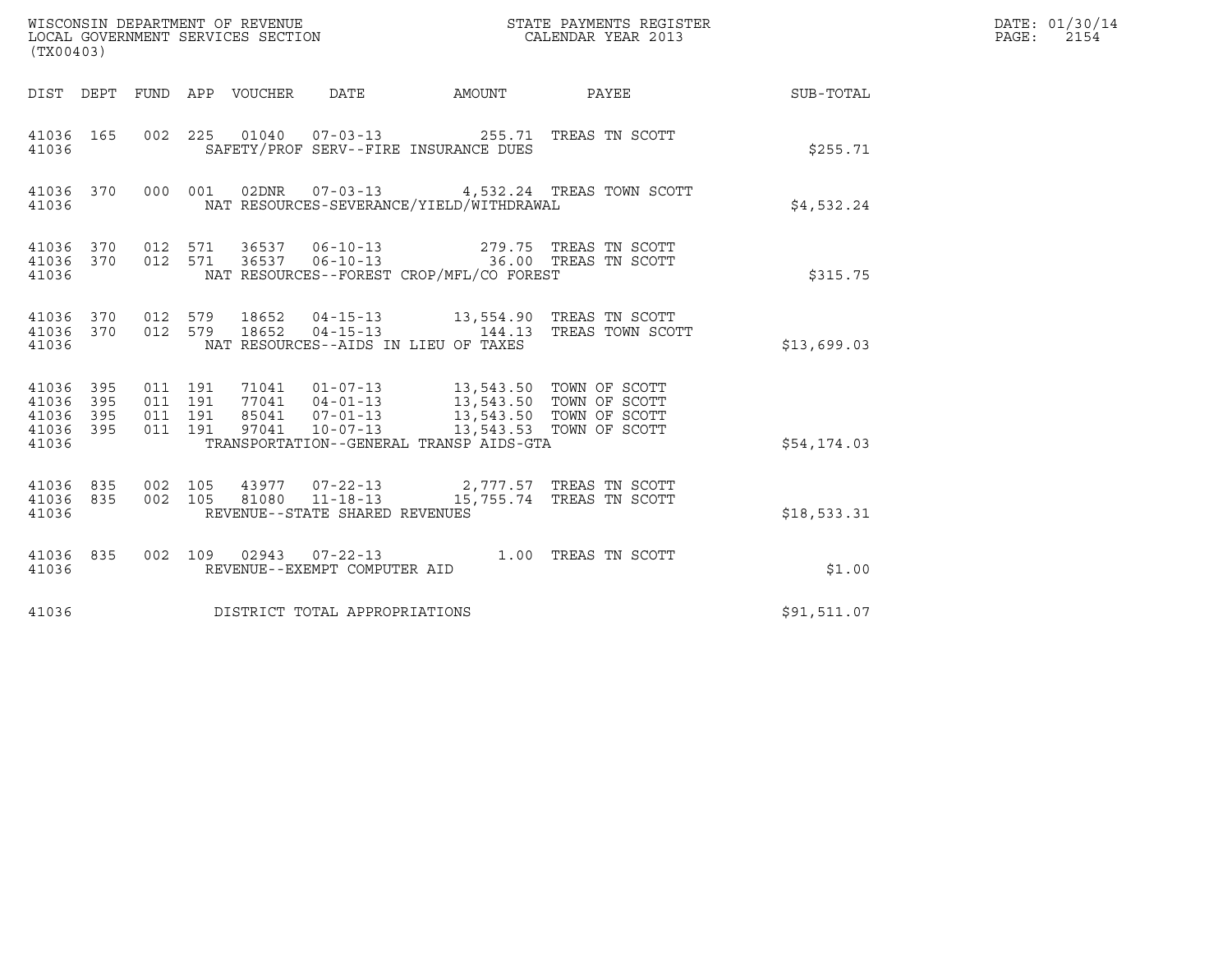| WISCONSIN DEPARTMENT OF REVENUE   | STATE PAYMENTS REGISTER | DATE: 01/30/14 |
|-----------------------------------|-------------------------|----------------|
| LOCAL GOVERNMENT SERVICES SECTION | CALENDAR YEAR 2013      | 2155<br>PAGE:  |

| (TX00403)                                                    |                                                                                                                                                                                                                                                         |                                                        | DATE: 01/30/14<br>$\mathtt{PAGE}$ :<br>2155 |
|--------------------------------------------------------------|---------------------------------------------------------------------------------------------------------------------------------------------------------------------------------------------------------------------------------------------------------|--------------------------------------------------------|---------------------------------------------|
|                                                              |                                                                                                                                                                                                                                                         | DIST DEPT FUND APP VOUCHER DATE AMOUNT PAYEE SUB-TOTAL |                                             |
| 41038 165<br>41038                                           | 002 225 01041 07-03-13 889.33 TREAS TN SHELDON<br>SAFETY/PROF SERV--FIRE INSURANCE DUES                                                                                                                                                                 | \$889.33                                               |                                             |
| 41038 370<br>41038<br>370<br>41038 370<br>41038              | 000 001 01DNR 03-13-13 1,693.79 TREAS TOWN SHELDON<br>000 001 04DNR 10-23-13 155.46 TOWN SHELDON<br>000 001 05DNR 11-21-13 2,527.72 TREAS TOWN SHELDON<br>NAT RESOURCES-SEVERANCE/YIELD/WITHDRAWAL                                                      | \$4,376.97                                             |                                             |
| 41038 370<br>41038                                           | 012 571 36538 06-10-13 363.07 TREAS TN SHELDON<br>NAT RESOURCES--FOREST CROP/MFL/CO FOREST                                                                                                                                                              | \$363.07                                               |                                             |
| 41038 395<br>41038<br>395<br>41038 395<br>41038 395<br>41038 | 011 191 71042 01-07-13 24,731.85 TOWN OF SHELDON<br>011 191 77042 04-01-13 24,731.85 TOWN OF SHELDON<br>011 191 97042 10-07-13 24,731.85 TOWN OF SHELDON<br>011 191 97042 10-07-13 24,731.86 TOWN OF SHELDON<br>TRANSPORTATION--GENERAL TRANSP AIDS-GTA | \$98,927.41                                            |                                             |
| 41038 835<br>41038 835<br>41038                              | 002 105 43978 07-22-13 7,805.11 TREAS TN SHELDON<br>002 105 81081 11-18-13 44,228.94 TREAS TN SHELDON<br>REVENUE--STATE SHARED REVENUES                                                                                                                 | \$52,034.05                                            |                                             |
| 41038 835<br>41038                                           | 002 109 02944 07-22-13 14.00 TREAS TN SHELDON<br>REVENUE--EXEMPT COMPUTER AID                                                                                                                                                                           | \$14.00                                                |                                             |
| 41038                                                        | DISTRICT TOTAL APPROPRIATIONS                                                                                                                                                                                                                           | \$156,604.83                                           |                                             |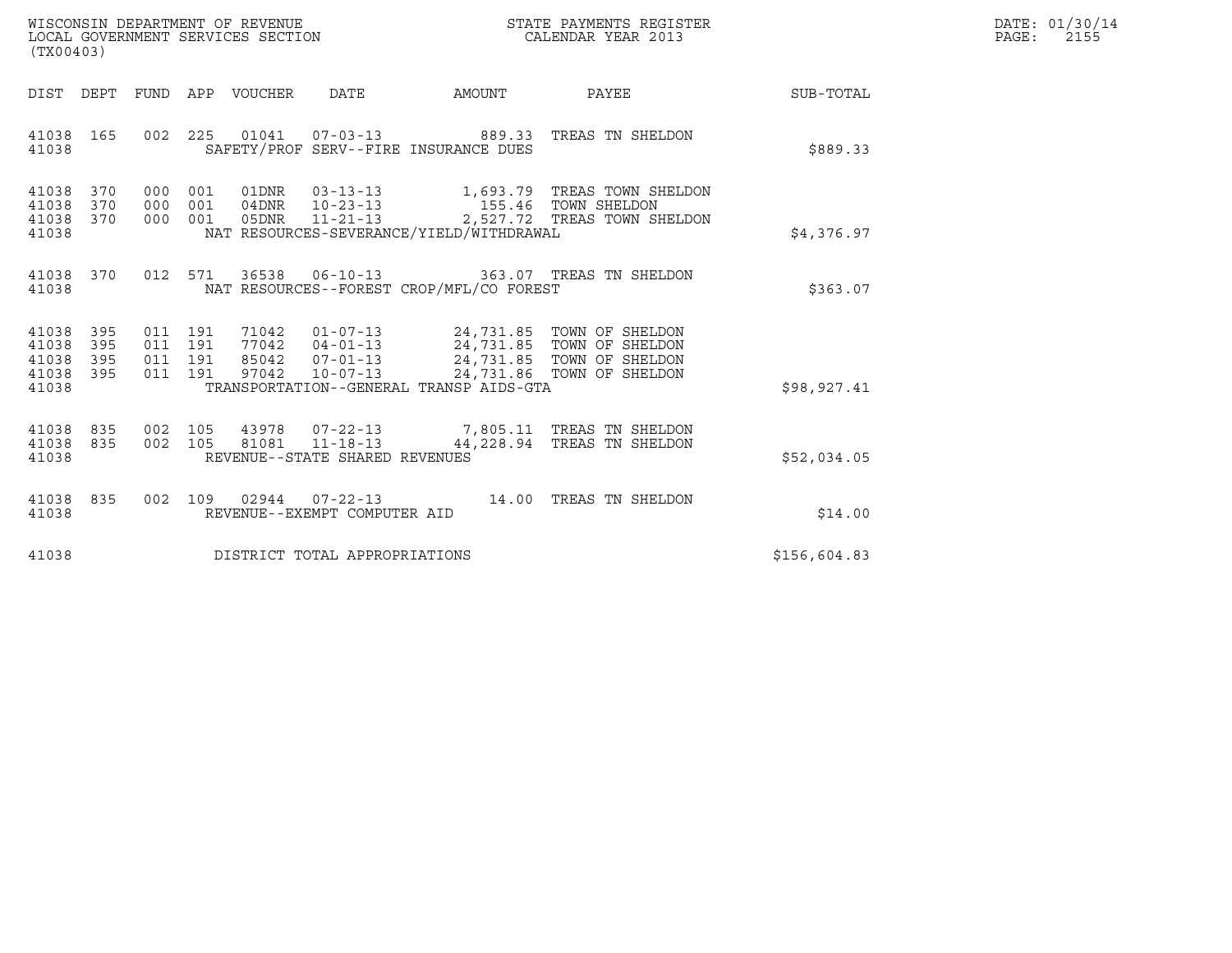| $\tt WISCONSIM DEPARTMENT OF REVENUE$ $\tt WISCONMIN SERS THE RAYMENT S REGISTERLOCAL GOVERNMENT SERVICES SECTION CALENDAR YEAR 2013$<br>(TX00403) |  |           |  |  |                                    |                                                |                                                                                                                                                                                                                                        |              | DATE: 01/30/14<br>PAGE: 2156 |
|----------------------------------------------------------------------------------------------------------------------------------------------------|--|-----------|--|--|------------------------------------|------------------------------------------------|----------------------------------------------------------------------------------------------------------------------------------------------------------------------------------------------------------------------------------------|--------------|------------------------------|
|                                                                                                                                                    |  |           |  |  |                                    |                                                | DIST DEPT FUND APP VOUCHER DATE AMOUNT PAYEE TO SUB-TOTAL                                                                                                                                                                              |              |                              |
|                                                                                                                                                    |  | 4 1 0 4 0 |  |  |                                    | SAFETY/PROF SERV--FIRE INSURANCE DUES          | 41040 165 002 225 01042 07-03-13 7,517.79 TREAS TN SPARTA                                                                                                                                                                              | \$7,517.79   |                              |
| 41040                                                                                                                                              |  |           |  |  |                                    | NAT RESOURCES-SEVERANCE/YIELD/WITHDRAWAL       | 41040 370 000 001 02DNR 07-03-13 1,099.91 TREAS TOWN SPARTA<br>41040 370 000 001 04DNR 10-23-13 226.34 TOWN SPARTA                                                                                                                     | \$1,326.25   |                              |
|                                                                                                                                                    |  |           |  |  |                                    | 41040 NAT RESOURCES--AIDS IN LIEU OF TAXES     | 41040 370 002 503 16224 02-21-13 819.40 TREAS TN SPARTA<br>41040 370 002 503 16224 02-21-13 320.00 TREAS TN SPARTA<br>TOWN SHARE 67.07                                                                                                 | \$1,139.40   |                              |
|                                                                                                                                                    |  |           |  |  |                                    | 41040 NAT RESOURCES--FOREST CROP/MFL/CO FOREST | 41040 370 012 571 36539 06-10-13 623.44 TREAS TN SPARTA                                                                                                                                                                                | \$623.44     |                              |
| 41040                                                                                                                                              |  |           |  |  |                                    | NAT RESOURCES--AIDS IN LIEU OF TAXES           | $\begin{array}{cccccccc} 41040& 370& 012& 579& 18653& 04-15-13& .04 & \text{TREAS TN SPARTA}\\ 41040& 370& 012& 579& 18653& 04-15-13& .57.23 & \text{TREAS TOWN SPARTA} \end{array}$                                                   | \$57.27      |                              |
| 41040                                                                                                                                              |  |           |  |  |                                    | TRANSPORTATION--GENERAL TRANSP AIDS-GTA        | 41040 395 011 191 71043 01-07-13 37,005.16 TOWN OF SPARTA<br>41040 395 011 191 77043 04-01-13 37,005.16 TOWN OF SPARTA<br>41040 395 011 191 85043 07-01-13 37,005.16 TOWN OF SPARTA<br>41040 395 011 191 97043 10-07-13 37,005.16 TOWN | \$148,020.64 |                              |
| 41040                                                                                                                                              |  |           |  |  | REVENUE--STATE SHARED REVENUES     |                                                | 41040 835 002 105 43979 07-22-13 14,929.34 TREAS TN SPARTA<br>41040 835 002 105 81082 11-18-13 89,084.98 TREAS TN SPARTA                                                                                                               | \$104,014.32 |                              |
|                                                                                                                                                    |  |           |  |  | 41040 REVENUE--EXEMPT COMPUTER AID |                                                | 41040 835 002 109 02945 07-22-13 52.00 TREAS TN SPARTA                                                                                                                                                                                 | \$52.00      |                              |
| 41040                                                                                                                                              |  |           |  |  | REVENUE--LOTTERY CREDIT -          |                                                | 41040 835 021 363 35767 03-25-13 4,234.68 TREAS TN SPARTA                                                                                                                                                                              | \$4,234.68   |                              |
| 41040                                                                                                                                              |  |           |  |  | DISTRICT TOTAL APPROPRIATIONS      |                                                |                                                                                                                                                                                                                                        | \$266,985.79 |                              |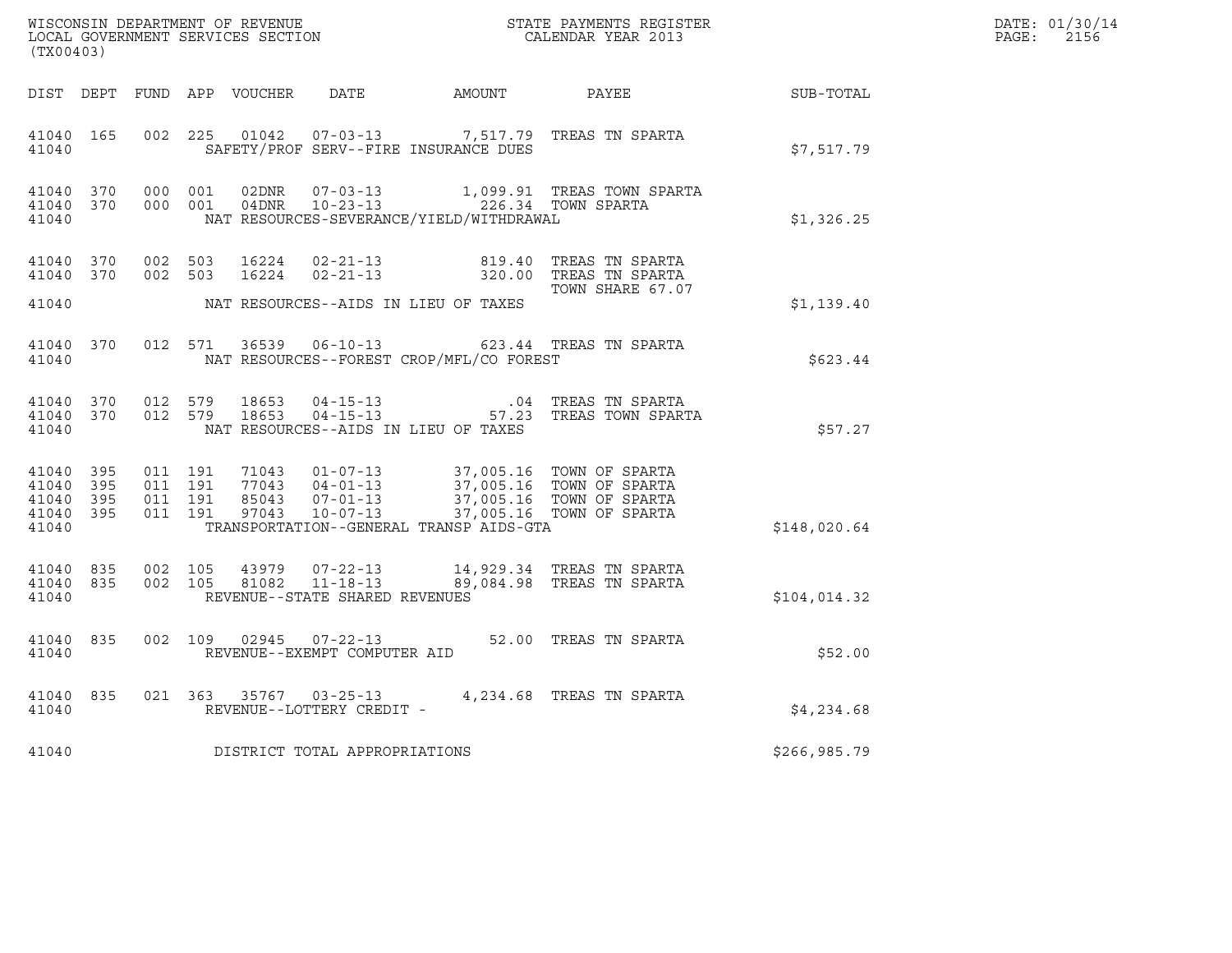| (TX00403)          |  |                                                                                                                                                                                                                                                                                                                                               |              | DATE: 01/30/14<br>PAGE:<br>2157 |
|--------------------|--|-----------------------------------------------------------------------------------------------------------------------------------------------------------------------------------------------------------------------------------------------------------------------------------------------------------------------------------------------|--------------|---------------------------------|
|                    |  | DIST DEPT FUND APP VOUCHER DATE AMOUNT PAYEE SUB-TOTAL                                                                                                                                                                                                                                                                                        |              |                                 |
| 41042              |  | 41042 165 002 225 01043 07-03-13 3,741.33 TREAS TN TOMAH<br>SAFETY/PROF SERV--FIRE INSURANCE DUES                                                                                                                                                                                                                                             | \$3,741.33   |                                 |
| 41042              |  | 41042 370 000 001 01DNR 03-13-13 1,347.20 TREAS TOWN TOMAH<br>NAT RESOURCES-SEVERANCE/YIELD/WITHDRAWAL                                                                                                                                                                                                                                        | \$1,347.20   |                                 |
| 41042              |  | 41042 370 012 571 36540 06-10-13 138.03 TREAS TN TOMAH<br>NAT RESOURCES--FOREST CROP/MFL/CO FOREST                                                                                                                                                                                                                                            | \$138.03     |                                 |
| 41042              |  | $\begin{array}{cccccccc} 41042 & 395 & 011 & 191 & 71044 & 01-07-13 & 24,170.84 & TOWN OF TOMAH \\ 41042 & 395 & 011 & 191 & 77044 & 04-01-13 & 24,170.84 & TOWN OF TOMAH \\ 41042 & 395 & 011 & 191 & 85044 & 07-01-13 & 24,170.84 & TOWN OF TOMAH \\ 41042 & 395 & 011 & 191 & 97044 & 10-07-13$<br>TRANSPORTATION--GENERAL TRANSP AIDS-GTA | \$96,683.39  |                                 |
| 41042              |  | 41042 835 002 105 43980 07-22-13 5,664.74 TREAS TN TOMAH<br>41042 835 002 105 81083 11-18-13 32,093.89 TREAS TN TOMAH<br>REVENUE--STATE SHARED REVENUES                                                                                                                                                                                       | \$37,758.63  |                                 |
| 41042              |  | 41042 835 002 109 02946 07-22-13 41.00 TREAS TN TOMAH<br>REVENUE--EXEMPT COMPUTER AID                                                                                                                                                                                                                                                         | \$41.00      |                                 |
| 41042 835<br>41042 |  | 002 501 00002 02-01-13 461.15 TREAS TN TOMAH<br>DOA-PAYMENT FOR MUNICIPAL SERVICES AID                                                                                                                                                                                                                                                        | \$461.15     |                                 |
| 41042 835<br>41042 |  | 021 363 35768 03-25-13 1,213.50 TREAS TN TOMAH<br>REVENUE--LOTTERY CREDIT -                                                                                                                                                                                                                                                                   | \$1,213.50   |                                 |
| 41042              |  | DISTRICT TOTAL APPROPRIATIONS                                                                                                                                                                                                                                                                                                                 | \$141,384.23 |                                 |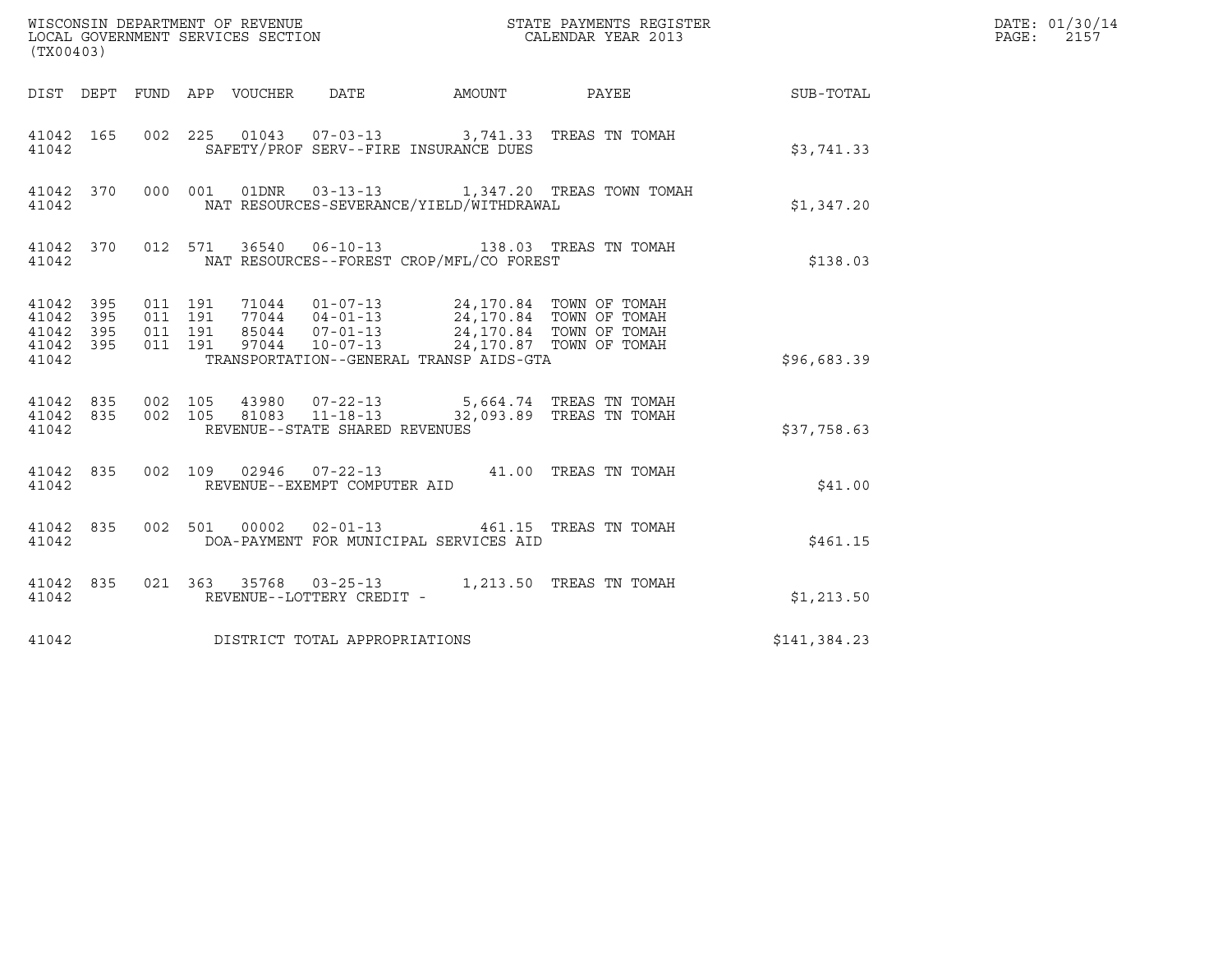| WISCONSIN DEPARTMENT OF REVENUE<br>STATE PAYMENTS REGISTER<br>LOCAL GOVERNMENT SERVICES SECTION<br>CALENDAR YEAR 2013<br>(TX00403) |                            |                                          |            |                  |                                |                                          |                                                                                                                                                                                    |              | DATE: 01/30/14<br>PAGE:<br>2158 |
|------------------------------------------------------------------------------------------------------------------------------------|----------------------------|------------------------------------------|------------|------------------|--------------------------------|------------------------------------------|------------------------------------------------------------------------------------------------------------------------------------------------------------------------------------|--------------|---------------------------------|
| DIST                                                                                                                               | DEPT                       |                                          |            | FUND APP VOUCHER | DATE                           | AMOUNT                                   | PAYEE                                                                                                                                                                              | SUB-TOTAL    |                                 |
| 41044 165<br>41044                                                                                                                 |                            |                                          |            |                  |                                | SAFETY/PROF SERV--FIRE INSURANCE DUES    | 002  225  01044  07-03-13   1,310.69  TREAS TN WELLINGTON                                                                                                                          | \$1,310.69   |                                 |
| 41044<br>41044 370<br>41044                                                                                                        | 370                        | 000<br>000                               | 001<br>001 | 04DNR            | 02DNR 07-03-13                 | NAT RESOURCES-SEVERANCE/YIELD/WITHDRAWAL | 325.02 TREAS TOWN WELLINGTON<br>10-23-13 96.63 TOWN WELLINGTON                                                                                                                     | \$421.65     |                                 |
| 41044 370<br>41044                                                                                                                 |                            |                                          | 012 571    |                  |                                | NAT RESOURCES--FOREST CROP/MFL/CO FOREST | 36541  06-10-13  391.08  TREAS TN WELLINGTON                                                                                                                                       | \$391.08     |                                 |
| 41044<br>41044<br>41044<br>41044<br>41044                                                                                          | - 395<br>395<br>395<br>395 | 011 191<br>011 191<br>011 191<br>011 191 |            | 97045            | $10 - 07 - 13$                 | TRANSPORTATION--GENERAL TRANSP AIDS-GTA  | 71045  01-07-13  23,668.06  TOWN OF WELLINGTON<br>77045  04-01-13  23,668.06  TOWN OF WELLINGTON<br>85045  07-01-13  23,668.06  TOWN OF WELLINGTON<br>23,668.06 TOWN OF WELLINGTON | \$94,672.24  |                                 |
| 41044<br>41044 835<br>41044                                                                                                        | 835                        | 002<br>002 105                           | 105        | 81084            | REVENUE--STATE SHARED REVENUES |                                          | 43981  07-22-13  8,741.07  TREAS TN WELLINGTON<br>11-18-13 49,533.55 TREAS TN WELLINGTON                                                                                           | \$58,274.62  |                                 |
| 41044                                                                                                                              |                            |                                          |            |                  | DISTRICT TOTAL APPROPRIATIONS  |                                          |                                                                                                                                                                                    | \$155,070.28 |                                 |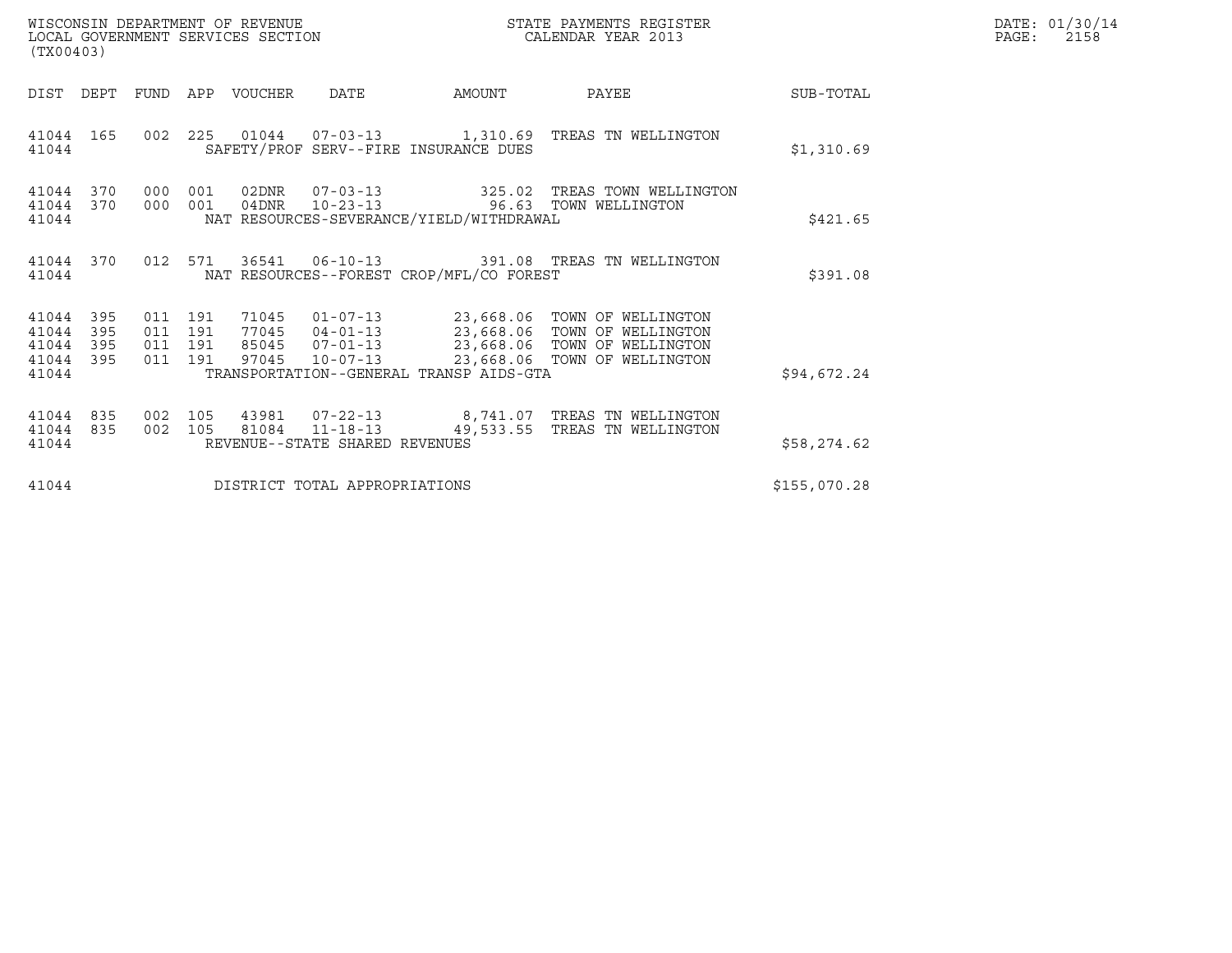| DATE: 01/30/14<br>PAGE:<br>2159<br>(TX00403)<br>DATE<br>DIST DEPT FUND APP VOUCHER<br>41046 165<br>002 225 01045 07-03-13 1,348.69 TREAS TN WELLS<br>SAFETY/PROF SERV--FIRE INSURANCE DUES<br>41046<br>\$1,348.69<br>000 001 01DNR 03-13-13 4,468.92 TREAS TOWN WELLS<br>000 001 02DNR 07-03-13 286.99 TREAS TOWN WELLS<br>41046 370<br>41046 370<br>NAT RESOURCES-SEVERANCE/YIELD/WITHDRAWAL<br>\$4,755.91<br>41046<br>02-06-13 25.60 TREAS TN WELLS<br>02-06-13 3,087.16 TREAS TN WELLS<br>41046<br>370<br>002 503<br>15899<br>002 503<br>15899<br>41046 370<br>TOWN SHARE 534.79<br>NAT RESOURCES--AIDS IN LIEU OF TAXES<br>41046<br>\$3,112.76<br>36542 06-10-13 762.43 TREAS TN WELLS<br>012 571<br>41046 370<br>\$762.43<br>NAT RESOURCES--FOREST CROP/MFL/CO FOREST<br>41046<br>012 579<br>18654  04-15-13   6.84   TREAS TN WELLS<br>18654  04-15-13   172.90   TREAS TOWN WELLS<br>18654  04-15-13   68.45   TREAS TOWN WELLS<br>41046 370<br>012 579<br>41046 370<br>012 579<br>41046 370<br>NAT RESOURCES--AIDS IN LIEU OF TAXES<br>41046<br>\$248.19<br>41046 395<br>011 191<br>71046  01-07-13  13,596.43  TOWN OF WELLS<br>011 191<br>41046<br>395<br>$77046$ $85046$ $07-01-13$ $10-07-13$<br>41046 395<br>011 191<br>41046 395<br>011 191<br>13,596.44 TOWN OF WELLS<br>TRANSPORTATION--GENERAL TRANSP AIDS-GTA<br>41046<br>\$54,385.73<br>43982  07-22-13  5,013.50 TREAS TN WELLS<br>81085  11-18-13  28,409.85 TREAS TN WELLS<br>41046 835<br>002 105<br>41046 835<br>002 105<br>28,409.85 TREAS TN WELLS<br>REVENUE--STATE SHARED REVENUES<br>41046<br>\$33,423.35<br>DISTRICT TOTAL APPROPRIATIONS<br>41046<br>\$98,037.06 |  |  |  |  |
|-------------------------------------------------------------------------------------------------------------------------------------------------------------------------------------------------------------------------------------------------------------------------------------------------------------------------------------------------------------------------------------------------------------------------------------------------------------------------------------------------------------------------------------------------------------------------------------------------------------------------------------------------------------------------------------------------------------------------------------------------------------------------------------------------------------------------------------------------------------------------------------------------------------------------------------------------------------------------------------------------------------------------------------------------------------------------------------------------------------------------------------------------------------------------------------------------------------------------------------------------------------------------------------------------------------------------------------------------------------------------------------------------------------------------------------------------------------------------------------------------------------------------------------------------------------------------------------------------------------------------------------------------|--|--|--|--|
|                                                                                                                                                                                                                                                                                                                                                                                                                                                                                                                                                                                                                                                                                                                                                                                                                                                                                                                                                                                                                                                                                                                                                                                                                                                                                                                                                                                                                                                                                                                                                                                                                                                 |  |  |  |  |
|                                                                                                                                                                                                                                                                                                                                                                                                                                                                                                                                                                                                                                                                                                                                                                                                                                                                                                                                                                                                                                                                                                                                                                                                                                                                                                                                                                                                                                                                                                                                                                                                                                                 |  |  |  |  |
|                                                                                                                                                                                                                                                                                                                                                                                                                                                                                                                                                                                                                                                                                                                                                                                                                                                                                                                                                                                                                                                                                                                                                                                                                                                                                                                                                                                                                                                                                                                                                                                                                                                 |  |  |  |  |
|                                                                                                                                                                                                                                                                                                                                                                                                                                                                                                                                                                                                                                                                                                                                                                                                                                                                                                                                                                                                                                                                                                                                                                                                                                                                                                                                                                                                                                                                                                                                                                                                                                                 |  |  |  |  |
|                                                                                                                                                                                                                                                                                                                                                                                                                                                                                                                                                                                                                                                                                                                                                                                                                                                                                                                                                                                                                                                                                                                                                                                                                                                                                                                                                                                                                                                                                                                                                                                                                                                 |  |  |  |  |
|                                                                                                                                                                                                                                                                                                                                                                                                                                                                                                                                                                                                                                                                                                                                                                                                                                                                                                                                                                                                                                                                                                                                                                                                                                                                                                                                                                                                                                                                                                                                                                                                                                                 |  |  |  |  |
|                                                                                                                                                                                                                                                                                                                                                                                                                                                                                                                                                                                                                                                                                                                                                                                                                                                                                                                                                                                                                                                                                                                                                                                                                                                                                                                                                                                                                                                                                                                                                                                                                                                 |  |  |  |  |
|                                                                                                                                                                                                                                                                                                                                                                                                                                                                                                                                                                                                                                                                                                                                                                                                                                                                                                                                                                                                                                                                                                                                                                                                                                                                                                                                                                                                                                                                                                                                                                                                                                                 |  |  |  |  |
|                                                                                                                                                                                                                                                                                                                                                                                                                                                                                                                                                                                                                                                                                                                                                                                                                                                                                                                                                                                                                                                                                                                                                                                                                                                                                                                                                                                                                                                                                                                                                                                                                                                 |  |  |  |  |
|                                                                                                                                                                                                                                                                                                                                                                                                                                                                                                                                                                                                                                                                                                                                                                                                                                                                                                                                                                                                                                                                                                                                                                                                                                                                                                                                                                                                                                                                                                                                                                                                                                                 |  |  |  |  |
|                                                                                                                                                                                                                                                                                                                                                                                                                                                                                                                                                                                                                                                                                                                                                                                                                                                                                                                                                                                                                                                                                                                                                                                                                                                                                                                                                                                                                                                                                                                                                                                                                                                 |  |  |  |  |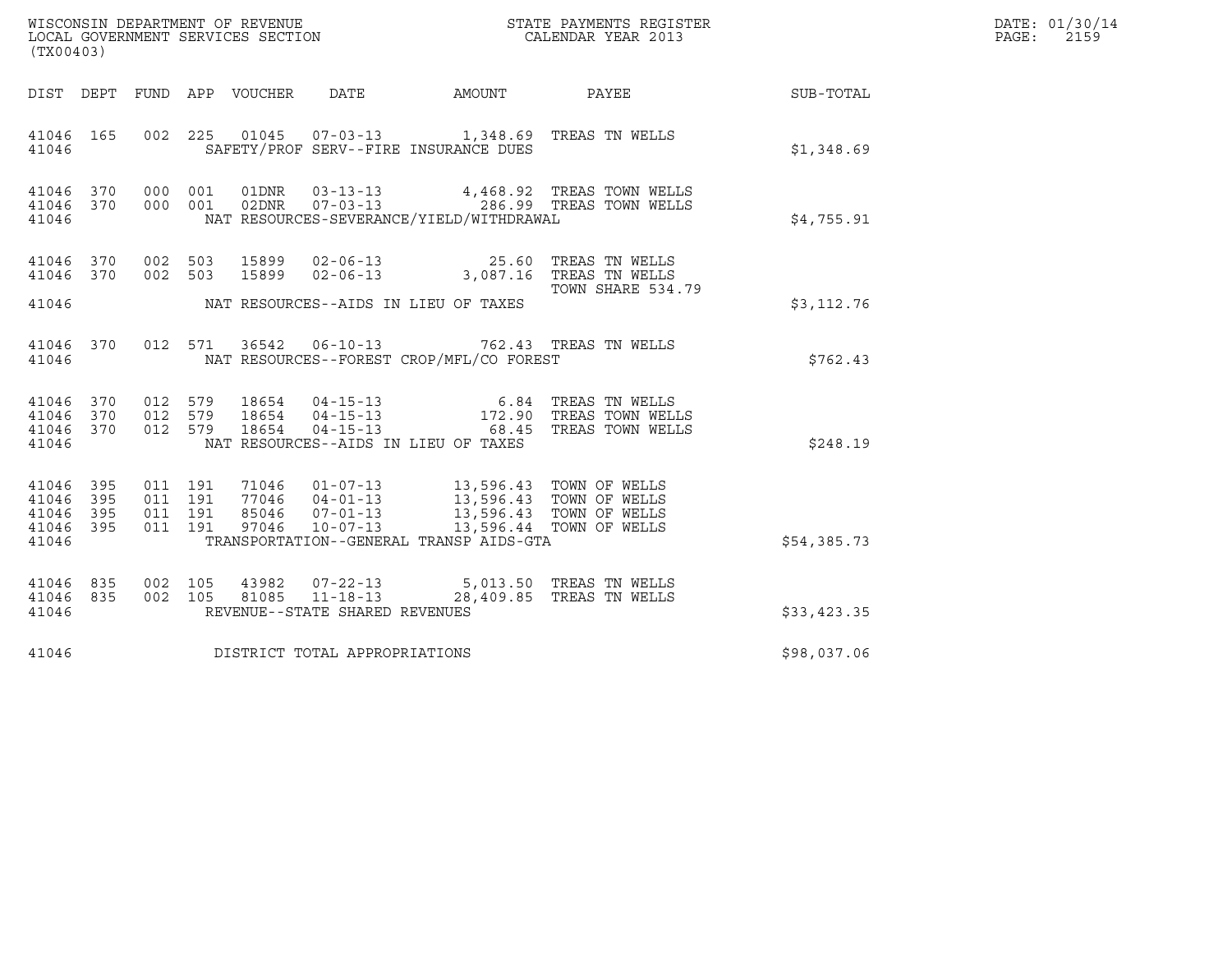| WISCONSIN DEPARTMENT OF REVENUE<br>LOCAL GOVERNMENT SERVICES SECTION<br>(TX00403)                                 |                                                                                                                                                                                                                                 |        | STATE PAYMENTS REGISTER<br>CALENDAR YEAR 2013      |              | DATE: 01/30/14<br>PAGE:<br>2160 |
|-------------------------------------------------------------------------------------------------------------------|---------------------------------------------------------------------------------------------------------------------------------------------------------------------------------------------------------------------------------|--------|----------------------------------------------------|--------------|---------------------------------|
| DIST DEPT FUND APP VOUCHER                                                                                        | DATE                                                                                                                                                                                                                            | AMOUNT | PAYEE                                              | SUB-TOTAL    |                                 |
| 002 225<br>41048 165<br>41048                                                                                     | 01046  07-03-13  1,297.12  TREAS TN WILTON<br>SAFETY/PROF SERV--FIRE INSURANCE DUES                                                                                                                                             |        |                                                    | \$1,297.12   |                                 |
| 41048 370<br>41048                                                                                                | 012 571 36543 06-10-13 148.36 TREAS TN WILTON<br>NAT RESOURCES--FOREST CROP/MFL/CO FOREST                                                                                                                                       |        |                                                    | \$148.36     |                                 |
| 012 579<br>41048<br>370<br>012 579<br>370<br>41048<br>012 579<br>370<br>41048<br>012 579<br>370<br>41048<br>41048 | 18655<br>04-15-13 2.38 TREAS TN WILTON<br>04-15-13 7.27 TREAS TN WILTON<br>18655<br>$04 - 15 - 13$<br>18655<br>18655<br>$04 - 15 - 13$<br>NAT RESOURCES--AIDS IN LIEU OF TAXES                                                  |        | 23.82 TREAS TOWN WILTON<br>72.70 TREAS TOWN WILTON | \$106.17     |                                 |
| 011 191<br>41048<br>395<br>011 191<br>395<br>41048<br>011 191<br>395<br>41048<br>011 191<br>395<br>41048<br>41048 | 71047  01-07-13  18,941.85  TOWN OF WILTON<br>77047  04-01-13  18,941.85  TOWN OF WILTON<br>85047  07-01-13  18,941.85  TOWN OF WILTON<br>97047  10-07-13  18,941.88  TOWN OF WILTON<br>TRANSPORTATION--GENERAL TRANSP AIDS-GTA |        |                                                    | \$75,767.43  |                                 |
| 002 105<br>41048<br>835<br>002 105<br>41048 835<br>41048                                                          | 43983  07-22-13  11,096.00 TREAS TN WILTON<br>$11 - 18 - 13$<br>81086<br>REVENUE--STATE SHARED REVENUES                                                                                                                         |        | 63,036.96 TREAS TN WILTON                          | \$74,132.96  |                                 |
| 41048 835<br>002 109<br>41048                                                                                     | REVENUE--EXEMPT COMPUTER AID                                                                                                                                                                                                    |        |                                                    | \$1.00       |                                 |
| 41048                                                                                                             | DISTRICT TOTAL APPROPRIATIONS                                                                                                                                                                                                   |        |                                                    | \$151,453.04 |                                 |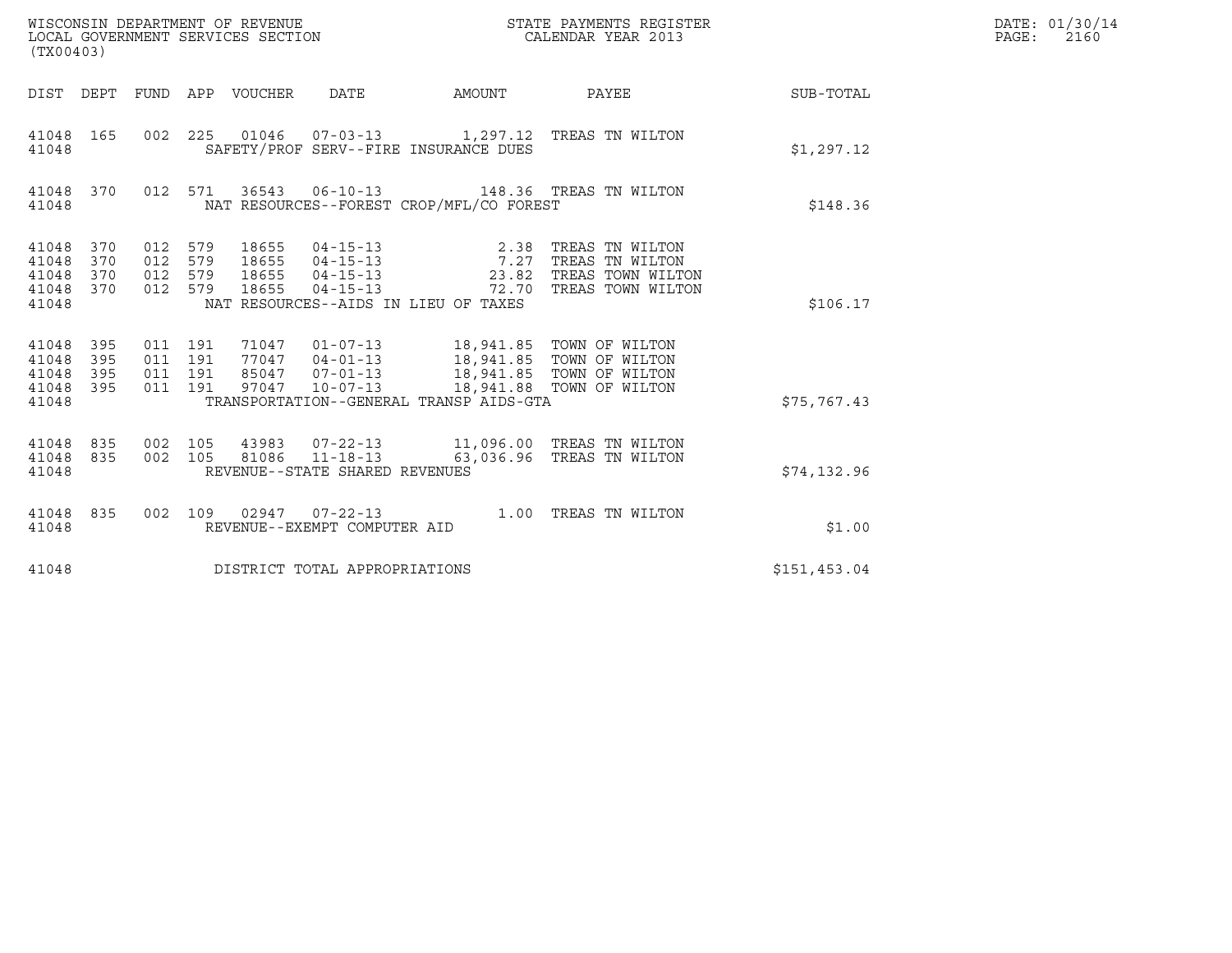| WISCONSIN DEPARTMENT OF REVENUE   | STATE PAYMENTS REGISTER | DATE: 01/30/14 |
|-----------------------------------|-------------------------|----------------|
| LOCAL GOVERNMENT SERVICES SECTION | CALENDAR YEAR 2013      | PAGE:<br>2161  |

| (TX00403)                                                          |                          |                                                               |                                                                             |          |                                                                                                                                                |              |
|--------------------------------------------------------------------|--------------------------|---------------------------------------------------------------|-----------------------------------------------------------------------------|----------|------------------------------------------------------------------------------------------------------------------------------------------------|--------------|
| DIST DEPT                                                          |                          | FUND APP VOUCHER                                              | DATE                                                                        | AMOUNT   | PAYEE                                                                                                                                          | SUB-TOTAL    |
| 41111 165<br>41111                                                 | 002                      | 225                                                           | SAFETY/PROF SERV--FIRE INSURANCE DUES                                       |          | 01047  07-03-13  2,140.65  TREAS VIL CASHTON                                                                                                   | \$2,140.65   |
| 395<br>41111<br>395<br>41111<br>395<br>41111<br>41111 395<br>41111 | 011<br>011<br>011<br>011 | 191<br>191<br>77048  04-01-13<br>191<br>85048<br>191<br>97048 | $07 - 01 - 13$<br>$10 - 07 - 13$<br>TRANSPORTATION--GENERAL TRANSP AIDS-GTA |          | 71048  01-07-13  34,895.96  VILLAGE OF CASHTON<br>34,895.96 VILLAGE OF CASHTON<br>34,895.96 VILLAGE OF CASHTON<br>34,895.98 VILLAGE OF CASHTON | \$139,583.86 |
| 395<br>41111<br>41111<br>395<br>41111                              | 011<br>011               | 278<br>278                                                    | TRANSPORTATION--LRIP/TRIP/MSIP GRANTS                                       |          |                                                                                                                                                | \$31,590.79  |
| 455<br>41111<br>41111                                              | 002                      |                                                               | 231 00197 02-07-13 480.00<br>JUSTICE--LAW ENFORCEMENT TRAINING              |          | TREAS VIL CASHTON                                                                                                                              | \$480.00     |
| 835<br>41111<br>835<br>41111<br>41111                              | 002<br>002               | 105<br>105<br>81087                                           | $11 - 18 - 13$<br>REVENUE--STATE SHARED REVENUES                            |          | 43984  07-22-13  50,385.68  TREAS VIL CASHTON<br>223,751.46 TREAS VIL CASHTON                                                                  | \$274,137.14 |
| 835<br>41111<br>835<br>41111<br>41111                              | 002<br>002               | 109<br>02948<br>109<br>05217 07-22-13                         | $07 - 22 - 13$<br>REVENUE--EXEMPT COMPUTER AID                              | 3,744.00 | 2,268.00 TREAS VIL CASHTON<br>TREAS VIL CASHTON                                                                                                | \$6,012.00   |
| 835<br>41111<br>41111                                              | 021                      | 363 35769 03-25-13                                            | REVENUE--LOTTERY CREDIT -                                                   |          | 4,096.34 TREAS VIL CASHTON                                                                                                                     | \$4,096.34   |
| 41111                                                              |                          |                                                               | DISTRICT TOTAL APPROPRIATIONS                                               |          |                                                                                                                                                | \$458,040.78 |

(TX00403)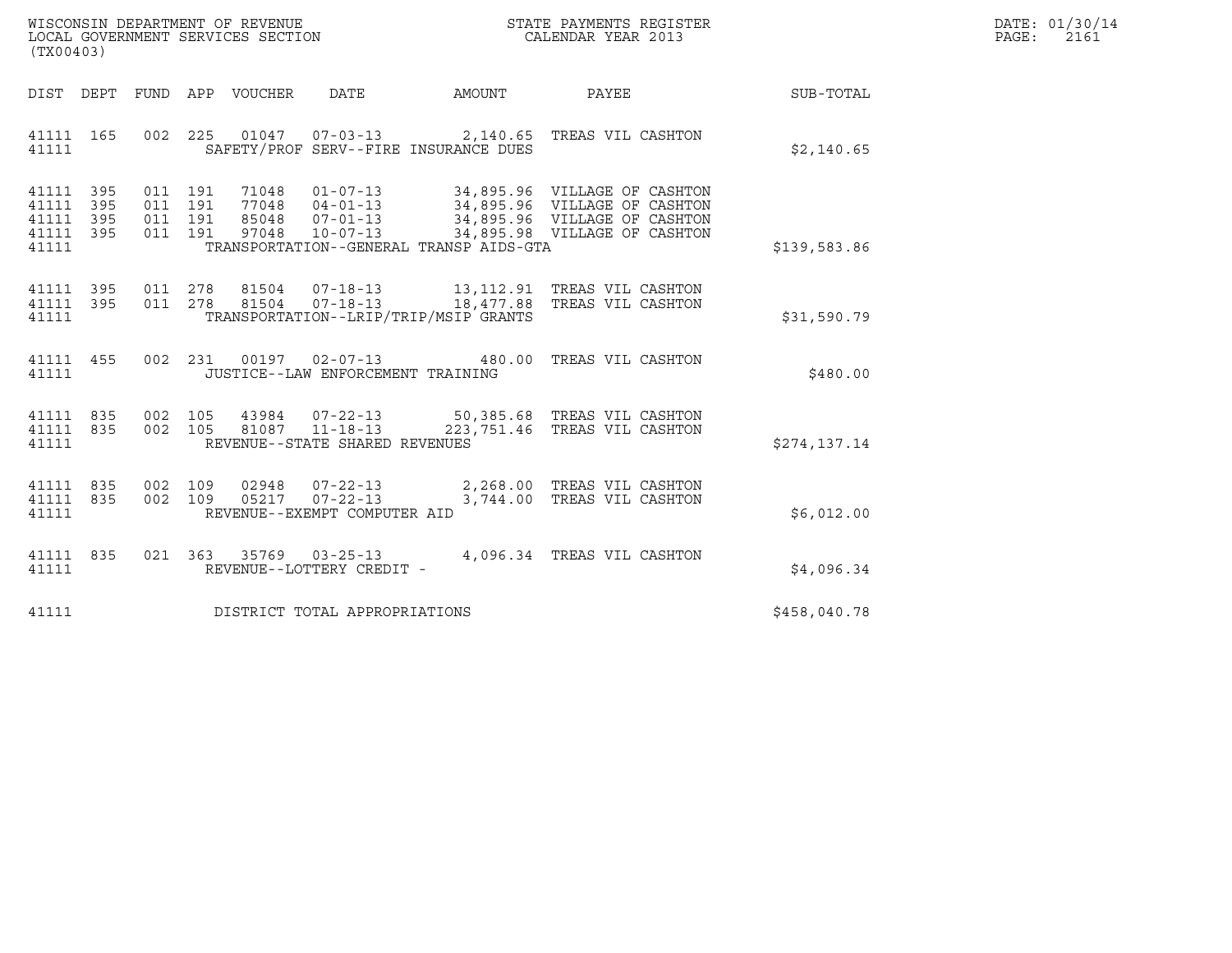| (TX00403) |           |  |                                         |                                                | ${\tt WISCONSIN} \begin{tabular}{l} DEPARTMENT OF REVIEW \\ LOCAL BONERNMENT SERVICES SECTION \\ \end{tabular}$                                                                                                                                                                            |              | DATE: 01/30/14 |
|-----------|-----------|--|-----------------------------------------|------------------------------------------------|--------------------------------------------------------------------------------------------------------------------------------------------------------------------------------------------------------------------------------------------------------------------------------------------|--------------|----------------|
|           |           |  |                                         |                                                | DIST DEPT FUND APP VOUCHER DATE AMOUNT PAYEE PATE SUB-TOTAL                                                                                                                                                                                                                                |              |                |
|           | 4 1 1 4 1 |  |                                         |                                                | 41141 165 002 225 01048 07-03-13 742.58 TREAS VIL KENDALL<br>SAFETY/PROF SERV--FIRE INSURANCE DUES                                                                                                                                                                                         | \$742.58     |                |
|           |           |  |                                         |                                                | 41141 370 012 579 18656 04-15-13 1.09 TREAS VIL KENDALL<br>41141 370 012 579 18656 04-15-13 10.90 TREAS VIL KENDALL                                                                                                                                                                        | \$11.99      |                |
|           |           |  |                                         | 41141 TRANSPORTATION--GENERAL TRANSP AIDS-GTA  |                                                                                                                                                                                                                                                                                            | \$29,274.13  |                |
|           |           |  | 41141 JUSTICE--LAW ENFORCEMENT TRAINING |                                                | 41141 455 002 231 00341 02-08-13 160.00 TREAS VIL KENDALL                                                                                                                                                                                                                                  | \$160.00     |                |
|           |           |  |                                         | 41141 DOA--JUSTICE-ASSISTANCE-FEDERAL ARRA FDS | 41141 505 002 650 06428 01-28-13 1,485.67 TREAS VIL KENDALL                                                                                                                                                                                                                                | \$1,485.67   |                |
| 41141     |           |  | DOA--HOUSING ASSISTANCE GRANTS          |                                                | $\begin{array}{cccc} 41141 & 505 & 002 & 745 & 07124 & 02-19-13 & 17,844.00 & \text{TREAS VIL KENDALL} \\ 41141 & 505 & 002 & 745 & 10898 & 06-14-13 & 501.00 & \text{TREAS VIL KENDALL} \\ 41141 & 505 & 002 & 745 & 10898 & 06-14-13 & 15,246.00 & \text{TREAS VIL KENDALL} \end{array}$ | \$33,591.00  |                |
|           |           |  | 41141 REVENUE--STATE SHARED REVENUES    |                                                | 41141 835 002 105 43985 07-22-13 18,553.44 TREAS VIL KENDALL<br>41141 835 002 105 81088 11-18-13 105,136.17 TREAS VIL KENDALL                                                                                                                                                              | \$123,689.61 |                |
|           |           |  | 41141 REVENUE--EXEMPT COMPUTER AID      |                                                | $\begin{array}{cccc} 41141 & 835 & 002 & 109 & 02949 & 07\texttt{-}22\texttt{-}13 & & 127.00 & \texttt{TREAS} \text{ VIL KENDALL} \\ 41141 & 835 & 002 & 109 & 05218 & 07\texttt{-}22\texttt{-}13 & & 97.00 & \texttt{TREAS} \text{ VIL KENDALL} \end{array}$                              | \$224.00     |                |
|           |           |  |                                         | 41141 DOA-PAYMENT FOR MUNICIPAL SERVICES AID   | 41141 835 002 501 00002 02-01-13 256.72 TREAS VIL KENDALL                                                                                                                                                                                                                                  | \$256.72     |                |
| 41141     |           |  | DISTRICT TOTAL APPROPRIATIONS           |                                                |                                                                                                                                                                                                                                                                                            | \$189,435.70 |                |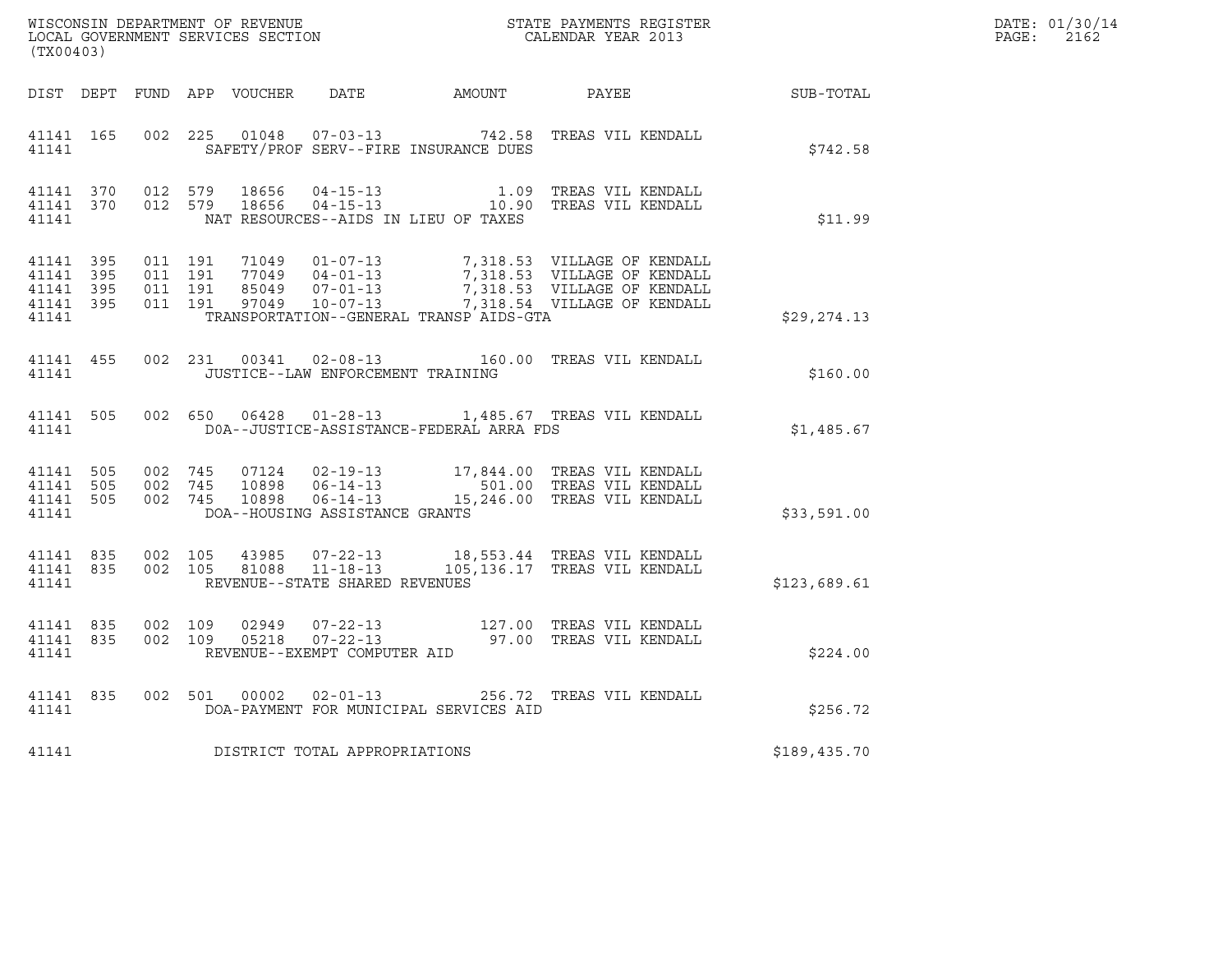|       | DATE: 01/30/14 |
|-------|----------------|
| PAGE: | 2163           |

|                                           | WISCONSIN DEPARTMENT OF REVENUE<br>LOCAL GOVERNMENT SERVICES SECTION<br>(TX00403) |                          |                          |                                  |                                                                      |                                                                                 | STATE PAYMENTS REGISTER<br>CALENDAR YEAR 2013                                        |             | DATE: 01/30/14<br>PAGE:<br>2163 |
|-------------------------------------------|-----------------------------------------------------------------------------------|--------------------------|--------------------------|----------------------------------|----------------------------------------------------------------------|---------------------------------------------------------------------------------|--------------------------------------------------------------------------------------|-------------|---------------------------------|
| DIST                                      | DEPT                                                                              | FUND                     | APP                      | VOUCHER                          | DATE                                                                 | AMOUNT                                                                          | PAYEE                                                                                | SUB-TOTAL   |                                 |
| 41151 165<br>41151                        |                                                                                   | 002                      | 225                      | 01049                            | 07-03-13                                                             | 89.45<br>SAFETY/PROF SERV--FIRE INSURANCE DUES                                  | TREAS VIL MELVINA                                                                    | \$89.45     |                                 |
| 41151<br>41151<br>41151<br>41151<br>41151 | 395<br>395<br>395<br>395                                                          | 011<br>011<br>011<br>011 | 191<br>191<br>191<br>191 | 71050<br>77050<br>85050<br>97050 | $01 - 07 - 13$<br>$04 - 01 - 13$<br>$07 - 01 - 13$<br>$10 - 07 - 13$ | 830.92<br>830.92<br>830.92<br>830.93<br>TRANSPORTATION--GENERAL TRANSP AIDS-GTA | VILLAGE OF MELVINA<br>VILLAGE OF MELVINA<br>VILLAGE OF MELVINA<br>VILLAGE OF MELVINA | \$3,323.69  |                                 |
| 41151<br>41151<br>41151                   | 835<br>835                                                                        | 002<br>002               | 105<br>105               | 43986<br>81089                   | 07-22-13<br>$11 - 18 - 13$<br>REVENUE--STATE SHARED REVENUES         | 6,452.77<br>36,565.71                                                           | TREAS VIL MELVINA<br>TREAS VIL MELVINA                                               | \$43,018.48 |                                 |
| 41151                                     |                                                                                   |                          |                          |                                  | DISTRICT TOTAL APPROPRIATIONS                                        |                                                                                 |                                                                                      | \$46,431.62 |                                 |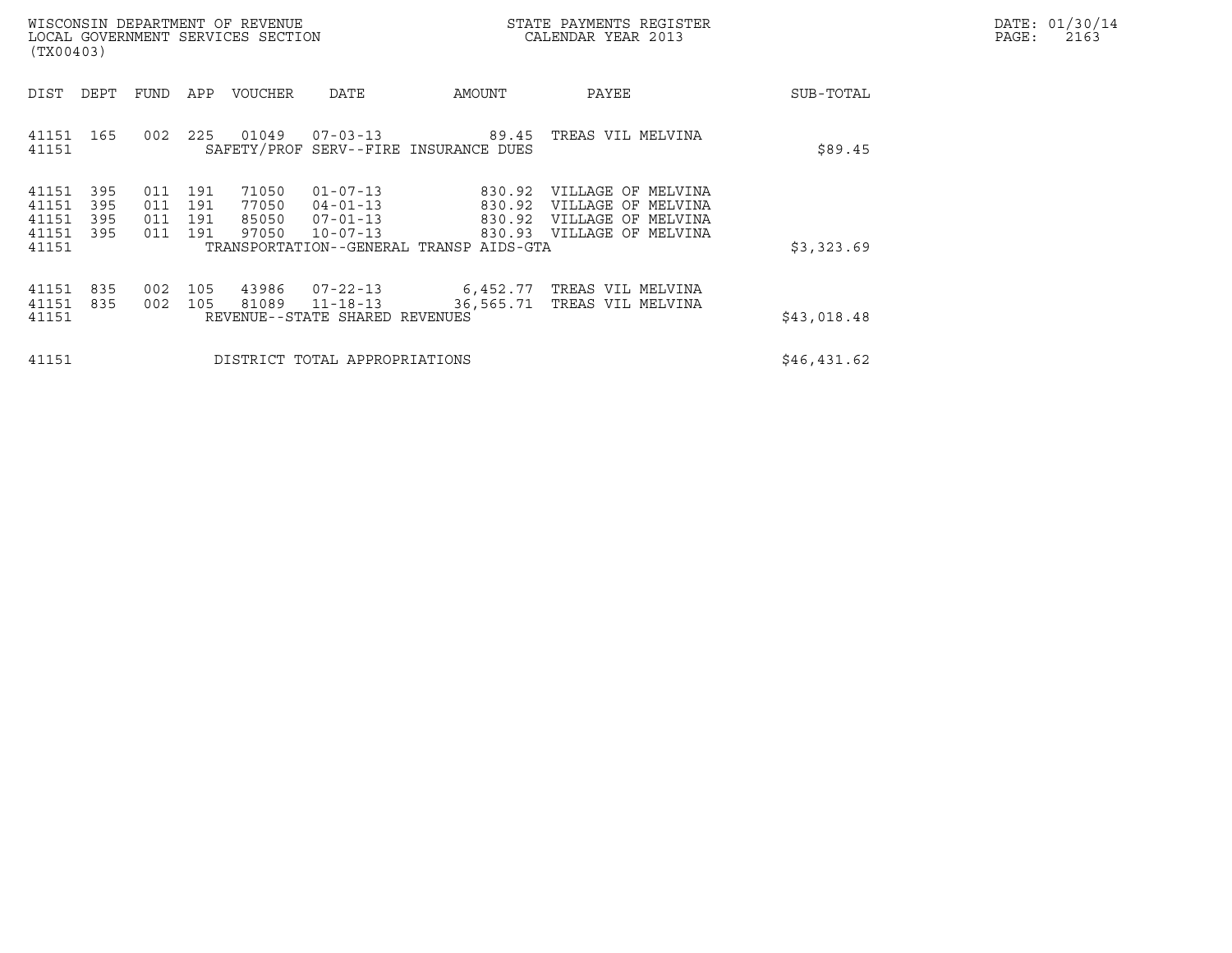| WISCONSIN DEPARTMENT OF REVENUE<br>LOCAL GOVERNMENT SERVICES SECTION<br>(TX00403)                                                                                                                                                                                                                                                                                | STATE PAYMENTS REGISTER<br>CALENDAR YEAR 2013 |              | DATE: 01/30/14<br>PAGE:<br>2164 |
|------------------------------------------------------------------------------------------------------------------------------------------------------------------------------------------------------------------------------------------------------------------------------------------------------------------------------------------------------------------|-----------------------------------------------|--------------|---------------------------------|
| DIST DEPT FUND APP VOUCHER DATE<br>AMOUNT PAYEE                                                                                                                                                                                                                                                                                                                  |                                               | SUB-TOTAL    |                                 |
| 002  225  01050  07-03-13  596.80 TREAS VIL NORWALK<br>41161 165<br>SAFETY/PROF SERV--FIRE INSURANCE DUES<br>41161                                                                                                                                                                                                                                               |                                               | \$596.80     |                                 |
| 41161 370 012 571 36544 06-10-13 4.20 TREAS VIL NORWALK<br>NAT RESOURCES--FOREST CROP/MFL/CO FOREST<br>41161                                                                                                                                                                                                                                                     |                                               | \$4.20       |                                 |
| 41161 370 012 579 18657 04-15-13   50 TREAS VIL NORWALK<br>18657  04-15-13   5.00 TREAS VIL NORWALK<br>012 579<br>41161 370<br>NAT RESOURCES--AIDS IN LIEU OF TAXES<br>41161                                                                                                                                                                                     |                                               | \$5.50       |                                 |
| 71051  01-07-13   6,850.62  VILLAGE OF NORWALK<br>41161 395<br>011 191<br>77051  04-01-13   6,850.62  VILLAGE OF NORWALK<br>011 191<br>41161<br>395<br>85051  07-01-13   6,850.62  VILLAGE OF NORWALK<br>395<br>011 191<br>41161<br>011 191<br>395<br>97051<br>10-07-13 6,850.64 VILLAGE OF NORWALK<br>41161<br>41161<br>TRANSPORTATION--GENERAL TRANSP AIDS-GTA |                                               | \$27,402.50  |                                 |
| 002 231 00456 02-12-13 480.00 TREAS VIL NORWALK<br>41161 455<br>41161<br>JUSTICE--LAW ENFORCEMENT TRAINING                                                                                                                                                                                                                                                       |                                               | \$480.00     |                                 |
| 002 105<br>43987  07-22-13  34,113.61  TREAS VIL NORWALK<br>41161 835<br>$11 - 18 - 13$<br>835<br>002 105<br>81090<br>41161<br>REVENUE--STATE SHARED REVENUES<br>41161                                                                                                                                                                                           | 152,368.11 TREAS VIL NORWALK                  | \$186,481.72 |                                 |
| DISTRICT TOTAL APPROPRIATIONS<br>41161                                                                                                                                                                                                                                                                                                                           |                                               | \$214,970.72 |                                 |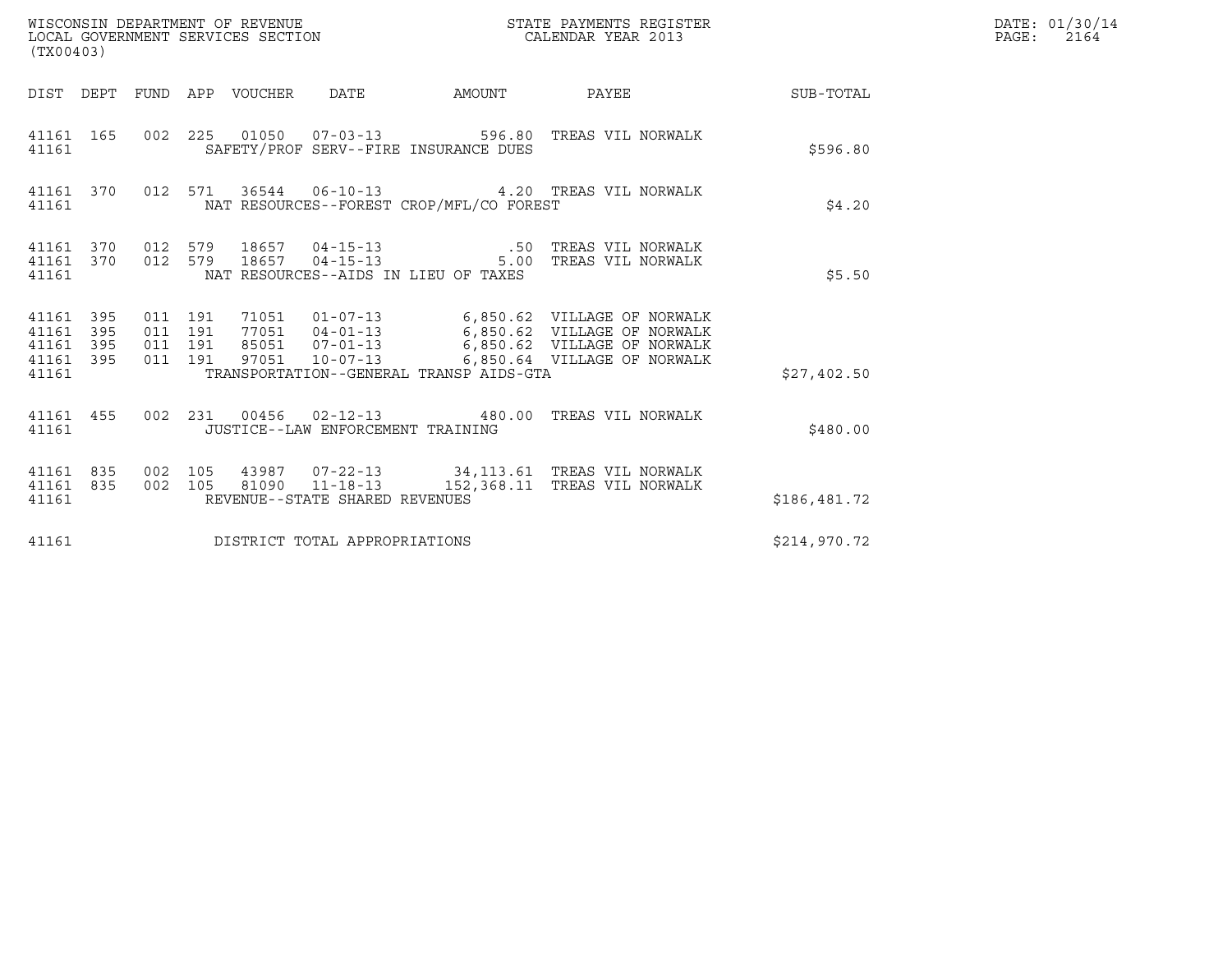| WISCONSIN DEPARTMENT OF REVENUE   | STATE PAYMENTS REGISTER | DATE: 01/30/14 |
|-----------------------------------|-------------------------|----------------|
| LOCAL GOVERNMENT SERVICES SECTION | CALENDAR YEAR 2013      | PAGE:<br>2165  |

| WISCONSIN DEPARTMENT OF REVENUE<br>LOCAL GOVERNMENT SERVICES SECTION<br>(TX00403) |     |                                                                          |                                                                      |                                         | STATE PAYMENTS REGISTER<br>CALENDAR YEAR 2013                                                                            |              | DATE: 01/30/14<br>PAGE:<br>2165 |
|-----------------------------------------------------------------------------------|-----|--------------------------------------------------------------------------|----------------------------------------------------------------------|-----------------------------------------|--------------------------------------------------------------------------------------------------------------------------|--------------|---------------------------------|
| DIST<br>DEPT                                                                      |     | FUND APP VOUCHER                                                         | DATE                                                                 | <b>AMOUNT</b>                           | PAYEE                                                                                                                    | SUB-TOTAL    |                                 |
| 41165 165<br>41165                                                                |     |                                                                          | SAFETY/PROF SERV--FIRE INSURANCE DUES                                |                                         | 002  225  01051  07-03-13  739.03  TREAS VIL OAKDALE                                                                     | \$739.03     |                                 |
| 395<br>41165<br>41165<br>395<br>395<br>41165<br>41165 395<br>41165                | 011 | 011 191<br>71052<br>011 191<br>77052<br>191<br>85052<br>97052<br>011 191 | $01 - 07 - 13$<br>$04 - 01 - 13$<br>$07 - 01 - 13$<br>$10 - 07 - 13$ | TRANSPORTATION--GENERAL TRANSP AIDS-GTA | 2,305.76 VILLAGE OF OAKDALE<br>2,305.76 VILLAGE OF OAKDALE<br>2,305.76 VILLAGE OF OAKDALE<br>2,305.79 VILLAGE OF OAKDALE | \$9,223.07   |                                 |
| 41165 835<br>41165 835<br>41165                                                   |     |                                                                          | 002 105 81091 11-18-13<br>REVENUE--STATE SHARED REVENUES             | 45,159.61                               | 002 105 43988 07-22-13 9,826.41 TREAS VIL OAKDALE<br>TREAS VIL OAKDALE                                                   | \$54,986.02  |                                 |
| 41165 835<br>41165 835<br>41165                                                   |     | 02950<br>002 109<br>002 109                                              | $07 - 22 - 13$<br>05219<br>REVENUE--EXEMPT COMPUTER AID              | $07 - 22 - 13$ 582.00<br>86.00          | TREAS VIL OAKDALE<br>TREAS VIL OAKDALE                                                                                   | \$668.00     |                                 |
| 41165 835<br>41165                                                                |     |                                                                          | REVENUE--LOTTERY CREDIT -                                            |                                         |                                                                                                                          | \$488.91     |                                 |
| 41165                                                                             |     |                                                                          | DISTRICT TOTAL APPROPRIATIONS                                        |                                         |                                                                                                                          | \$66, 105.03 |                                 |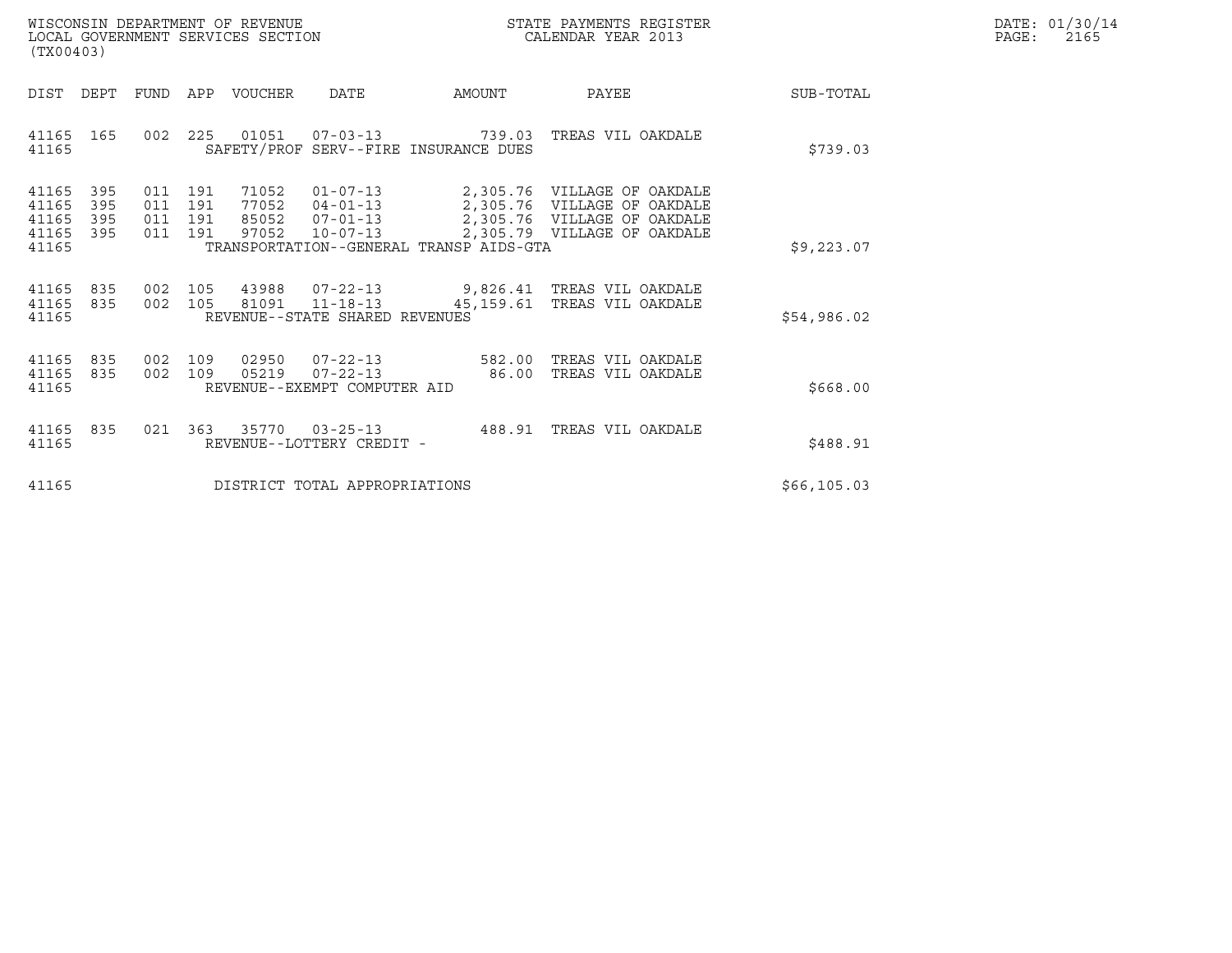| WISCONSIN DEPARTMENT OF REVENUE   | STATE PAYMENTS REGISTER | DATE: 01/30/14 |
|-----------------------------------|-------------------------|----------------|
| LOCAL GOVERNMENT SERVICES SECTION | CALENDAR YEAR 2013      | PAGE:<br>2166  |

| WISCONSIN DEPARTMENT OF REVENUE<br>LOCAL GOVERNMENT SERVICES SECTION<br>(TX00403) |                          |                               |            |                                  |                                                          |                                                | STATE PAYMENTS REGISTER<br>CALENDAR YEAR 2013                                                                                     |               | DATE: 01/30/14<br>$\mathtt{PAGE}$ :<br>2166 |
|-----------------------------------------------------------------------------------|--------------------------|-------------------------------|------------|----------------------------------|----------------------------------------------------------|------------------------------------------------|-----------------------------------------------------------------------------------------------------------------------------------|---------------|---------------------------------------------|
| DIST                                                                              | DEPT                     |                               |            | FUND APP VOUCHER                 | DATE                                                     | AMOUNT                                         | PAYEE                                                                                                                             | SUB-TOTAL     |                                             |
| 41185<br>41185                                                                    | 165                      | 002                           |            |                                  |                                                          | SAFETY/PROF SERV--FIRE INSURANCE DUES          | 225  01052  07-03-13   1,987.23   TREAS VIL WARRENS                                                                               | \$1,987.23    |                                             |
| 41185<br>41185<br>41185<br>41185<br>41185                                         | 395<br>395<br>395<br>395 | 011 191<br>011 191<br>011 191 | 011 191    | 71053<br>77053<br>85053<br>97053 | $04 - 01 - 13$<br>07-01-13<br>10-07-13                   | TRANSPORTATION--GENERAL TRANSP AIDS-GTA        | 01-07-13 5,936.94 VILLAGE OF WARRENS<br>5,936.94 VILLAGE OF WARRENS<br>5,936.94 VILLAGE OF WARRENS<br>5,936.95 VILLAGE OF WARRENS | \$23,747.77   |                                             |
| 41185 455<br>41185                                                                |                          |                               |            |                                  | JUSTICE--LAW ENFORCEMENT TRAINING                        | 002 231 00616 02-19-13 320.00                  | TREAS VIL WARRENS                                                                                                                 | \$320.00      |                                             |
| 41185<br>41185<br>41185                                                           | 835<br>835               |                               |            |                                  | 002 105 81092 11-18-13<br>REVENUE--STATE SHARED REVENUES | 66,148.52                                      | 002  105  43989  07-22-13  11,673.27  TREAS VIL WARRENS<br>TREAS VIL WARRENS                                                      | \$77,821.79   |                                             |
| 41185<br>41185<br>41185                                                           | 835<br>835               | 002<br>002                    | 109<br>109 | 02951<br>05220                   | REVENUE--EXEMPT COMPUTER AID                             | $07 - 22 - 13$ 251.00<br>$07 - 22 - 13$ 992.00 | TREAS VIL WARRENS<br>TREAS VIL WARRENS                                                                                            | \$1,243.00    |                                             |
| 41185                                                                             |                          |                               |            |                                  | DISTRICT TOTAL APPROPRIATIONS                            |                                                |                                                                                                                                   | \$105, 119.79 |                                             |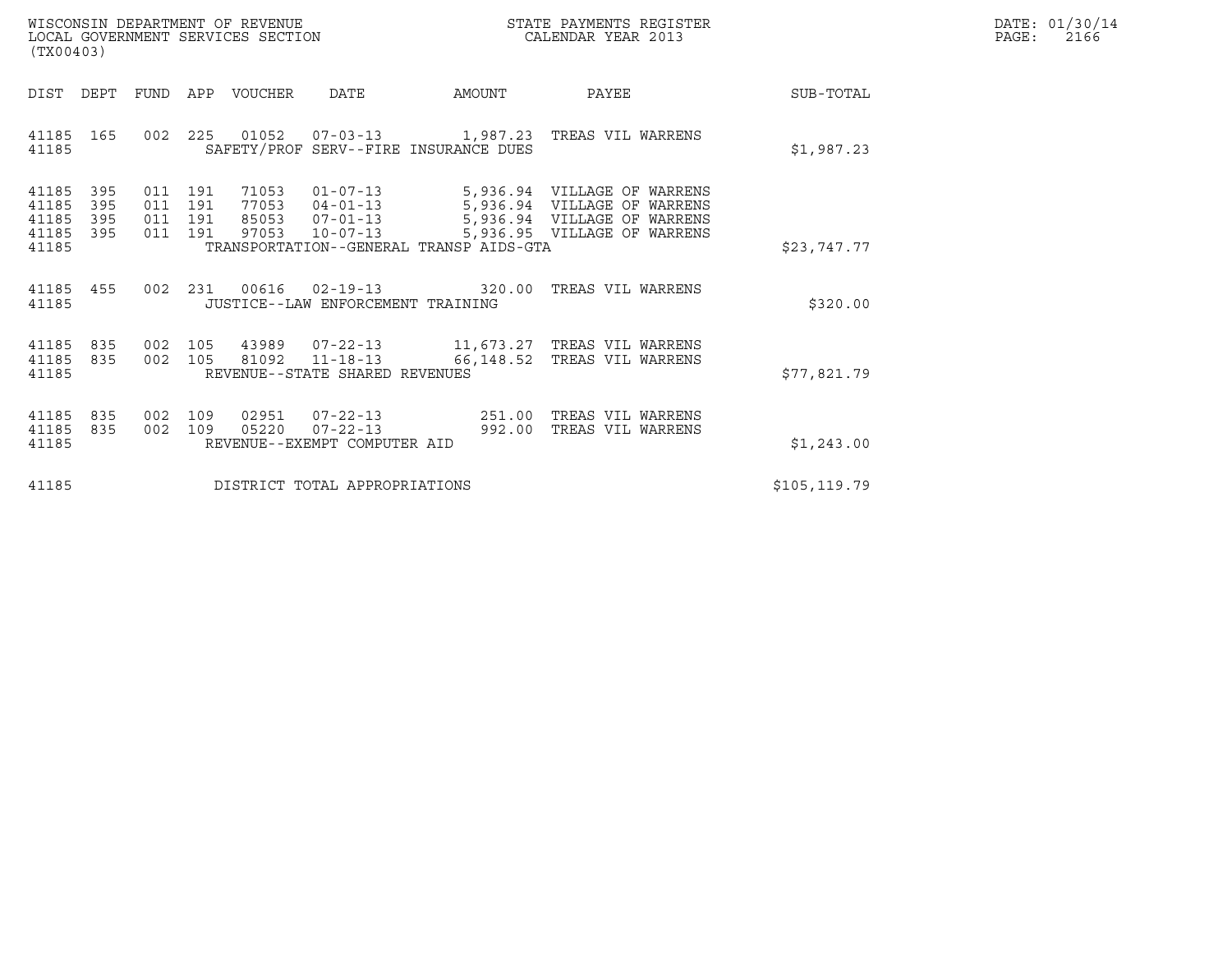| (TX00403)                                     |                   |         |               |                                                |                                                                                                     |                                                                                                                                                                                                                  |              | DATE: 01/30/14<br>PAGE:<br>2167 |
|-----------------------------------------------|-------------------|---------|---------------|------------------------------------------------|-----------------------------------------------------------------------------------------------------|------------------------------------------------------------------------------------------------------------------------------------------------------------------------------------------------------------------|--------------|---------------------------------|
|                                               |                   |         |               |                                                | DIST DEPT FUND APP VOUCHER DATE AMOUNT PAYEE                                                        |                                                                                                                                                                                                                  | SUB-TOTAL    |                                 |
| 41191                                         |                   |         |               |                                                | SAFETY/PROF SERV--FIRE INSURANCE DUES                                                               | 41191 165 002 225 01053 07-03-13 966.91 TREAS VIL WILTON                                                                                                                                                         | \$966.91     |                                 |
| 41191                                         |                   |         |               |                                                | NAT RESOURCES--AIDS IN LIEU OF TAXES                                                                |                                                                                                                                                                                                                  | \$8.51       |                                 |
| 41191 395<br>41191<br>41191<br>41191<br>41191 | 395<br>395<br>395 |         |               |                                                | TRANSPORTATION--GENERAL TRANSP AIDS-GTA                                                             | 011 191 71054 01-07-13 6,455.97 VILLAGE OF WILTON<br>011 191 77054 04-01-13 6,455.97 VILLAGE OF WILTON<br>011 191 85054 07-01-13 6,455.97 VILLAGE OF WILTON<br>011 191 97054 10-07-13 6,455.99 VILLAGE OF WILTON | \$25,823.90  |                                 |
| 41191                                         |                   |         |               |                                                | 41191 435 005 162 01HSD 09-03-13 4,613.56 VILLAGE WILTON<br>HS--AMBULANCE FUNDING ASSISTANCE GRANTS |                                                                                                                                                                                                                  | \$4,613.56   |                                 |
| 41191                                         |                   |         |               |                                                | HS--PREPAID MEDICAL TRANSPORT REIMBURSE                                                             | 41191 435 005 163 01LGS 11-18-13 2,100.00 WILTON AMBULANCE SERVICE                                                                                                                                               | \$2,100.00   |                                 |
| 41191                                         |                   |         |               | REVENUE--STATE SHARED REVENUES                 |                                                                                                     | 41191 835 002 105 43990 07-22-13 33,812.85 TREAS VIL WILTON<br>41191 835 002 105 81093 11-18-13 154,312.48 TREAS VIL WILTON                                                                                      | \$188,125.33 |                                 |
| 41191 835<br>41191 835<br>41191               |                   | 002 109 | 002 109 05221 | $07 - 22 - 13$<br>REVENUE--EXEMPT COMPUTER AID |                                                                                                     | 02952  07-22-13  3.00 TREAS VIL WILTON<br>450.00 TREAS VIL WILTON                                                                                                                                                | \$453.00     |                                 |
|                                               |                   |         |               |                                                |                                                                                                     | $\begin{tabular}{lllllll}41191&835&021&363&35771&03-25-13&100.20 \end{tabular} \begin{tabular}{lllllll} \bf 41191&835&021&363&35771&03-25-13&100.20 \end{tabular}$                                               | \$100.20     |                                 |
| 41191                                         |                   |         |               | DISTRICT TOTAL APPROPRIATIONS                  |                                                                                                     |                                                                                                                                                                                                                  | \$222,191.41 |                                 |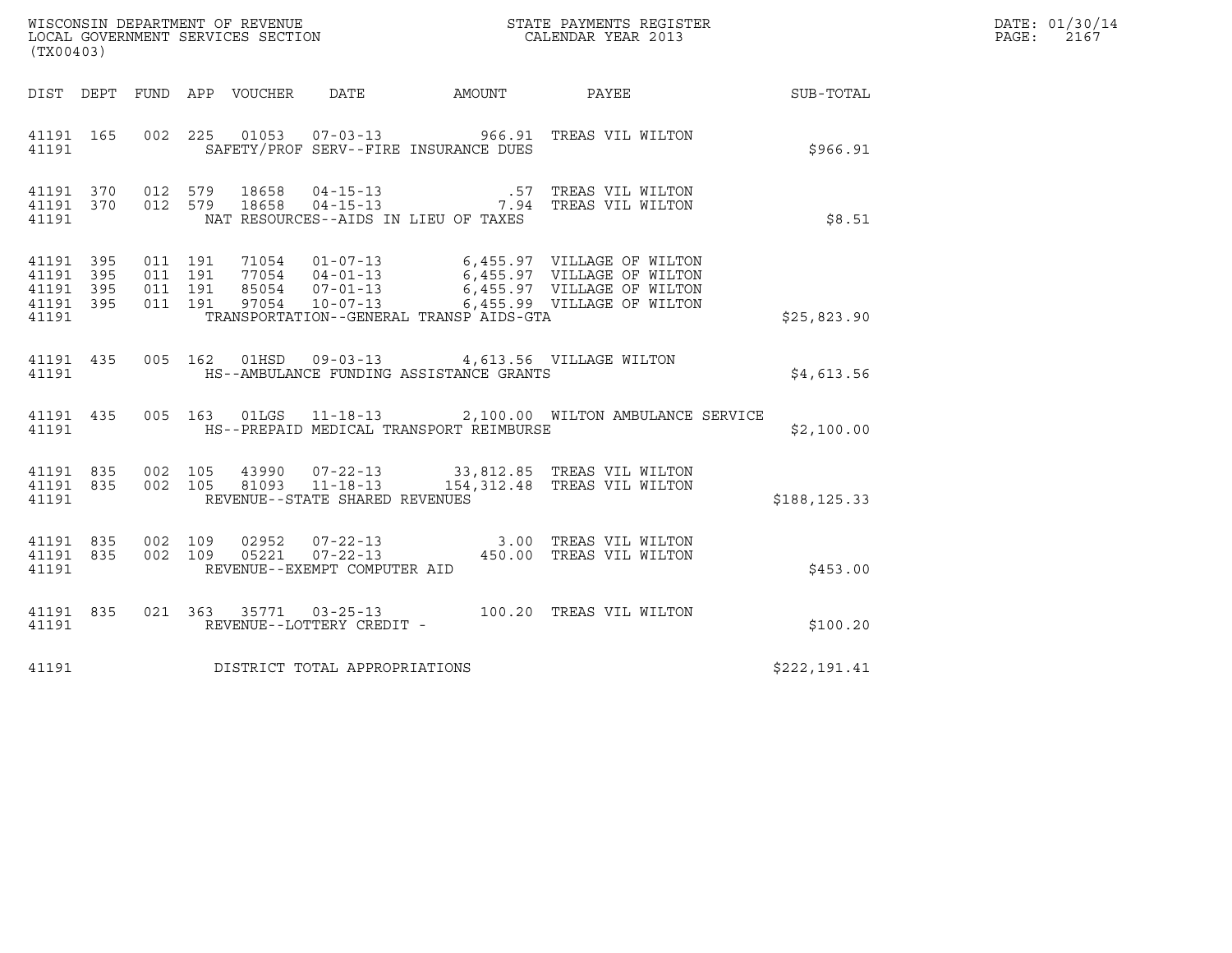|       | DATE: 01/30/14 |
|-------|----------------|
| PAGE: | 2168           |

| (TX00403)                                 |                          |                          |                          | WISCONSIN DEPARTMENT OF REVENUE<br>LOCAL GOVERNMENT SERVICES SECTION |                                                                      |                                         | STATE PAYMENTS REGISTER<br>CALENDAR YEAR 2013                                                                                |             | DATE: 01/30/14<br>PAGE:<br>2168 |
|-------------------------------------------|--------------------------|--------------------------|--------------------------|----------------------------------------------------------------------|----------------------------------------------------------------------|-----------------------------------------|------------------------------------------------------------------------------------------------------------------------------|-------------|---------------------------------|
| DIST                                      | DEPT                     | FUND                     | APP                      | VOUCHER                                                              | DATE                                                                 | AMOUNT                                  | PAYEE                                                                                                                        | SUB-TOTAL   |                                 |
| 41192<br>41192                            | 165                      | 002                      |                          | 225 01054                                                            | $07 - 03 - 13$                                                       | SAFETY/PROF SERV--FIRE INSURANCE DUES   | 214.76 TREAS VIL WYEVILLE                                                                                                    | \$214.76    |                                 |
| 41192<br>41192<br>41192<br>41192<br>41192 | 395<br>395<br>395<br>395 | 011<br>011<br>011<br>011 | 191<br>191<br>191<br>191 | 71055<br>77055<br>85055<br>97055                                     | $01 - 07 - 13$<br>$04 - 01 - 13$<br>$07 - 01 - 13$<br>$10 - 07 - 13$ | TRANSPORTATION--GENERAL TRANSP AIDS-GTA | 1,518.94 VILLAGE OF WYEVILLE<br>1,518.94 VILLAGE OF WYEVILLE<br>1,518.94 VILLAGE OF WYEVILLE<br>1,518.97 VILLAGE OF WYEVILLE | \$6,075.79  |                                 |
| 41192<br>41192<br>41192                   | 835<br>835               | 002<br>002               | 105<br>105               | 43991<br>81094                                                       | $07 - 22 - 13$<br>$11 - 18 - 13$<br>REVENUE--STATE SHARED REVENUES   | 6, 253.23<br>35,434.96                  | TREAS VIL WYEVILLE<br>TREAS VIL WYEVILLE                                                                                     | \$41,688.19 |                                 |
| 41192                                     |                          |                          |                          |                                                                      | DISTRICT TOTAL APPROPRIATIONS                                        | \$47,978.74                             |                                                                                                                              |             |                                 |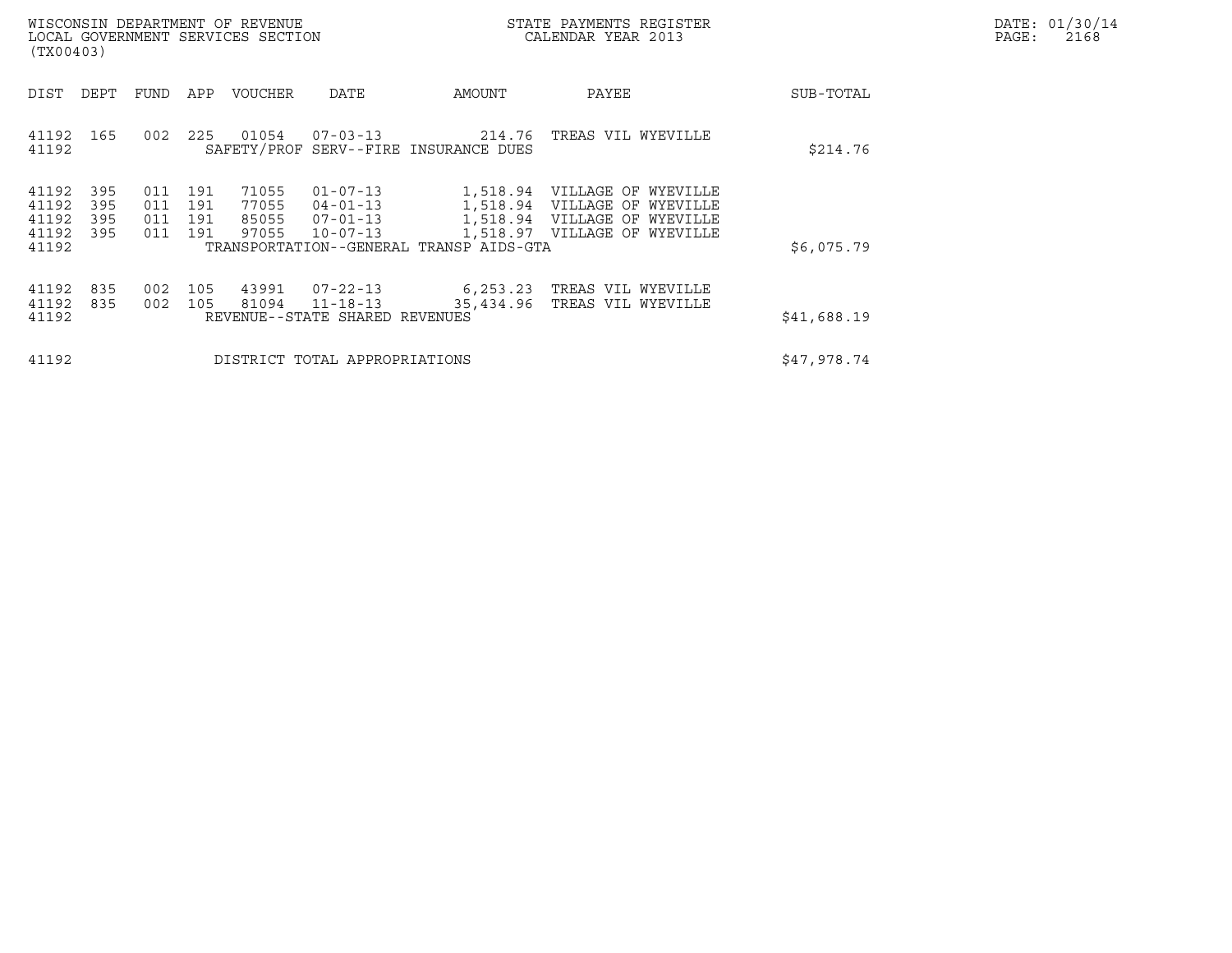| DATE: | 01/30/14 |
|-------|----------|
| PAGE: | 2169     |

| (TX00403)                                                         |         |                    |                |                                                                  |                                                                                        |                                                                                                                                                                                                                                                                                                                                           |                 | DATE: 01/30/14<br>PAGE:<br>2169 |
|-------------------------------------------------------------------|---------|--------------------|----------------|------------------------------------------------------------------|----------------------------------------------------------------------------------------|-------------------------------------------------------------------------------------------------------------------------------------------------------------------------------------------------------------------------------------------------------------------------------------------------------------------------------------------|-----------------|---------------------------------|
|                                                                   |         |                    |                |                                                                  | DIST DEPT FUND APP VOUCHER DATE AMOUNT                                                 |                                                                                                                                                                                                                                                                                                                                           | PAYEE SUB-TOTAL |                                 |
| 41281                                                             |         |                    |                |                                                                  | SAFETY/PROF SERV--FIRE INSURANCE DUES                                                  | 41281 165 002 225 01055 07-03-13 17,566.67 TREAS CITY SPARTA                                                                                                                                                                                                                                                                              | \$17,566.67     |                                 |
| 41281                                                             |         |                    |                |                                                                  | NAT RESOURCES-GENERAL OPERATIONS-FEDERAL                                               | $\begin{array}{cccccccc} 41281 & 370 & 002 & 941 & 03037 & 05-07-13 & & & 9,095.27 & \text{TREAS CITY SPARTA} \\ 41281 & 370 & 002 & 941 & 03329 & 06-10-13 & & & 37,461.50 & \text{TREAS CITY SPARTA} \end{array}$                                                                                                                       | \$46,556.77     |                                 |
| 41281                                                             |         |                    |                |                                                                  | NAT RESOURCES--AIDS IN LIEU OF TAXES                                                   | 41281 370 012 579 18659 04-15-13 175.13 TREAS CITY SPARTA                                                                                                                                                                                                                                                                                 | \$175.13        |                                 |
| 41281                                                             |         |                    |                |                                                                  | TRANSPORTATION--CONNECTING HIGHWAY AIDS                                                | $\begin{array}{cccccccc} 41281 & 395 & 011 & 162 & 72068 & 01\texttt{-}07\texttt{-}13 & 13\texttt{,}703.25 & \texttt{CITY OF SPARTA} \\ 41281 & 395 & 011 & 162 & 78068 & 04\texttt{-}01\texttt{-}13 & 13\texttt{,}703.25 & \texttt{CITY OF SPARTA} \\ 41281 & 395 & 011 & 162 & 86068 & 07\texttt{-}01\texttt{-}13 & 13\texttt{,}703.25$ | \$54,813.00     |                                 |
| 41281 395 011 191<br>41281 395<br>41281 395<br>41281 395<br>41281 | 011 191 | 011 191<br>011 191 |                |                                                                  | TRANSPORTATION--GENERAL TRANSP AIDS-GTA                                                | 71056  01-07-13  112,544.70  CITY OF SPARTA<br>77056  04-01-13  112,544.70  CITY OF SPARTA<br>85056  07-01-13  112,544.70  CITY OF SPARTA<br>97056  10-07-13  112,544.72  CITY OF SPARTA                                                                                                                                                  | \$450,178.82    |                                 |
| 41281 395<br>41281                                                |         |                    |                |                                                                  | TRANSPORTATION--LRIP/TRIP/MSIP GRANTS                                                  | 011  278  64594  02-07-13  18,477.88  TREAS CITY SPARTA                                                                                                                                                                                                                                                                                   | \$18,477.88     |                                 |
| 41281 435<br>41281                                                |         |                    |                |                                                                  | 005 162 01HSD 09-03-13 6,420.64 CITY SPARTA<br>HS--AMBULANCE FUNDING ASSISTANCE GRANTS |                                                                                                                                                                                                                                                                                                                                           | \$6,420.64      |                                 |
| 41281                                                             |         |                    |                | 41281 455 002 231 00553 02-15-13                                 | JUSTICE--LAW ENFORCEMENT TRAINING                                                      | 2,880.00 TREAS CITY SPARTA                                                                                                                                                                                                                                                                                                                | \$2,880.00      |                                 |
| 41281 505<br>41281                                                |         |                    |                |                                                                  | DOA-JUSTICE ASSISTANCE-AID TO NON-PROFIT                                               | 002 645 11807 07-16-13 55,500.00 TREAS CITY SPARTA                                                                                                                                                                                                                                                                                        | \$55,500.00     |                                 |
| 41281 835<br>41281 835<br>41281                                   | 002 105 | 002 105            |                | REVENUE--STATE SHARED REVENUES                                   |                                                                                        | 43992  07-22-13  384,612.44 TREAS CITY SPARTA<br>81095    11-18-13    1,671,938.84    TREAS CITY SPARTA                                                                                                                                                                                                                                   | \$2,056,551.28  |                                 |
| 41281 835<br>41281 835<br>41281                                   |         | 002 109<br>002 109 | 02953<br>05222 | $07 - 22 - 13$<br>$07 - 22 - 13$<br>REVENUE--EXEMPT COMPUTER AID |                                                                                        | 21,510.00 TREAS CITY SPARTA<br>10,509.00 TREAS CITY SPARTA                                                                                                                                                                                                                                                                                | \$32,019.00     |                                 |
|                                                                   |         |                    |                | 41281 835 002 302 10078 07-22-13                                 |                                                                                        | 639,758.43 TREAS CITY SPARTA                                                                                                                                                                                                                                                                                                              |                 |                                 |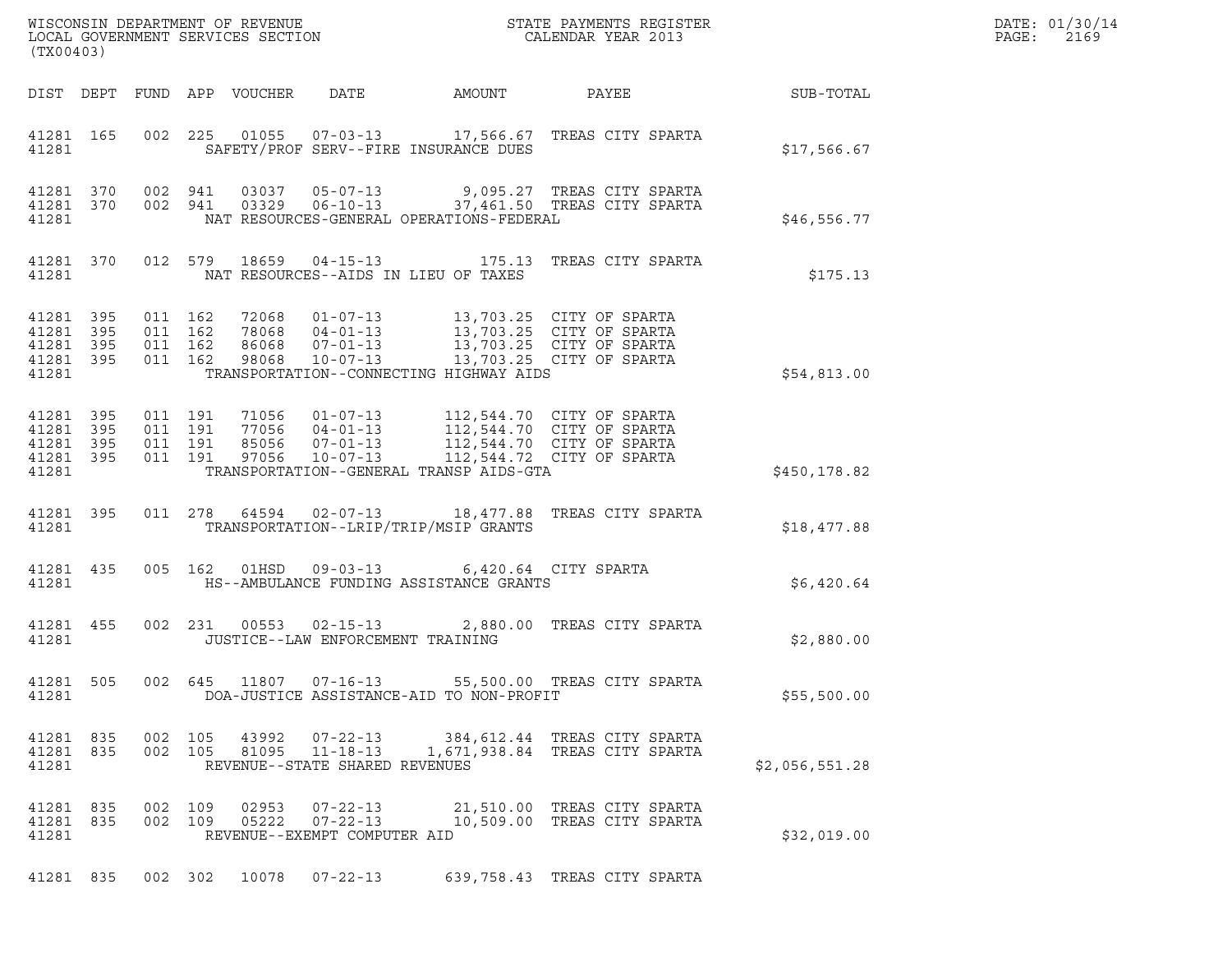| WISCONSIN DEPARTMENT OF REVENUE<br>LOCAL GOVERNMENT SERVICES SECTION<br>(TX00403) |            |            |                |                                                               | STATE PAYMENTS REGISTER<br>CALENDAR YEAR 2013 |                   | DATE: 01/30/14<br>PAGE:<br>2170 |                |  |
|-----------------------------------------------------------------------------------|------------|------------|----------------|---------------------------------------------------------------|-----------------------------------------------|-------------------|---------------------------------|----------------|--|
| DEPT<br>DIST                                                                      | FUND       | APP        | VOUCHER        | DATE                                                          | AMOUNT                                        | PAYEE             |                                 | SUB-TOTAL      |  |
| 41281 835<br>41281                                                                | 002        | 302        | 11078          | 07-22-13<br>REVENUE-FIRST DOLLAR/SCHOOL LEVY CREDITS          | 196,586.76 TREAS CITY SPARTA                  |                   |                                 | \$836,345.19   |  |
| 41281 835<br>41281                                                                | 002        | 501        | 00002          | $02 - 01 - 13$<br>DOA-PAYMENT FOR MUNICIPAL SERVICES AID      | 3,897.43                                      | TREAS CITY SPARTA |                                 | \$3,897.43     |  |
| 41281<br>835<br>41281<br>835<br>41281                                             | 021<br>021 | 363<br>363 | 35772<br>37217 | $03 - 25 - 13$<br>$03 - 25 - 13$<br>REVENUE--LOTTERY CREDIT - | 32,922.65<br>176,974.46 TREAS CITY SPARTA     | TREAS CITY SPARTA |                                 | \$209,897.11   |  |
| 41281                                                                             |            |            |                | DISTRICT TOTAL APPROPRIATIONS                                 |                                               |                   |                                 | \$3,791,278.92 |  |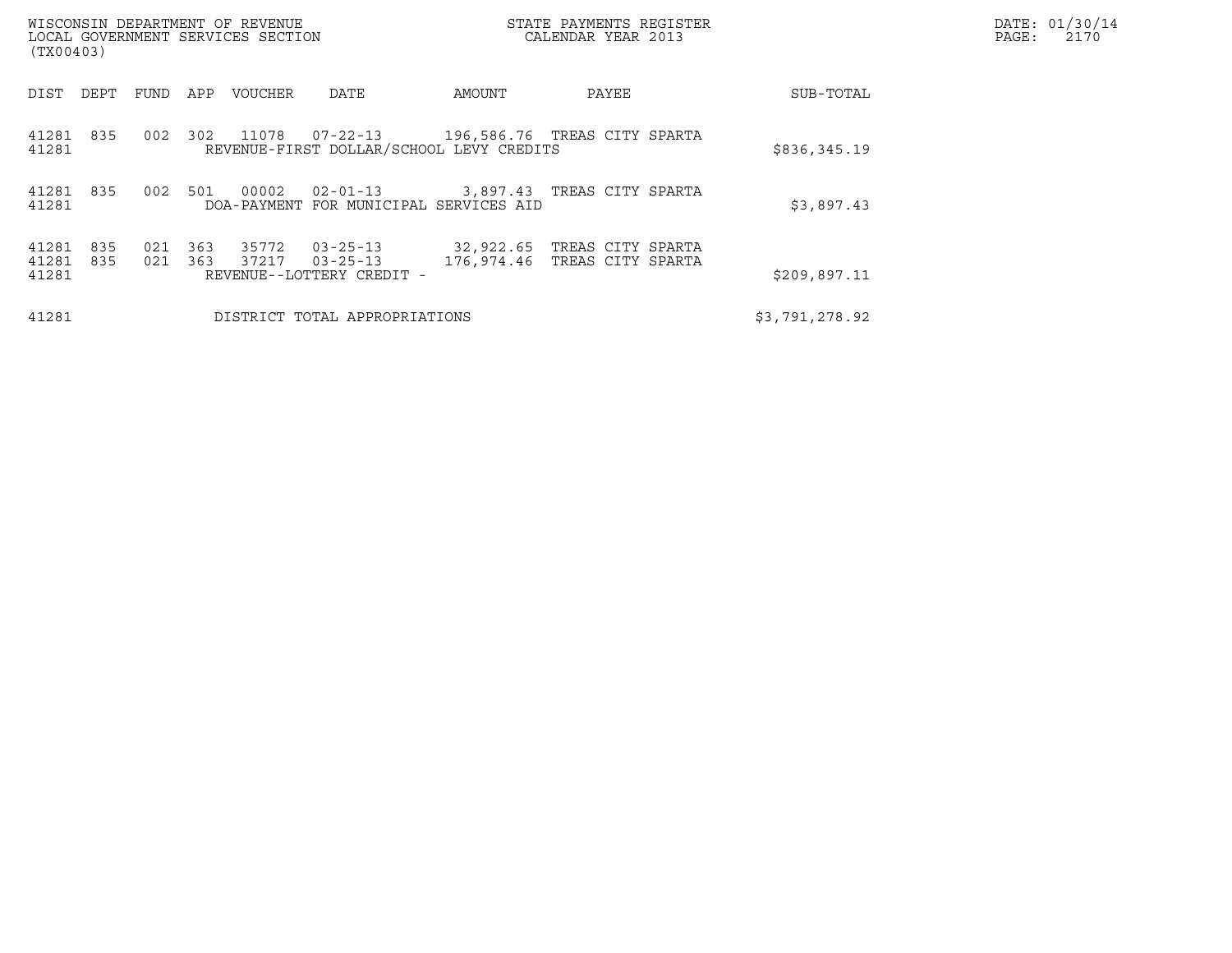| (TX00403)                                                 |                   |                                          |         |                                  |                                                                  |                                                                                                                                                                             |                                                                                                                                        |                  | DATE: 01/30/14<br>PAGE:<br>2171 |
|-----------------------------------------------------------|-------------------|------------------------------------------|---------|----------------------------------|------------------------------------------------------------------|-----------------------------------------------------------------------------------------------------------------------------------------------------------------------------|----------------------------------------------------------------------------------------------------------------------------------------|------------------|---------------------------------|
|                                                           |                   |                                          |         | DIST DEPT FUND APP VOUCHER       | DATE                                                             | AMOUNT                                                                                                                                                                      | PAYEE                                                                                                                                  | <b>SUB-TOTAL</b> |                                 |
| 41286                                                     | 41286 165         |                                          |         |                                  |                                                                  | SAFETY/PROF SERV--FIRE INSURANCE DUES                                                                                                                                       | 002 225 01056 07-03-13 21,974.15 TREAS CITY TOMAH                                                                                      | \$21,974.15      |                                 |
|                                                           |                   | 41286 370 002 503                        |         | 15900                            |                                                                  |                                                                                                                                                                             | 02-06-13 906.12 TREAS CITY TOMAH<br>TOWN SHARE 286.76                                                                                  |                  |                                 |
| 41286                                                     |                   |                                          |         |                                  |                                                                  | NAT RESOURCES--AIDS IN LIEU OF TAXES                                                                                                                                        |                                                                                                                                        | \$906.12         |                                 |
| 41286                                                     | 41286 370         |                                          |         |                                  |                                                                  | NAT RESOURCES--AIDS IN LIEU OF TAXES                                                                                                                                        | 012 579 18660 04-15-13 1.11 TREAS CITY TOMAH                                                                                           | \$1.11           |                                 |
| 41286 370<br>41286                                        |                   |                                          | 012 663 |                                  |                                                                  | NAT RESOURCES--LAKES MANAGEMENT GRANTS                                                                                                                                      | 02257  03-04-13  3,468.60  TREAS CITY TOMAH                                                                                            | \$3,468.60       |                                 |
| 41286<br>41286<br>41286<br>41286 395<br>41286             | 395<br>395<br>395 | 011 162<br>011 162<br>011 162<br>011 162 |         |                                  | 98069 10-07-13                                                   | 72069  01-07-13  9,489.60  CITY OF TOMAH<br>78069  04-01-13  9,489.60  CITY OF TOMAH<br>86069  07-01-13  9,489.60  CITY OF TOMAH<br>TRANSPORTATION--CONNECTING HIGHWAY AIDS | 9,489.60 CITY OF TOMAH                                                                                                                 | \$37,958.40      |                                 |
| 41286<br>41286<br>41286<br>41286 395<br>41286             | 395<br>395<br>395 | 011 177<br>011 177<br>011 177            | 011 177 | 88039<br>92039                   | $07 - 08 - 13$<br>$09 - 30 - 13$<br>TRANSPORTATION--TRANSIT AID  | 00039 12-30-13 11,364.00 CITY OF TOMAH<br>18,939.00 CITY OF TOMAH                                                                                                           | 18,939.00 CITY OF TOMAH                                                                                                                | \$68,181.00      |                                 |
| 41286<br>41286 395<br>41286<br>41286 395<br>41286         | 395<br>395        | 011 182<br>011 182<br>011 182            | 011 182 | 65545<br>89940<br>92389<br>95503 | $10 - 30 - 13$<br>$11 - 27 - 13$                                 | TRANSPORTATION--TRANSIT AIDS-FEDERAL                                                                                                                                        | 02-19-13 19,549.00 TREAS CITY TOMAH<br>10-09-13 39,302.00 TREAS CITY TOMAH<br>26,992.00 TREAS CITY TOMAH<br>16,071.60 TREAS CITY TOMAH | \$101, 914.60    |                                 |
| 41286 395<br>41286 395<br>41286 395<br>41286 395<br>41286 |                   | 011 191<br>011 191<br>011 191            | 011 191 | 71057<br>85057<br>97057          | 01-07-13<br>77057   04-01-13<br>$07 - 01 - 13$<br>$10 - 07 - 13$ | TRANSPORTATION--GENERAL TRANSP AIDS-GTA                                                                                                                                     | 151,241.99 CITY OF TOMAH<br>151,241.99 CITY OF TOMAH<br>151,241.99 CITY OF TOMAH<br>151,242.02 CITY OF TOMAH                           | \$604, 967.99    |                                 |
| 41286 435<br>41286                                        |                   |                                          |         |                                  | 005 162 01HSD 09-03-13                                           | HS--AMBULANCE FUNDING ASSISTANCE GRANTS                                                                                                                                     | 6,204.50 CITY TOMAH                                                                                                                    | \$6,204.50       |                                 |
| 41286 435<br>41286                                        |                   |                                          |         |                                  |                                                                  | HS--PREPAID MEDICAL TRANSPORT REIMBURSE                                                                                                                                     | 005  163  01LGS  11-18-13  41,600.00 TOMAH AREA AMBULANCE SERVICE                                                                      | \$41,600.00      |                                 |
|                                                           |                   |                                          |         |                                  |                                                                  |                                                                                                                                                                             | 41286 455 002 231 00583 02-15-13 3,040.00 TREAS CITY TOMAH                                                                             |                  |                                 |